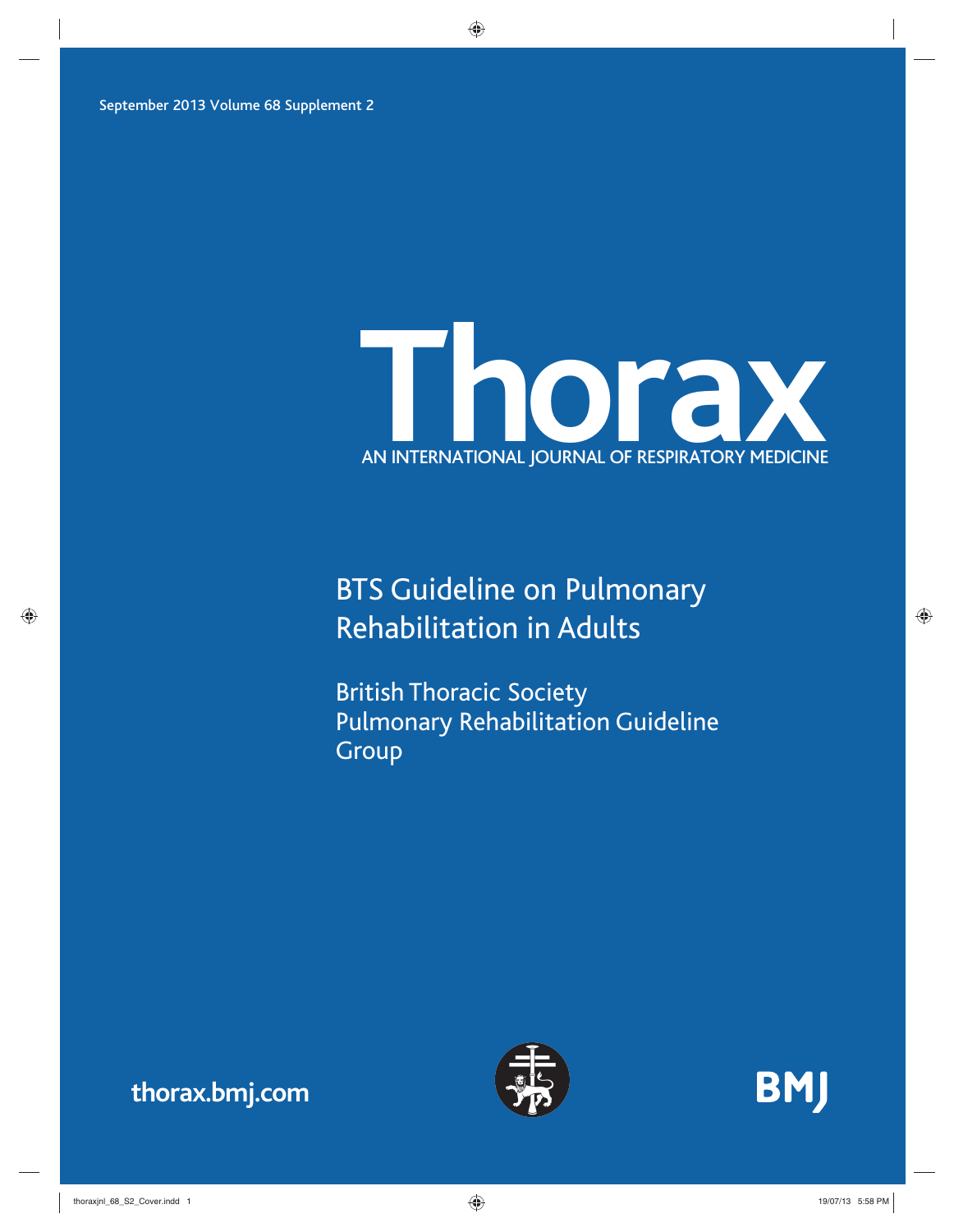

#### **Journal of the British Thoracic Society**

#### **Editorial Board**

**E Abraham** (USA) **A Agusti** (Spain) **H Aranibar** (Chile) **E Baraldi** (Italy) **E Bateman** (South Africa) **J Bradley** (UK) **J Britton** (UK) **J de Jongste** (Netherlands) **O Eickelberg** (Germany) **J Fahy** (USA) **M Fitzgerald** (Canada) **U Frey** (Switzerland) **J Gauldie** (Canada) **M Han** (USA) **J Henderson** (UK) **F Holguin** (USA) **R Hubbard** (UK) **I Janahi** (Qatar) **R Kalhan** (USA) **A Knox** (UK) **C Kuehni** (Switzerland) **G Lack** (UK) **F Maltais** (Canada) **D Mannino** (USA) **F Martinez** (USA) **A Morice** (UK) **P O'Byrne** (Canada) **M Peters-Golden** (USA) **C Pison** (France) **E Pizzichini** (Canada) **A Quittner** (USA) **F Ratjen** (Canada) **J Scullion** (UK) **J Simpson** (UK) **R Stein** (Brazil) **R Taylor** (New Zealand) **M Thomas** (UK) **T Treasure** (UK) **T Troosters** (Belgium) **C Wainwright** (Australia) **D Warburton** (USA) **M Whyte** (UK) **A Woodcock** (UK) **J Yorke** (UK)

#### **President, British Thoracic Society**

**Ashley Woodcock Production Editor**

**Aimee Knight**

#### **Journal Manager Claire Weinberg**

**Publisher Allison Lang**

#### **Guidelines for Authors and Reviewers**

Full instructions are available online at http://thorax.bmj.com/ifora. Articles must be submitted electronically http://mc.manuscriptcentral.com/thorax. Authors retain copyright but are required to grant *Thorax* an exclusive licence to publish http:// thorax.bmj.com/ifora/licence.dtl

**Impact Factor:** 8.376

**Aims and Scope:** *Thorax* **enjoys an enviable and longstanding reputation for publishing clinical and experimental research articles covering many disciplines, including pathology, immunology and surgery**

#### **Editors**

**A Bush** (UK) **I Pavord** (UK)

#### **Deputy Editors P Cullinan** (UK) **C Lloyd** (UK)

# **Associate Editors**

**R Beasley** (New Zealand) **R Buhl** (Germany) **JC Celedón** (USA) **A Custovic** (UK) **P Gibson** (Australia) **J Grigg** (UK) **D Halpin** (UK) **A Jones** (UK) **E Lim** (UK)

**N Maskell** (UK) **S Nathan** (USA) **JL Pepin** (France) **T Sethi** (UK) **M Steiner** (UK) **D Thickett** (UK) **A Torres** (Spain) **Z Udwadia** (India) **H Zar** (South Africa)

**Statistical Editors J Gibson** (UK) **T McKeever** (UK)

**Statistician L Szatkowshi** (UK)

**Journal club Editor**

**J Quint** (UK)

# **Contact Details**

#### **Editorial Office**

BMJ Publishing Group Ltd, BMA House, Tavistock Square London, WC1H 9JR, UK T: **+44 (0)20 7383 6373** E: **thorax@bmjgroup.com**

**Permissions** See http://journals.bmj.com/misc/permissions.dtl

#### **Supplement Enquiries** T: **+44 (0)20 7383 6057** E: **cfolkes@bmjgroup.com**

#### **For ALL subscription enquiries and orders**

T: **+44 (0)20 7111 1105** E: **support@bmjgroup.com http://thorax.bmj.com/site/help/index.xhtml**

#### **Advertising**

Sophie Fitzsimmons T: **+44 (0)20 7383 6783** E: **sfi tzsimmons@bmjgroup.com http://group.bmj.com/group/advertising**

#### **Display & Online Advertising Sales** (USA)

Jim Cunningham T: **+1 201 767 4170** E: **jcunningham@cunnasso.com**

#### **Author Reprints**

Reprints Administrator T: **+44 (0)20 7383 6305** E: **admin.reprints@bmjgroup.com**

#### **Commercial Reprints** (except USA & Canada)

Nadia Gurney-Randall T: **+44 (0)20 8445 5825** M: **+44 (0)7866 262344** E: **ngurneyrandall@bmjgroup.com**

#### **Commercial Reprints** (USA & Canada)

Marsha Fogler T: **+1 800 482 1450** (toll free in the USA) T: **+1 856 489 4446** (outside the USA) E: **mfogler@medicalreprints.com**

#### **British Thoracic Society**

17 Doughty Street London WC1N 2PL, UK T: **+44 (0)20 7831 8778** E: **bts@brit-thoracic.org.uk http://www.brit-thoracic.org.uk/index.html**

# **Personal Rates 2013**

*Thorax* is published monthly (subscribers receive all supplements)

**Print** (includes online access at no additional cost) £251; US\$490; €339

#### **Online only** £136; US\$266; €184

ISSN 0040-6376 (print) ISSN 1468-3296 (online)

Site licences are priced on FTE basis and allow access by the whole institution. Print is available at deeply discounted rates for online subscribers; details available online at http:// group.bmj.com/group/subssales/subscriptions or contact the Subscription Manager in the

**Subscription Information**

**Institutional Rates** 

£600; US\$1,170; €810

UK (see above right).

**2013 Print**

**Online**

Personal print or online only and institutional print subscriptions may be purchased online at http://group.bmj.com/group/subs-sales/subscriptions (payment by (MasterCard/Visa only).

Residents of some EC countries must pay VAT; for details call us or visit http://group.bmj.com/group/subs-sales/subscriptions/subs-vat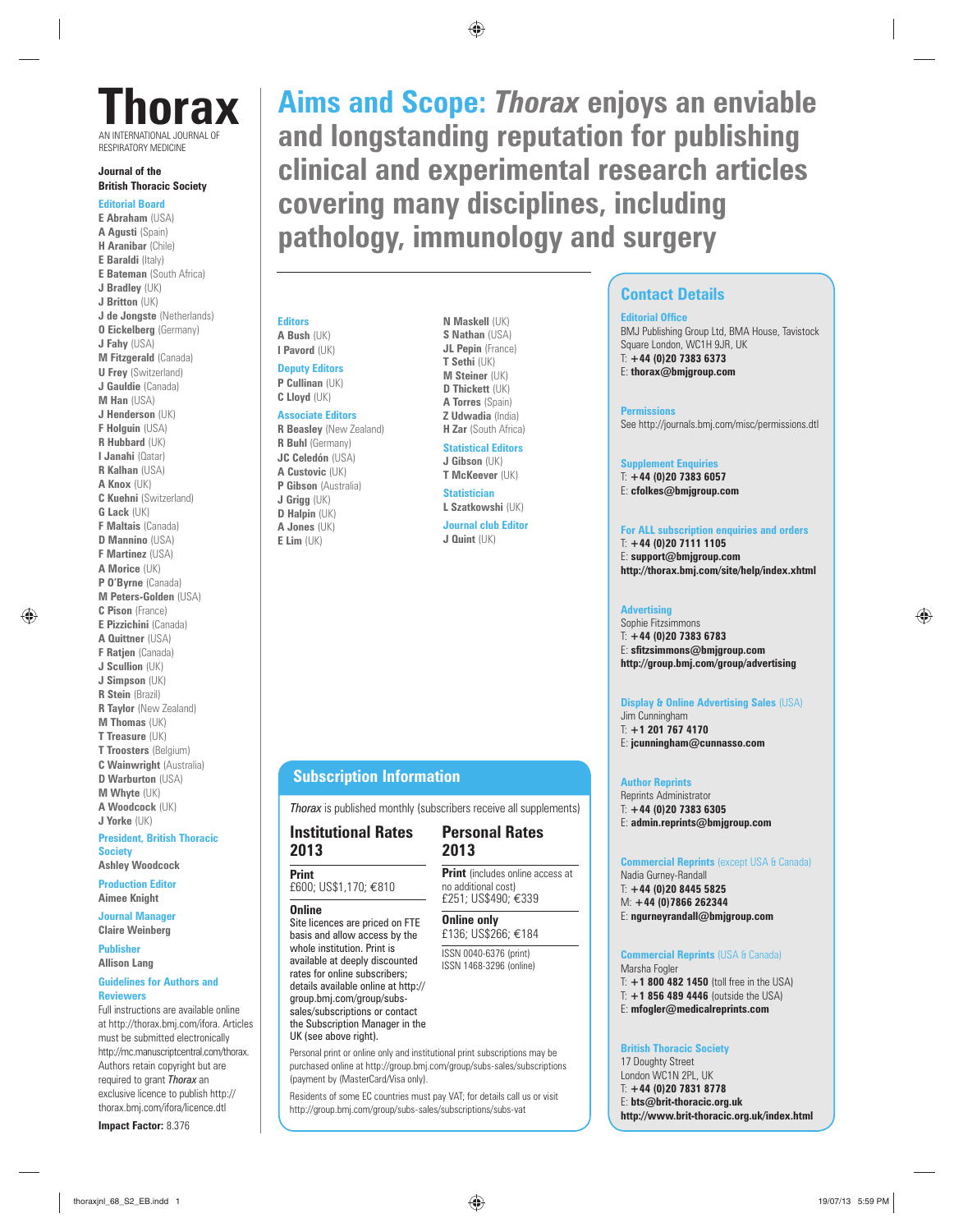**Charlotte E Bolton (Chair), Elaine F Bevan-Smith, John D Blakey, Patrick Crowe, Sarah L Elkin, Rachel Garrod, Neil J Greening, Karen Heslop, James H Hull, William D-C Man, Michael D Morgan, David Proud, C Michael Roberts, Louise Sewell, Sally J Singh, Paul P Walker, Sandy Walmsley** 

# **The British Thoracic Society Pulmonary Rehabilitation Guideline Development Group On behalf of the British Thoracic Society Standards of Care Committee**

**The BTS Guideline on Pulmonary Rehabilitation in Adults has been endorsed by:**

**The Royal College of Physicians, London The Association of Chartered Physiotherapists in Respiratory Care (ACPRC) The Association of Respiratory Nurse Specialists (ARNS) The College of Occupational Therapists (COT) The Primary Care Respiratory Society – UK (PCRS-UK)**





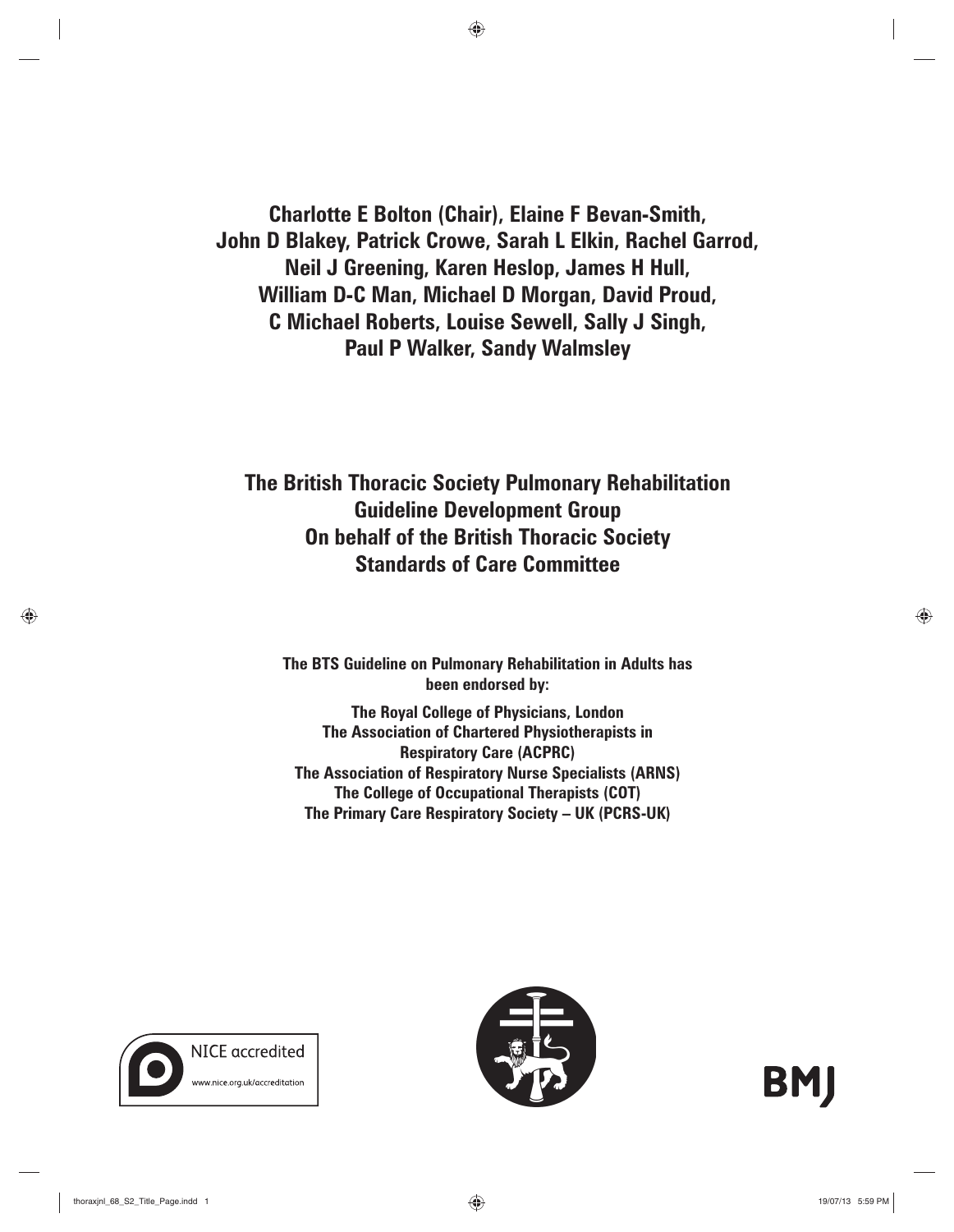Healthcare providers need to use clinical judgement, knowledge and expertise when deciding whether it is appropriate to apply recommendations for the management of patients. The recommendations cited here are a guide and may not be appropriate for use in all situations. The guidance provided does not override the responsibility of healthcare professionals to make decisions appropriate to the circumstances of each patient, in consultation with the patient and/or their guardian or carer.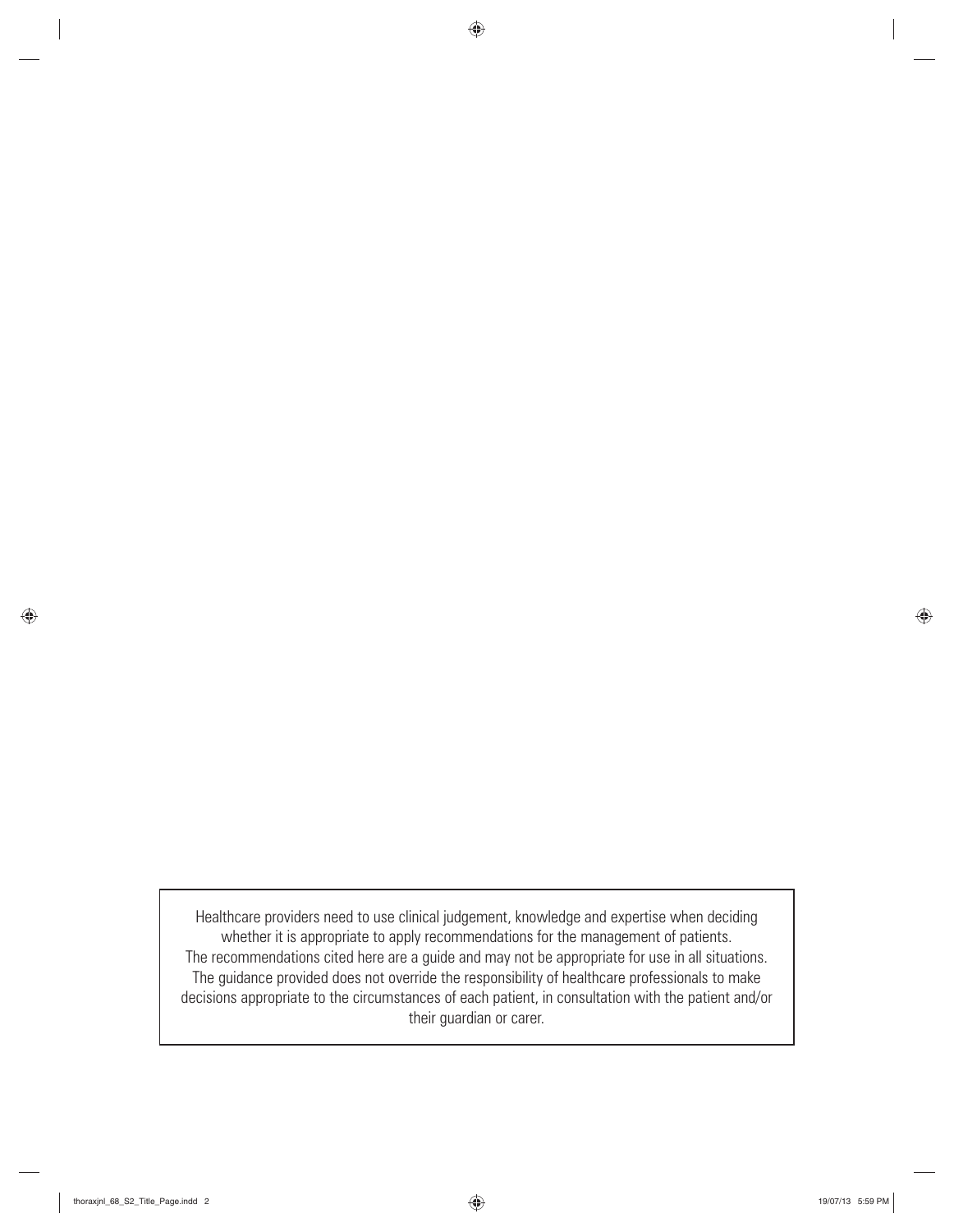

Journal of the British Thoracic Society

**Impact Factor:** 8.376

**Editors** A Bush (UK) I Pavord (UK)

**Deputy Editors** P Cullinan (UK) C Lloyd (UK)

#### **Associate Editors**

R Beasley (New Zealand) N Maskell (UK)<br>R Bubl (Germany) S Nathan (USA) R Ruhl (Germany) JC Celedón (USA) JL Pepin (France)<br>A Custovic (UK) T Sethi (UK) A Custovic (UK) **M Steiner (UK)** J Grigg (UK) D Thickett (UK)<br>D Halpin (UK) A Torres (Spain D Halpin (UK) <br>
A Jones (UK) <br>
A Jones (UK) <br>
A Jones (UK) <br>
A Tudwadia (Indi A Jones (UK) Z Udwadia (India)<br>E Lim (UK) H Zar (South Afric H Zar (South Africa)

**Statistical Editors** J Gibson (UK) T McKeever (UK)

**Statistician**

L Szatkowski (UK) **Journal club Editor**

 $J$  Quint (HK)

#### **President, British Thoracic Society** A Woodcock

#### **Editorial Office**

BMJ Publishing Group Ltd, BMA House, Tavistock Square, London WC1H 9JR, UK

#### T: **+44 (0)20 7383 6373** F: **+44 (0)20 7383 6668**

E: **thorax@bmjgroup.com**

ISSN: 0040-6376 (print) ISSN: 1468-3296 (online)

#### **Disclaimer:** *Thorax* is owned and published by the British Thoracic Society and BMJ Publishing Group Ltd, a wholly owned subsidiary of the British Medical Association. The owners grant editorial freedom to the Editor of *Thorax*.

*Thorax* follows guidelines on editorial independence produced by the World Association of Medical Editors and the code on good publication practice of the Committee on Publication Ethics.

*Thorax* is intended for medical professionals and is provided without warranty, express or implied. Statements in the Journal are there sponsibility of their authors and advertisers and not authors' institutions, the BMJ Publishing Group Ltd, the British Thoracic Society or theBMAunless otherwise specified or determined by law. Acceptance of advertising does not imply endorsement.

To the fullest extent permitted by law, the BMJ Publishing Group Ltd shall not be liable for any loss, injury or damage resulting from the use of *Thorax* or any information in it whether based on contract, tort or otherwise. Readers are advised to verify any information they choose to rely on.

**Copyright:** © 2013 BMJ Publishing Group Ltd and the British Thoracic Society. All rights reserved; no part of this publication may be reproduced, stored in a retrieval system or transmitted in any form or by any means, electronic, mechanical, photocopying, recording or otherwise without the prior permission of *Thorax*.

*Thorax* is published by BMJ Publishing Group Ltd, typeset by Techset and printed in the UK on acid-free paper.

*Thorax* (ISSN No: 0040–6376) is published monthly by BMJ Publishing Group and distributed in the USA by Air Business Ltd. Periodicals postage paid at Jamaica NY 11431. POSTMASTER: send address changes to *Thorax*, Air Business Ltd, c/o<br>Worldnet Shipping Inc., 156-15, 146th Avenue,<br>2nd Floor, Jamaica, NY 11434, USA.

# **Contents** Volume 68 Supplement 2 **| THORAX** September 2013

# **ii4 Introduction**

**ii4** Aim

- **ii4** Target audience
- **ii4 Scope**

# **ii4 Methodology**

**ii4** Clinical questions and literature search

**ii1 Summary of recommendations**

- **ii5** Appraisal of literature
- **ii5** Considered judgement and grading of evidence
- **ii5** Drafting the guideline

# **ii6 Evidence**

- **ii6** The role of pulmonary rehabilitation
- **ii8** Referral and assessment of patients for pulmonary rehabilitation
- **ii11** Structure of pulmonary rehabilitation
- **ii15** Post-exacerbation pulmonary rehabilitation
- **ii16** Adjuncts to pulmonary rehabilitation
- **ii19** Pulmonary rehabilitation in people with other chronic respiratory diseases
- **ii20** Post pulmonary rehabilitation

# **ii22 Summary of research recommendations**

# **ii23 Audit**

- **ii23 Conclusions**
- **ii23 References**

# **ii27 Appendices**

- **ii27** Appendix A: Committee members
- **ii27** Appendix B: List of stakeholders
- **ii27** Appendix C: Patient information
- **ii27** Appendix D: Lay summary
- **ii29** Appendix E: Essential information required on a referral form to pulmonary rehabilitation
- **ii29** Appendix F: Service specification
- **ii29** Appendix G: Characteristics of rolling and cohort pulmonary rehabilitation programmes
- **ii30** Appendix H: Suggested educational talks to encompass in the pulmonary rehabilitation programme



This article has been chosen by the Editor to be of special interest or importance and is freely available online.

This article has been made freely available online under the BMJ Journals Open Access scheme.

See **http://thorax.bmj.com/site/about/guidelines.xhtml#open** 

 $|C|O|P|E|$ **COMMITTEE ON PUBLICATION ETHICS** 

This journal is a member of and subscribes to the principles of the Committee on Publication Ethics

#### **www.publicationethics.org.uk**

 $\bigcirc$  equator

 $\blacklozenge$  recycle 

**Online Appendices** Web Appendix 1: Clinical questions Web Appendix 2: Literature search details Web Appendix 3: Evidence tables Web Appendix 4: Abbreviations for evidence tables Available from www.brit-thoracic.org.uk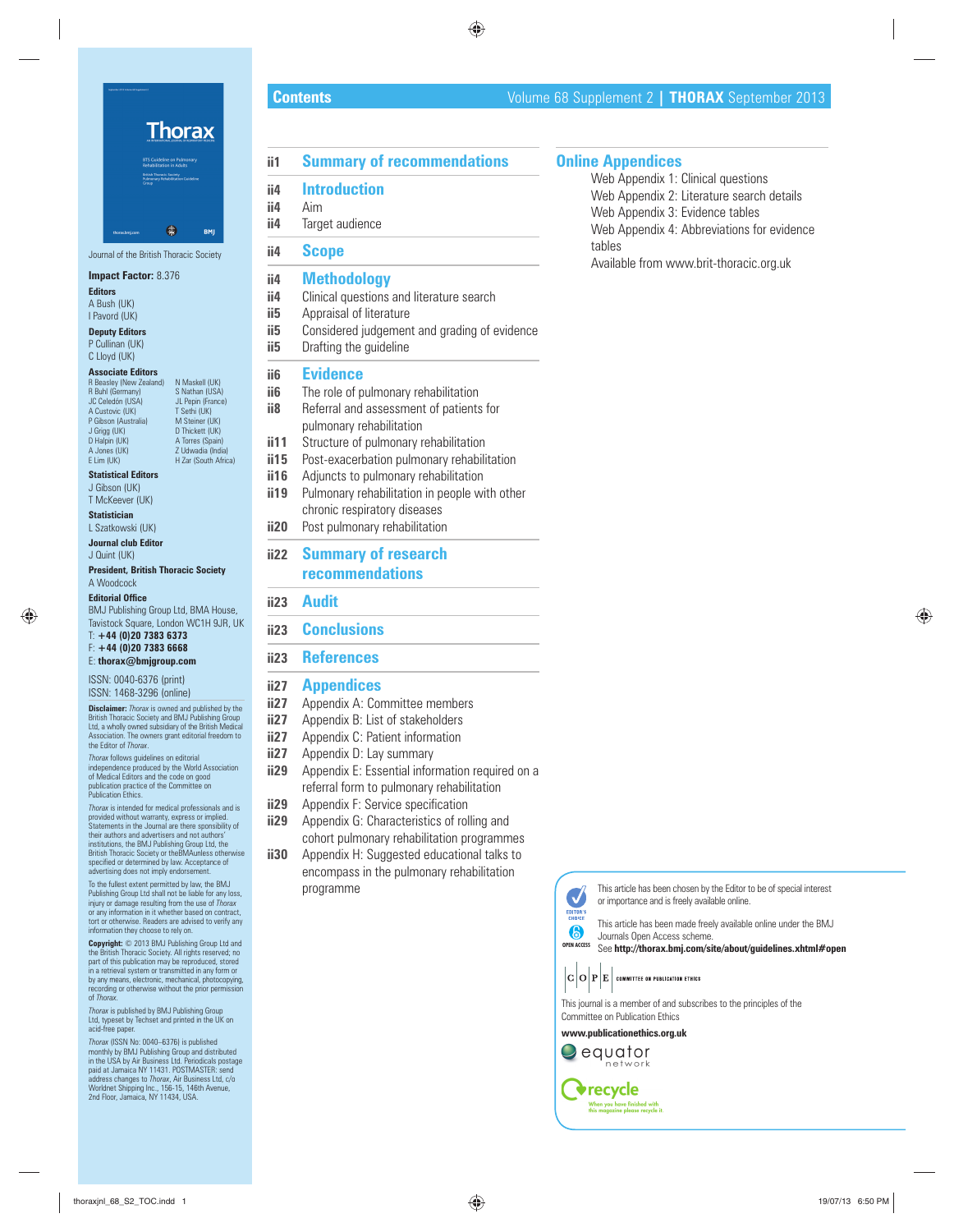

# British Thoracic Society guideline on pulmonary rehabilitation in adults

Charlotte E Bolton,<sup>1</sup> Elaine F Bevan-Smith,<sup>2</sup> John D Blakey,<sup>3</sup> Patrick Crowe,<sup>4</sup> Sarah L Elkin,<sup>5</sup> Rachel Garrod,<sup>6</sup> Neil J Greening,<sup>7</sup> Karen Heslop,<sup>8</sup> James H Hull,<sup>9</sup> William D-C Man,<sup>10</sup> Michael D Morgan,<sup>7</sup> David Proud,<sup>11</sup> C Michael Roberts,<sup>12</sup> Louise Sewell,<sup>7</sup> Sally J Singh,<sup>13</sup> Paul P Walker,<sup>3</sup> Sandy Walmsley,<sup>14</sup> British Thoracic Society Pulmonary Rehabilitation Guideline Development Group, on behalf of the British Thoracic Society Standards of Care Committee

▸ Additional material is published online only. To view please visit the journal online [\(http://dx.doi.org/10.1136/](http://dx.doi.org/10.1136/thoraxjnl-2013-203808) [thoraxjnl-2013-203808\)](http://dx.doi.org/10.1136/thoraxjnl-2013-203808).

For numbered affiliations see end of article.

#### Correspondence to

British Thoracic Society, 17, Doughty Street London WC1N 2PL, UK; bts@brit-thoracic.org.uk and Dr Charlotte E Bolton, Nottingham Respiratory Research Unit, University of Nottingham, Clinical Sciences Building, City Hospital campus, Hucknall road, Nottingham, NG5 1PB, UK; charlotte.bolton@nottingham. ac.uk

To cite: Bolton CE, Bevan-Smith EF, Blakey JD, et al. Thorax 2013;68:ii1-ii30.

#### SUMMARY OF RECOMMENDATIONS The role of pulmonary rehabilitation

- ▸ Pulmonary rehabilitation should be offered to patients with chronic obstructive pulmonary disease (COPD) with a view to improving exercise capacity by a clinically important amount. (Grade A)
- ▸ Pulmonary rehabilitation should be offered to patients with COPD with a view to improving dyspnoea and health status by a clinically important amount. (Grade A)
- ▸ Different components within a pulmonary rehabilitation programme, such as resistance training, can influence quadriceps strength and this is addressed in the section 'Nature of training of these guidelines'.  $(\sqrt)$
- ▸ Pulmonary rehabilitation should be offered to patients with COPD with a view to improving psychological wellbeing. (Grade A)
- ▸ As a minimum, efficacy of pulmonary rehabilitation programmes needs to be regularly assessed by demonstrating clinically important improvements in exercise capacity, dyspnoea and health status. (Grade B)
- ▸ As part of regular assessment, patient satisfaction and feedback should be sought.  $(\sqrt)$

#### Referral and assessment of patients for pulmonary rehabilitation

- ▸ The point of referral to pulmonary rehabilitation should be used as an opportunity to explore the patient's understanding of pulmonary rehabilitation, address concerns and to educate patients about the benefits of a pulmonary rehabilitation programme.  $(\sqrt)$
- ▸ Healthcare professionals making referrals to pulmonary rehabilitation should have basic knowledge about what a programme entails and effectiveness. A pulmonary rehabilitation programme should be presented by the referrer as a fundamental treatment for COPD rather than an optional extra.  $(\sqrt{2})$
- ▸ Initial assessment for pulmonary rehabilitation provides an opportunity to assess and refer for treatment of comorbidities prior to commencing.  $(\sqrt)$
- $\triangleright$  The setting of pulmonary rehabilitation, skill mix of the team and other comorbidities should always be considered in the risk assessment of patients entering a rehabilitation programme.  $(\sqrt)$

#### Specific situations at assessment Smoking

- ▸ Patients with COPD should be referred for pulmonary rehabilitation regardless of their smoking status. (Grade D)
- ▸ Patients referred to pulmonary rehabilitation should have their smoking status assessed and referral to smoking cessation services offered to smokers simultaneously.  $(\sqrt{2})$
- ▸ Pulmonary rehabilitation provides opportunities to offer smoking cessation advice.  $(\sqrt)$

#### Chronic respiratory failure

- ▸ Patients with COPD can be referred for pulmonary rehabilitation regardless of whether or not they have chronic respiratory failure. (Grade D)
- When considering the referral of patients with chronic respiratory failure, practitioners should reflect on the receiving setting and skill mix of the attending staff to provide safe pulmonary rehabilitation to these patients who have significant physiological impairment and potential for greater instability by the intended programme.  $(\sqrt{ } )$

#### Cardiovascular disease comorbidity

- ▸ People with chronic respiratory disease should be referred to pulmonary rehabilitation irrespective of coexistent stable cardiovascular disease. (Grade D)
- ▸ A coexistent abdominal aortic aneurysm (AAA) <5.5 cm should not preclude referral to pulmonary rehabilitation and being included in moderate intensity aerobic exercise training, provided blood pressure is controlled. (Grade D)
- The referral process and/or the initial assessment for pulmonary rehabilitation offer an important opportunity to assess and optimise cardiovascular health and address risk factors for cardiovascular disease.  $(\sqrt)$
- ▸ In patients with COPD who have an AAA >5.5 cm, deemed not fit for surgery, pulmonary rehabilitation incorporating mild–moderate intensity aerobic exercise may be considered, but should not include resistance training.  $(\sqrt)$

#### Anxiety and depression

▸ Coexistent symptoms of anxiety and/or depression in patients with COPD should not preclude referral to pulmonary rehabilitation. (Grade D)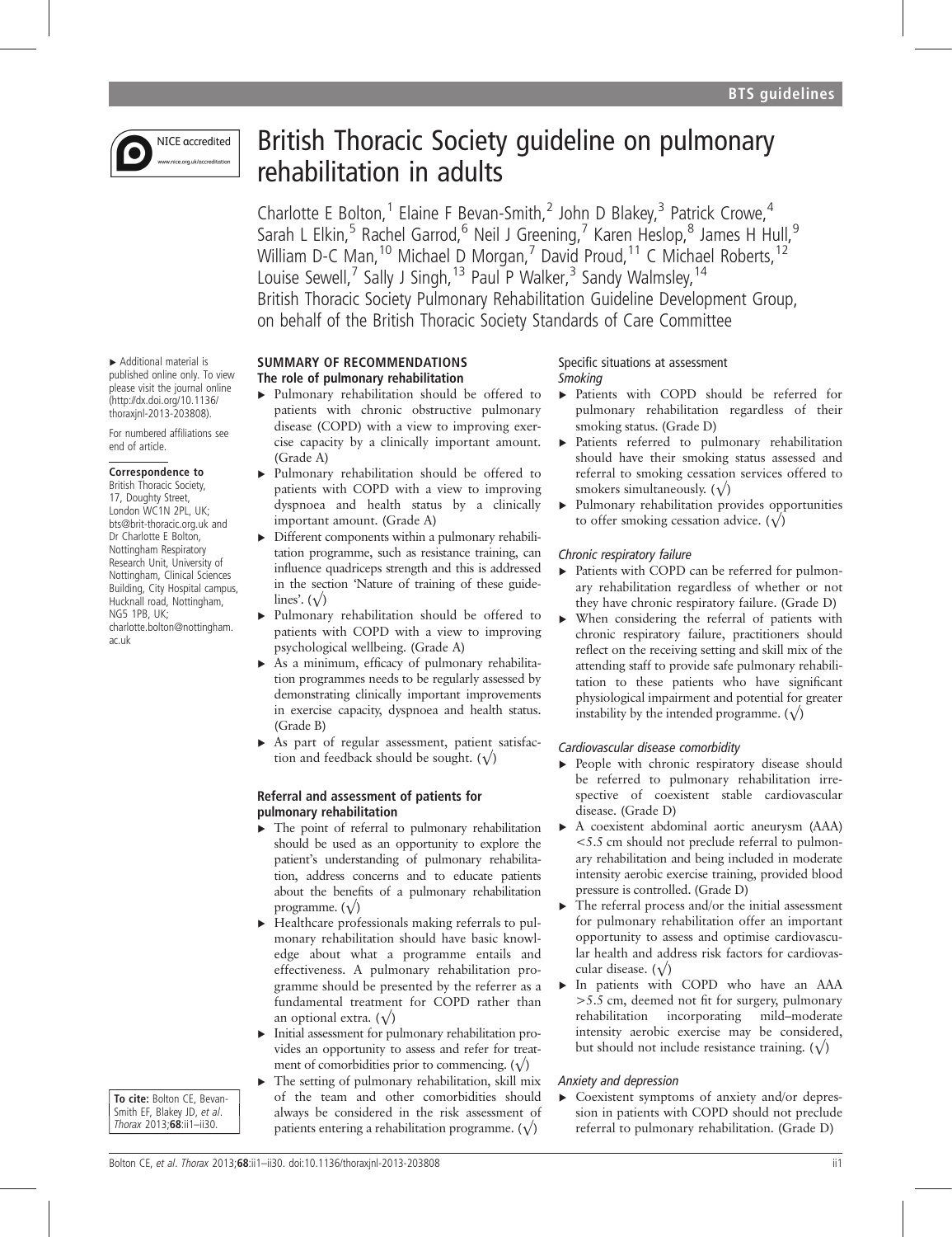▸ The referral process and the assessments for pulmonary rehabilitation offer important opportunities to detect and consider referral for ongoing support and management for depression.  $(\sqrt)$ 

#### MRC dyspnoea scale

- ▸ Patients with a Medical Research Council (MRC) Dyspnoea score of 3–5 who are functionally limited by breathlessness should be referred for outpatient pulmonary rehabilitation. (Grade A)
- ▸ Patients with a MRC dyspnoea score of 2 who are functionally limited by breathlessness should be referred for pulmonary reabilitation. (Grade D)
- ▸ Patients with a MRC dyspnoea score of 5 who are housebound should not routinely be offered supervised pulmonary rehabilitation within their home. (Grade B)
- ▸ Flexible and pragmatic approaches should be considered to facilitate exercise training in patients who have less severe COPD and who are less breathless.  $(\sqrt)$

#### Bronchodilator therapy

- ▸ Patients with COPD should be taking bronchodilator therapy in line with National Institute for Health and Clinical Excellence (NICE) COPD guidelines prior to referral to pulmonary rehabilitation. (Grade D)
- ▸ Pulmonary rehabilitation offers an opportunity to check and optimise inhaler technique.  $(\sqrt)$

#### Other considerations regarding referral to pulmonary rehabilitation

- ▸ Patients with unstable cardiac disease or locomotor difficulties that preclude exercise (eg, severe arthritis or severe peripheral vascular disease) should not be referred for pulmonary rehabilitation.  $(\sqrt)$
- ▸ Careful consideration should be given to patients who have significant cognitive or psychiatric impairment that would lead to an inability to follow simple commands in a group setting.  $(\sqrt{)}$
- ▸ In certain individual cases, facilitation of pulmonary rehabilitation may be aided by the support and attendance of a relative or carer.  $(\sqrt{ } )$
- ▸ In case of doubt over the appropriateness of a patient for pulmonary rehabilitation, clinicians are advised to contact their local provider.  $(\sqrt{ } )$

#### Structure of pulmonary rehabilitation

Frequency of supervised pulmonary rehabilitation sessions

- ▸ Pulmonary rehabilitation programmes should be a minimum of twice-weekly supervised sessions. (Grade D)
- ▸ In line with published pulmonary rehabilitation studies and the outcomes they demonstrate, a third session of prescribed exercise is recommended. This can be performed unsupervised.  $(\sqrt{)}$
- $\triangleright$  Encouragement of regular physical activity five times a week for 30 min each time is encouraged in line with standard healthy living advice.  $(\sqrt)$

#### Duration of pulmonary rehabilitation programmes

- $\blacktriangleright$  Pulmonary rehabilitation programmes of 6–12 weeks are recommended. (Grade A)
- ▸ Pulmonary rehabilitation programmes including the attendance at a minimum of 12 supervised sessions are recommended, although individual patients can gain some benefit from fewer sessions. (Grade A)

 $\triangleright$  If training for less than 6 weeks is considered, this should be individualised and objective/subjective measures of benefit in place before patients graduate. For some individuals, reassessment at 4 weeks and graduation to independent gym training is a feasible possibility.  $(\sqrt)$ 

#### Rolling or cohort programmes

▸ Cohort or rolling programmes of pulmonary rehabilitation are both acceptable forms of delivery depending on local considerations. (Grade D)

#### Nature of training

- ▸ To ensure strength and endurance benefits in patients with COPD, a combination of progressive muscle resistance and aerobic training should be delivered during a pulmonary rehabilitation programme. (Grade B)
- $\triangleright$  Relevant expertise is required to deliver resistance training. ( $\sqrt{}$ )
- Patients should be capable of continuing effective resistance training once supervised sessions have ended. The supervising rehabilitation therapist should ensure that patients are able and willing to continue with unsupervised resistance training.  $(\sqrt)$
- ▸ Prescribing of progressive strength exercise should be individualised for each patient, taking into consideration the initial health screening and any increase in risk from comorbidities.  $(\sqrt)$

#### Interval and continuous aerobic training

- ▸ Interval and continuous training can be applied safely and effectively within the context of pulmonary rehabilitation to patients with COPD. (Grade A)
- ▸ The choice of interval or continuous training will be down to the patient and/or therapist preference.  $(\sqrt)$
- In clinical practice, interval training may require a higher therapist to patient ratio to ensure adequate work rate and rest intervals are achieved compared with continuous training.  $(\sqrt)$

#### Goal setting in pulmonary rehabilitation

- ▸ Generic exercise training as opposed to individually targeted exercise training is recommended for pulmonary rehabilitation. (Grade D)
- ▸ While generic exercise training is recommended as opposed to an individually targeted exercise programme, the prescription of exercise is individualised to provide correct intensity.  $(\sqrt)$
- ▸ Besides the exercise elements of pulmonary rehabilitation, healthcare professionals commonly use goal setting to address specific hurdles. Given the personalised nature of this intervention to a patient's needs, evidence is difficult to quantify.  $(\sqrt{})$
- ▸ The term 'goal setting' may require discussion with the patient.  $(\sqrt)$

#### Supervision in pulmonary rehabilitation

- ▶ A supervised pulmonary rehabilitation programme is recommended for patients with COPD. (Grade A)
- If considering a structured home-based rehabilitation programme for patients with COPD, the following important factors need careful consideration: mechanisms to offer remote support and/or supervision, provision of home exercise equipment and patient selection. (Grade B)
- ▸ There would be some benefit to increasing the options for pulmonary rehabilitation available to individuals with COPD, and increase the scope of the service. Geography may limit or stimulate options.  $(\sqrt)$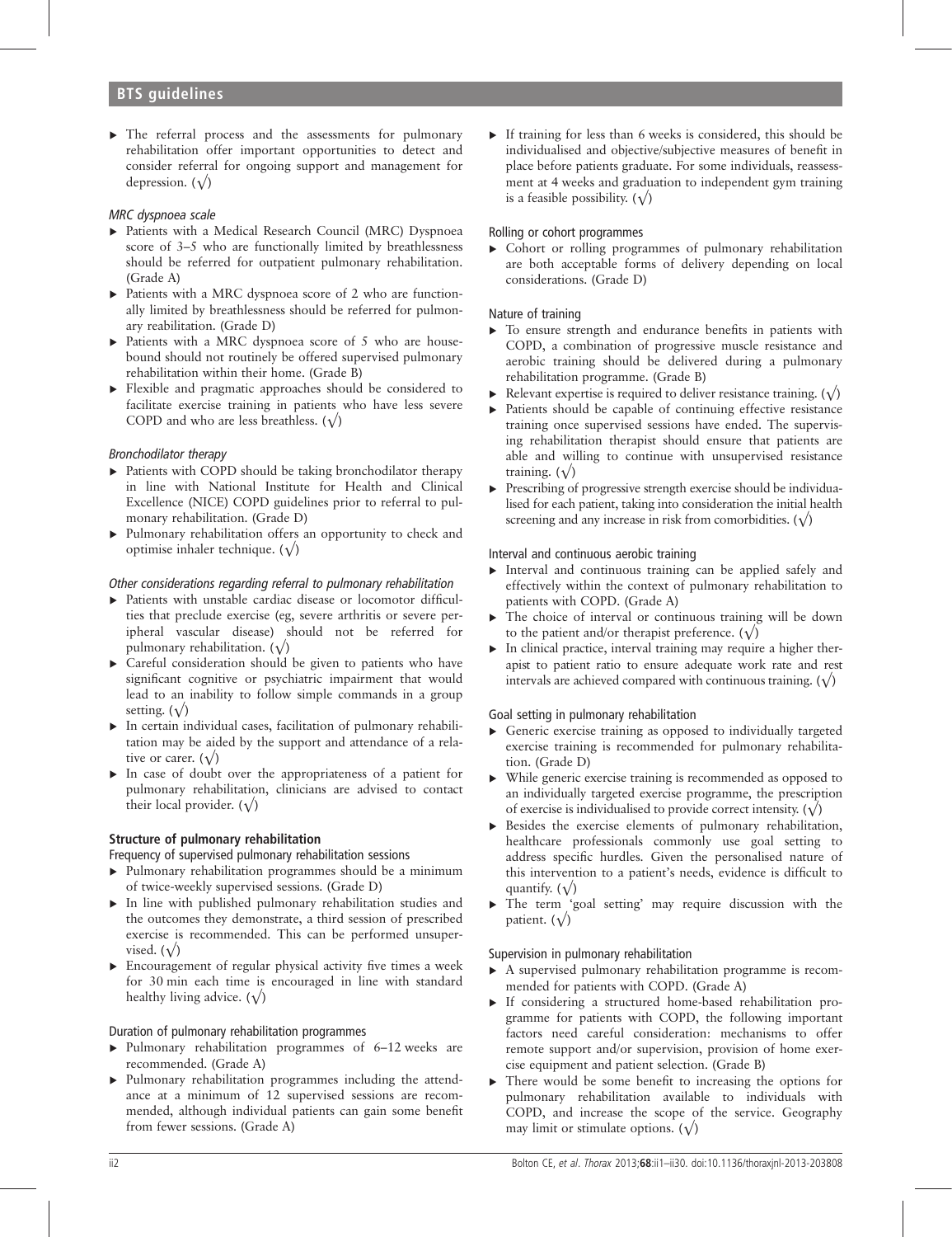#### Post-exacerbation pulmonary rehabilitation

Outcomes in post-exacerbation pulmonary rehabilitation

- ▸ Patients hospitalised for acute exacerbation of COPD should be offered pulmonary rehabilitation at hospital discharge to commence within 1 month of discharge. (Grade A)
- ▸ Providing post-exacerbation pulmonary rehabilitation alongside elective pulmonary rehabilitation courses can cause practical issues. Evaluation of innovative ways of delivering a combination of both modes of pulmonary rehabilitation in tandem would be useful.  $(\sqrt{ } )$

#### Completion of post-exacerbation pulmonary rehabilitation

- ▸ Clinical services providing post-exacerbation pulmonary rehabilitation commencing within 1 month of hospital discharge should carefully record uptake, adherence and completion rates. (Grade D)
- ▸ Patients who initially decline pulmonary rehabilitation commencing within 1 month of hospital discharge should be offered elective pulmonary rehabilitation. (Grade D)

### Adjuncts to pulmonary rehabilitation

Inspiratory muscle training and pulmonary rehabilitation

▸ Inspiratory muscle training (IMT) is not recommended as a routine adjunct to pulmonary rehabilitation. (Grade B)

Hormones and nutritional supplements and pulmonary rehabilitation

- ▸ No specific hormonal or nutritional supplement can currently be recommended as a routine adjunct to pulmonary rehabilitation. (Grade B)
- ▸ The optimal approaches for addressing malnutrition, sarcopenia or obesity in COPD are uncertain and this is a wider issue than this guideline covers. However, attendance at a pulmonary rehabilitation course presents an ideal opportunity to screen and educate patients on nutrition.  $(\sqrt)$
- ▸ Patients with a body mass index (BMI) in the underweight or obese range should be considered for specific dietetic support.  $(\sqrt{ } )$

#### Non-invasive ventilation during pulmonary rehabilitation

- ▶ Long-term domiciliary non-invasive ventilation (NIV) should not be provided for the sole purpose of improving outcomes during pulmonary rehabilitation. (Grade D)
- ▸ Patients who already receive long-term domiciliary NIV for chronic respiratory failure should be offered the opportunity to exercise with NIV during pulmonary rehabilitation if acceptable and tolerable to the patient. (Grade D)

#### Supplemental oxygen in patients undergoing rehabilitation

- ▸ Supplemental oxygen should not be routinely used for all patients undergoing pulmonary rehabilitation. (Grade B)
- ▸ Supplemental oxygen during pulmonary rehabilitation should be offered to those who fulfil the assessment criteria for long-term or ambulatory oxygen unless there are compelling clinical reasons to use alternative criteria. (Grade D)
- ▸ Individuals who are prescribed oxygen but decline to use it during exercise should have this clearly documented in their notes.  $(\sqrt{)}$
- ▸ Pulmonary rehabilitation provides an opportunity to assess the adequacy of the prescribed flow rate for patients already in receipt of long-term oxygen therapy (LTOT) or ambulatory oxygen.  $(\sqrt{)$

Supplemental heliox in patients undergoing rehabilitation

▸ Heliox should not be used as an adjunct to pulmonary rehabilitation unless there are comorbidities which require its administration. (Grade D)

#### Neuromuscular electrical stimulation and pulmonary rehabilitation

▸ If expertise in neuromuscular electrical stimulation (NMES) is available, selected patients (low BMI with evidence of quadriceps weakness) who are unable or unwilling to participate in pulmonary rehabilitation could be considered for NMES. (Grade D)

# Pulmonary rehabilitation in people with other chronic respiratory diseases

#### Non-cystic fibrosis bronchiectasis

- ▸ Patients with non-cystic fibrosis (CF) bronchiectasis who have breathlessness affecting their activities of daily living (ADL) should have access to and be considered for pulmonary rehabilitation. (Grade D)
- ▸ Unlike in patients with CF, in patients with COPD and non-CF bronchiectasis with multidrug-resistant organisms, for example Pseudomonas aeruginosa, there is no current evidence of cross infection.  $(\sqrt)$

#### Interstitial lung diseases

- ▸ The benefits of exercise and the recommendation of incorporating exercise activities into a healthy lifestyle should be discussed with all patients with interstitial lung disease (ILD). Such discussion needs to be tailored to realistic achievability for that person's condition.  $(\sqrt)$
- ▸ If healthcare professionals consider referring certain patients with stable ILD who are limited by breathlessness in ADL to pulmonary rehabilitation, they should discuss with the patient the likely benefits.  $(\sqrt)$
- Patients with idiopathic pulmonary fibrosis (IPF) have a potential for significant desaturation during exercise related activities.  $(\sqrt{ } )$

#### Asthma

- The routine referral of patients with asthma to pulmonary rehabilitation is not recommended. (Grade D)
- The benefits of exercise and the recommendation of incorporating exercise activities into a healthy lifestyle should be discussed with all patients with asthma.  $(\sqrt)$
- ▸ If healthcare professionals consider referring certain patients with stable asthma who are limited by breathlessness in ADL to pulmonary rehabilitation when on optimal therapy, they should discuss with the patient the likely benefits.  $(\sqrt)$
- ▸ The British Thoracic Society (BTS)/Scottish Intercollegiate Guidelines Network (SIGN) asthma guideline draws attention to exercise-induced asthma and precautions to prevent this should be followed if appropriate.  $(\sqrt)$

#### Other chronic respiratory diseases—in general

▶ Minimal clinically important different (MCID) changes and tools used to assess exercise capacity and quality of life for pulmonary rehabilitation in COPD are not necessarily transferable to other chronic respiratory diseases. While future research should address this, failure of rehabilitation should not be implied if failure to reach the COPD MCID for outcomes.  $(\sqrt{ } )$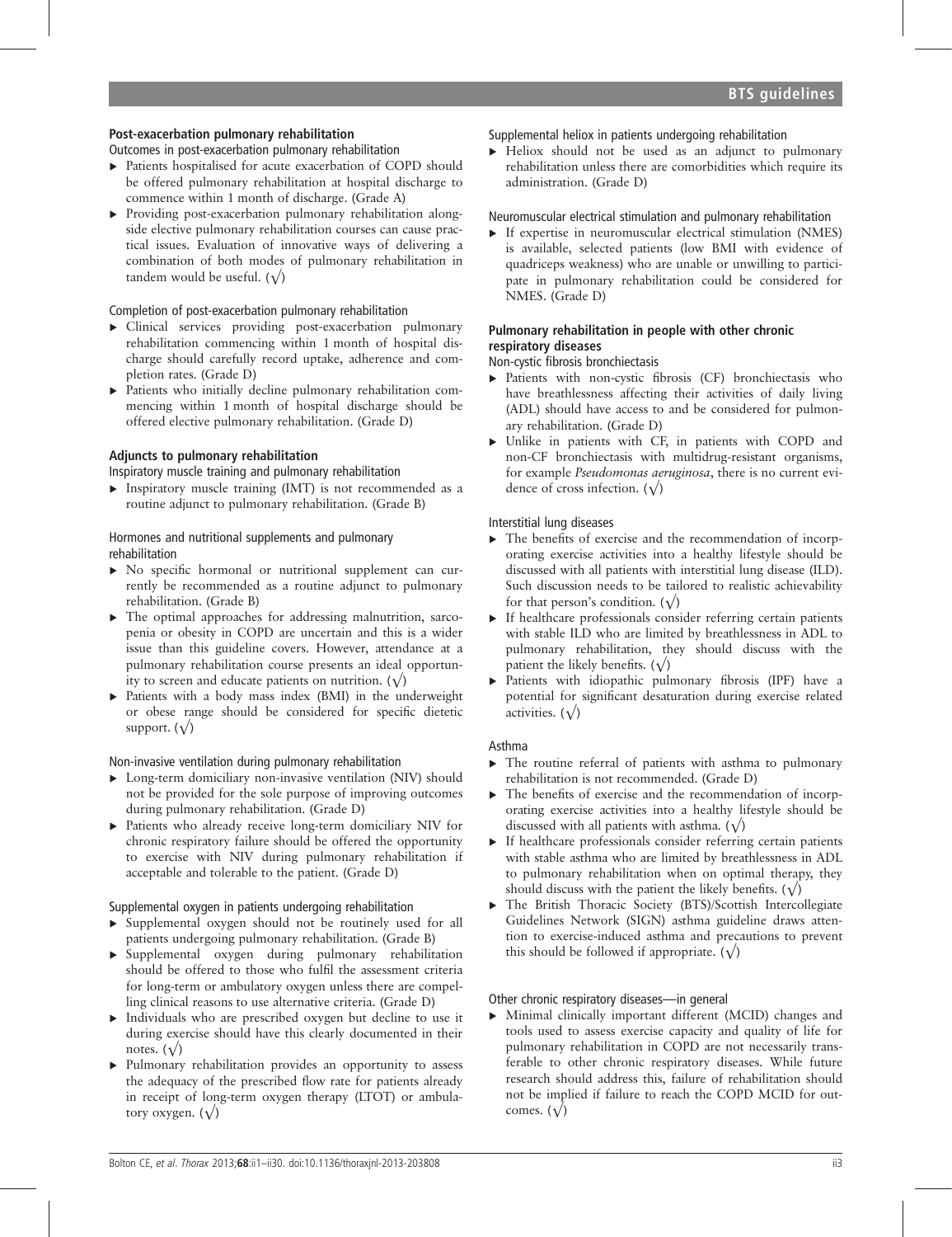- ▸ The educational element of pulmonary rehabilitation should be adapted for other chronic respiratory diseases if appropriate.  $(\sqrt{2})$
- ▸ Practically, inclusion of patients with other chronic respiratory diseases into pulmonary rehabilitation will be alongside subjects with COPD.  $(\sqrt)$
- ▸ General exercise should be encouraged for all patients with chronic respiratory disease.  $(\sqrt)$

#### Post pulmonary rehabilitation

#### Repeat pulmonary rehabilitation programmes

- ▸ Repeat pulmonary rehabilitation should be considered in patients who have completed a course of pulmonary rehabilitation more than 1 year previously. The likely benefits should be discussed and willing patients referred. (Grade B)
- ▸ Earlier repeat pulmonary rehabilitation should be considered in individuals with accelerated physiological decline or if additional benefits on a shorter timescale would be clinically valuable. (Grade D)
- It is unlikely that if the patient completed the pulmonary rehabilitation course originally and failed to gain a benefit, they would benefit a second time round, unless circumstances such as an exacerbation interrupted the initial programme.  $(\sqrt)$

#### Maintenance

- ▸ All patients completing pulmonary rehabilitation should be encouraged to continue to exercise beyond the programme. (Grade A)
- ▸ Patients graduating from a pulmonary rehabilitation programme should be provided with opportunities for physical exercise beyond their rehabilitation programme.  $(\sqrt)$

#### INTRODUCTION

#### Aim

Pulmonary rehabilitation has established itself as a key management strategy in people with chronic respiratory disease. The role of pulmonary rehabilitation has recently been highlighted in the Department of Health's 'An outcomes strategy for COPD and asthma in England'.<sup>1</sup> Since the BTS statement on pulmonary rehabilitation 2001, there has been a significant expansion in the literature for pulmonary rehabilitation.<sup>2</sup> This literature has contributed to our understanding of outcomes and markers of pulmonary rehabilitation, referral characteristics and patient selection, optimal programme structure, potential adjuncts to the main rehabilitation content, pulmonary rehabilitation in different settings such as following an exacerbation and maintaining the benefits of the programme after completion of the course. The UK model of pulmonary rehabilitation is not fully reflected in the American Thoracic Society/European Respiratory Society statement while other guidelines referring to pulmonary rehabilitation have either been disease or modality specific. $3-5$  There is a need to provide a UK evidence-based guideline for pulmonary rehabilitation in adult patients with chronic respiratory disease in an outpatient setting.

For the purposes of the development of the guidelines, the Guideline Development Group (GDG) adopted the following working definition of pulmonary rehabilitation, broadly based on the NICE COPD guidelines: 'Pulmonary rehabilitation can be defined as an interdisciplinary programme of care for patients with chronic respiratory impairment that is individually tailored and designed to optimise each patient's physical and social performance and autonomy. Programmes comprise individualised exercise programmes and education'. 3

#### Target audience

The BTS pulmonary rehabilitation guideline is aimed primarily at practitioners within the UK. This includes doctors, nurses, physiotherapists, dieticians, occupational therapists and other healthcare professionals. It may be of relevance to other healthcare systems. It is intended to inform those conducting pulmonary rehabilitation and also those who manage patients with chronic respiratory disease who may be referred into a rehabilitation scheme.

#### **SCOPE**

Population: people with chronic respiratory disease, focusing on COPD.

Populations not covered: children.

Healthcare setting: primary and secondary care.

Topics:

- The role of pulmonary rehabilitation.
- Referral and assessment.
- Structure of pulmonary rehabilitation including organisation and content.
- Post-exacerbation rehabilitation.
- Adjuncts to pulmonary rehabilitation.
- Other chronic respiratory diseases.
- Post pulmonary rehabilitation.

Topics not covered:

- Diagnosis and optimising COPD therapy otherwise.
- Peri-exacerbation inpatient exercise regimes.
- Elective inpatient pulmonary rehabilitation.\*
- Multidisciplinary care of cystic fibrosis.
- Pre-surgery and post-surgery pulmonary rehabilitation (including lung cancer).
- It was not possible to comprehensively cover all chronic respiratory diseases.
- Patient support groups.
- Healthcare costs/cost effectiveness.

\*While not covered specifically, occasionally inpatient pulmonary rehabilitation literature has been referred to in the absence of outpatient literature on a subject. This has been stated at the appropriate place.

The guideline refers to the NICE COPD guideline 2010, NICE commissioning guidelines, the BTS bronchiectasis guideline 2010 and the BTS/SIGN asthma guideline.<sup>3 6–8</sup> It does not overlap with details of other guidelines, such as smoking cessation, but clearly should dovetail.

#### **METHODOLOGY**

This guideline is based on the best available evidence. The methodology used to write the guideline adheres strictly to the criteria as set by the AGREE collaboration, which is available online [http://www.agreetrust.org/resource-centre/agree-ii/.](http://www.agreetrust.org/resource-centre/agree-ii/) The BTS Standards of Care Committee (SOCC) guideline production manual is available at www.brit-thoracic.org.uk/guidelines.aspx

#### Clinical questions and literature search

Clinical questions were structured in the PICO (Patient, Intervention, Control, Outcome) format (web appendix 1) to define the scope of the guideline and inform the literature search.

Systematic electronic database searches were conducted to identify potentially relevant studies for inclusion in the guideline. For each topic area, the following databases were searched: Ovid MEDLINE (including MEDLINE In Process), Ovid EMBASE, and the Cochrane Library (including the Cochrane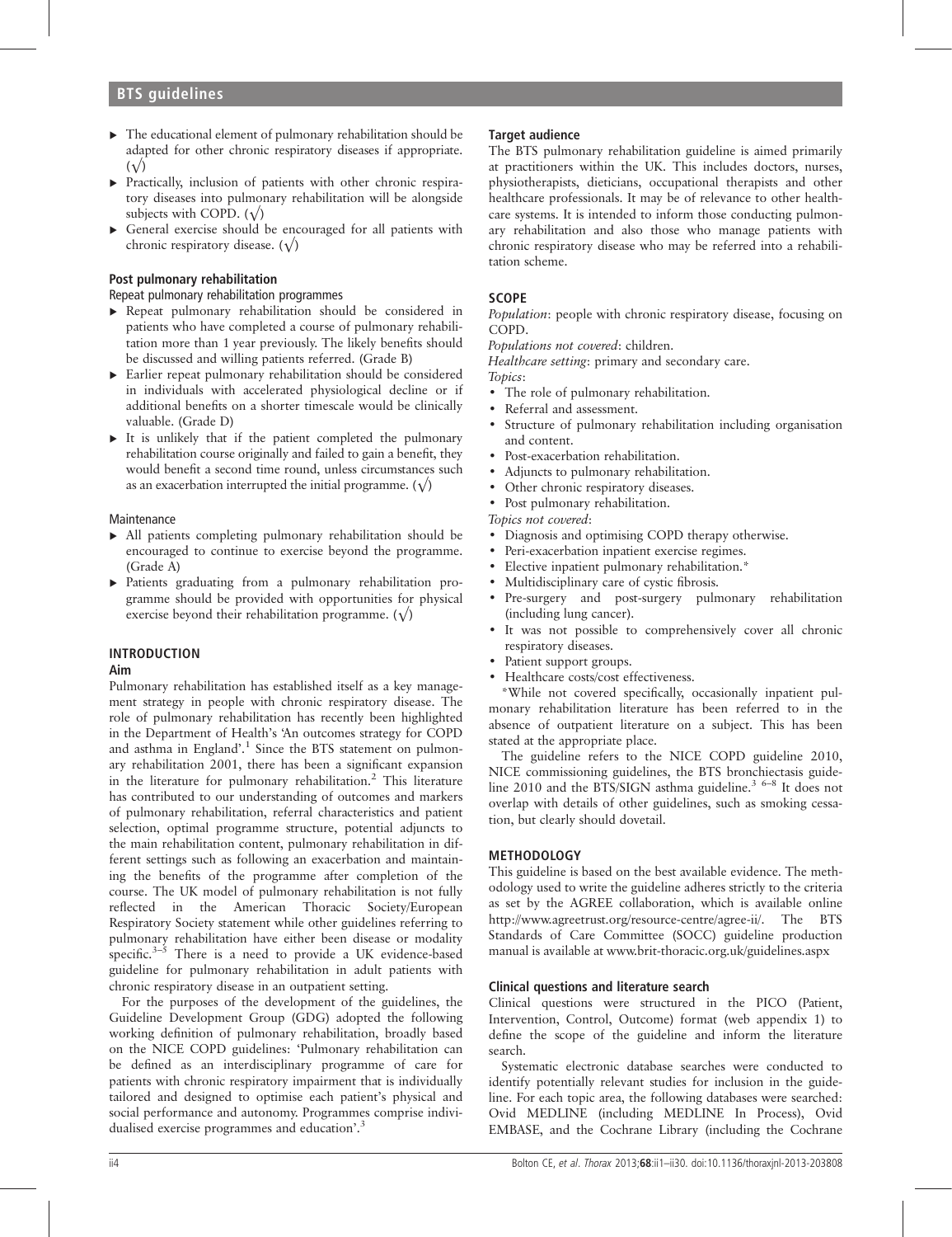Database of Systematic Reviews, the Database of Abstracts of Reviews of Effects) from 1980.

The searches were first run in August 2011 and updated in September 2012 (web appendix 2). Searches included a combination of indexed terms and free text terms and were limited to English language publications only. The initial search identified 2087 potential abstracts and the second search 173.

#### Appraisal of literature

Appraisal was performed to be compliant with the AGREE collaboration. Four individuals ( JDB, CEB, NJG and JHH) read the title and abstract of each article retrieved by the literature searches and decided whether the paper was definitely relevant, possibly relevant or not relevant to the project. Criteria formulated for categorising the abstracts into these three groups were:

- Whether the study addressed the clinical question.
- Whether the appropriate study type was used to produce the best evidence to answer the clinical question.
- Review articles were excluded.
- Abstract was in English.
- Abstracts were not rejected on the basis of the journal of publication, country in which the research was performed or published, or the date of publication.

The full paper was obtained for all relevant or possibly relevant abstracts and allocated to the relevant section(s) of the guideline.

The first screening process identified 472 of the initial 2087 reference abstracts to be definitely or possibly relevant to the guideline. Two guideline reviewers per section independently reviewed the abstracts to identify papers to be appraised for the guideline (appendix A). The two reviewers for each section then independently appraised each paper assigned to them using the SIGN critical appraisal checklists. The reliability of the evidence in each individual study was graded using the SIGN critical appraisal checklists and is shown in the evidence tables (++, + or −). The body of evidence for each recommendation was summarised into evidence statements and graded using the SIGN grading system (see table 1). Disagreements were resolved by discussion with the section partner. The second literature search in September 2012 yielded 173 reference abstracts. Of these, 50 were identified as definitely or possibly relevant to the guideline. However, all of the

| Grade   | Evidence                                                                                                                                                                                                                              |
|---------|---------------------------------------------------------------------------------------------------------------------------------------------------------------------------------------------------------------------------------------|
| $1 + +$ | High-quality meta-analyses, systematic reviews of randomised controlled<br>trials (RCTs), or RCTs with a very low risk of bias                                                                                                        |
| $1+$    | Well conducted meta-analyses, systematic reviews of RCTs, or RCTs<br>with a low risk of bias                                                                                                                                          |
| $1 -$   | Meta-analyses, systematic reviews of RCTs, or RCTs with a high risk of<br>hias                                                                                                                                                        |
| $7 + +$ | High-quality systematic reviews of case–control or cohort studies or<br>high- quality case-control or cohort studies with a very low risk of<br>confounding, bias or chance and a high probability that the relationship<br>is causal |
| $7+$    | Well conducted case-control or cohort studies with a low risk of<br>confounding, bias or chance and a moderate probability that the<br>relationship is causal                                                                         |
| $2 -$   | Case–control or cohort studies with a high risk of confounding, bias or<br>chance and a significant risk that the relationship is not causal                                                                                          |
| 3       | Non- analytic studies, for example, case reports, case series                                                                                                                                                                         |
| 4       | Expert opinion                                                                                                                                                                                                                        |

pertinent ones from this search had been identified by the GDG in the meantime and already incorporated.

#### Considered judgement and grading of evidence

The GDG used the evidence tables to judge the body of evidence and grade recommendations for this guideline. Evidence tables, web appendices 3 and 4, are available online. When evidence was lacking to answer the formulated clinical questions, expert opinions were obtained through consensus. The following were considered in grading the recommendations:

- The available volume of the body of evidence.
- How applicable the obtained evidence was in making recommendations for the defined target audience of this guideline.
- Whether the evidence was generalisable to the target population for the guideline.
- Whether there was a clear consistency in the evidence obtained to support recommendations.
- What the implications of recommendations would be on clinical practice in terms of resources and skilled expertise.
- Cost effectiveness was not reviewed in detail as in-depth economic analysis of recommendations falls beyond the scope of this guideline.

Recommendations were graded from A to D as indicated by the strength of the evidence, as shown in table 2. In line with SIGN guidance, 'minus' evidence was considered in context, but in the absence of other 'plus' supporting evidence, it was discussed among the GDG regarding that point and any recommendation made was grade D. Important practical points lacking any research evidence, and not likely to be research evidence, were highlighted as 'good practice points'.  $(\sqrt)$ 

#### Drafting the guideline

The GDG corresponded regularly by email and meetings of the full group were held in March and June 2011, January, March, May and September 2012. A lay summary was written (appendix D). The BTS SOCC reviewed the draft guideline in November 2012. The draft guideline was presented and discussed at the Winter BTS meeting in December 2012 and a draft was subsequently available online in December 2012/ January 2013 for public consultation. A draft guideline

| Grade         | Type of evidence                                                                                                                                                                                      |
|---------------|-------------------------------------------------------------------------------------------------------------------------------------------------------------------------------------------------------|
| A             | At least one meta-analysis, systematic review, or randomised controlled<br>trial (RCT) rated as $1++$ and directly applicable to the target population<br>or                                          |
|               | A systematic review of RCTs or a body of evidence consisting principally<br>of studies rated as $1+$ directly applicable to the target population and<br>demonstrating overall consistency of results |
| B             | A body of evidence including studies rated as $2++$ directly applicable to<br>the target population and demonstrating overall consistency of results<br>or                                            |
|               | Extrapolated evidence from studies rated as $1++$ or $1+$                                                                                                                                             |
| $\mathcal{C}$ | A body of evidence including studies rated as 2+ directly applicable to<br>the target population and demonstrating overall consistency of results<br>or                                               |
|               | Extrapolated evidence from studies rated as $2++$                                                                                                                                                     |
| D             | Evidence level 3 or 4 or                                                                                                                                                                              |
|               | Extrapolated evidence from studies rated as $2+$                                                                                                                                                      |
|               | Important practical points for which there is no research evidence, nor<br>is there likely to be any research evidence. The quideline committee<br>wishes to emphasize these as Good Practice Points. |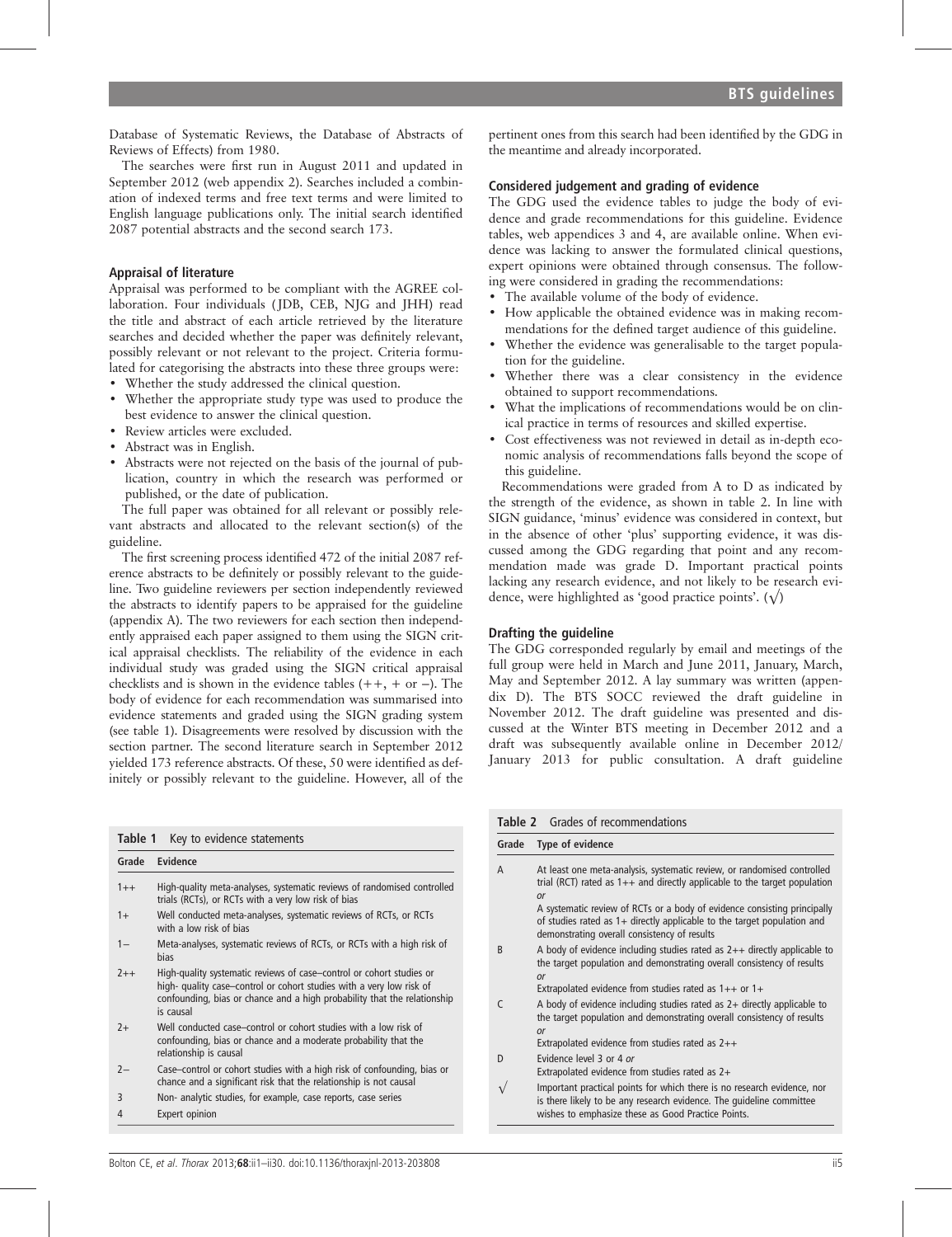document was circulated to all the relevant stakeholders for consultation in December 2012/January 2013 (appendix B). The BTS SOCC re-reviewed the revised draft guideline in March 2013 and final SOCC approval was granted in April 2013.

The GDG members adhered to the BTS policy for the Declaration of Interests (available on BTS website or by contacting BTS Head Office). The BTS pulmonary rehabilitation guideline will be reviewed within the next 5 years.

#### EVIDENCE

Chronic respiratory diseases are common worldwide, including in the UK, and are associated with significant morbidity and premature mortality. Such chronic respiratory diseases affect more than 10% of the population and include COPD, bronchiectasis, ILDs and asthma. They have significant impact on quality of life and physical functioning. Although primarily respiratory conditions with symptoms including dyspnoea, there are important contributing systemic consequences, including loss of skeletal muscle mass and function. The bulk of the pulmonary rehabilitation literature is based on COPD, where impairments including airflow obstruction, increased work of breathing, skeletal muscle dysfunction and deconditioning. Psychological wellbeing is also markedly affected by this chronic physical and social impairment, accompanied by the possibility of abrupt decline.

Pulmonary rehabilitation programmes have been developed to provide a framework for the delivery of individualised exercise programmes and disease-related educational sessions. This guideline describes the current state of the evidence on the effects of pulmonary rehabilitation in study settings. The document also provides recommendations on the practical aspects of delivering pulmonary rehabilitation. Such guidance would appear to be timely given national audit data suggesting marked variation in the services provided under the banner of 'pulmonary rehabilitation'. Referral criteria, course length, programme contributors, staff training and service evaluation differ markedly across the UK.<sup>9 10</sup>

#### The role of pulmonary rehabilitation

One of the principle functions of pulmonary rehabilitation is to improve the symptoms of patients with chronic respiratory diseases. In the following section, the role of pulmonary rehabilitation in different outcome measures and markers is reviewed. The literature in this section is based on patients with COPD given that the core evidence for pulmonary rehabilitation is in patients with COPD. The section sets the scene as to why pulmonary rehabilitation should be considered as routine care.

Given the complex nature of the intervention, numerous outcome measures are used to capture the benefits. The conventional outcome measures include those reflecting a change in exercise capacity, quality of life, symptoms and levels of anxiety and depression. The field is continually widening, with other important patient-related outcome measures—for example, physical activity—being studied.

#### Exercise capacity

Change in exercise capacity following pulmonary rehabilitation has been subject to a Cochrane Review (updated  $2009$ ).<sup>11</sup> In this review a meta-analysis of the 13 trials in relation to maximal exercise capacity measured by a cycle ergometer test (268 patients received pulmonary rehabilitation, 243 received usual care) showed the weighted mean difference was 8.43 W. Other studies used other measures of maximal exercise capacity. In an adequately powered randomised controlled trial (RCT),

Griffiths *et al*<sup>12</sup> showed a between-group difference in incremental shuttle walk test (ISWT) scores of 75.9 m favouring the pulmonary rehabilitation group upon completion of the programme. Singh  $et \t al^{13}$  reported the minimally clinical important improvement for ISWT of 47.5 m. The Cochrane review also described a treatment effect of 48 m favouring pulmonary rehabilitation in a meta-analysis of 16 trials (346 patients received pulmonary rehabilitation, 323 received usual care) that used the 6 min walk test (6MWT) to measure functional exercise capacity.<sup>14</sup> The minimally clinically important difference for the  $6MWT$  in subjects with COPD is  $54 \text{ m}$ <sup>15</sup> Different values have been published using alternative approaches.

#### Evidence statement

▸ Exercise capacity improves with pulmonary rehabilitation compared with usual care. (Evidence level  $1++$ )

#### Recommendation

▸ Pulmonary rehabilitation should be offered to patients with COPD with a view to improving exercise capacity by a clinically important amount. (Grade A)

#### Dyspnoea and health status

In the same Cochrane review the effect of pulmonary rehabilitation on dyspnoea and health status were also reviewed.<sup>11</sup> This meta-analysis included Chronic Respiratory Questionnaire (CRQ) data showing an unequivocal reduction in dyspnoea following pulmonary rehabilitation. The other CRQ domains of fatigue, emotional function and patients' sense of control (mastery) were also shown to improve. In fact, the lower limits of all domains of the CRQ were found to exceed the MCID of 0.5 points, indicating that a significant clinical improvement in health status follow pulmonary rehabilitation.<sup>16</sup> The St Georges Respiratory Questionnaire (SGRQ) scores were also subject to a meta-analysis in the Cochrane review. This demonstrated that the weighted mean difference of the six trials reported exceeded the MCID of 4 for the total and domain scores.<sup>16</sup> Subsequently, other tools for health status such as the COPD assessment test (CAT) have been found to be responsive to pulmonary rehabilitation.<sup>17–19</sup>

#### Evidence statements

- ▸ Dyspnoea improves with pulmonary rehabilitation compared with usual care. (Evidence level  $1++$ )
- ▸ Health status improves with pulmonary rehabilitation compared with usual care. (Evidence level  $1++$ )

#### Recommendation

▸ Pulmonary rehabilitation should be offered to patients with COPD with a view to improving dyspnoea and health status by a clinically important amount. (Grade A)

#### Physical activity

There has been increasing interest in physical activity, as inactivity has been linked with reduced survival, poorer quality of life and increased healthcare utilisation.<sup>20–22</sup> A recent systematic review and meta-analysis of physical activity was unable to find any published RCT examining the effect of pulmonary rehabilitation compared with usual care.<sup>23</sup> They reviewed two randomised trials and five single-group interventional studies.<sup>24</sup> <sup>25</sup> They concluded that current data suggest supervised exercise training may lead to a small but statistically significant effect on activity but the lack of a control limited interpretation. One of the randomised trials reported significant improvements in physical activity compared with a 'pre-control group' but patients in this group went on to receive a pulmonary rehabilitation intervention.<sup>25</sup> One of the single group studies reported no change at 3 months but improvement with 6 months of rehabilitation.<sup>2</sup> In summary, a consistent finding is a small increase in physical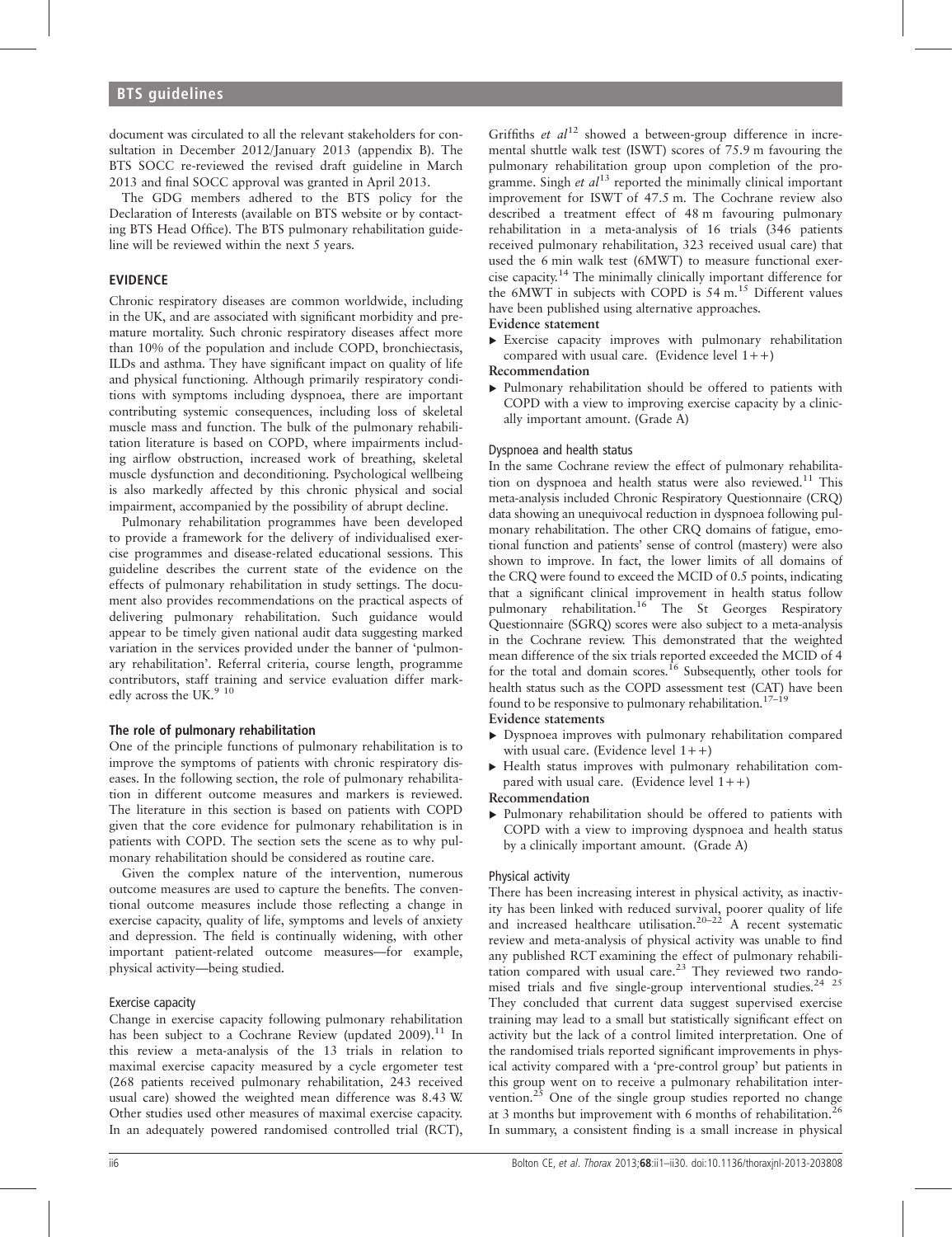activity following pulmonary rehabilitation, though its clinical significance is unknown.

#### Evidence statement

▸ Physical activity improves modestly with pulmonary rehabilitation. (Evidence level  $2++$ )

#### Activities of daily living

Increased independence in ADL remains an important aim of pulmonary rehabilitation. However, the impact of pulmonary rehabilitation upon ADL has not yet been reported in a RCT. Measurement of physical activity with activity monitors provides a snapshot of the quantity of activity but does not provide information with regard to individual task completion. Self-reported measures of ADL have been shown to be reliable and sensitive to change following pulmonary rehabilitation programmes in the UK. These include the Canadian Occupational Performance Measure (COPM), London Chest ADL (LCADL) Scale, Manchester Respiratory ADL Scale and the Pulmonary Functional Status and Dyspnoea Questionnaire.<sup>27-30</sup> Prospective uncontrolled studies suggest that pulmonary rehabilitation does impact on ADL.<sup>25</sup> 31 32 Sewell *et al*<sup>25</sup> compared an individualised exercise programme with a generic exercise programme and demonstrated statistically significant within-group improvements in COPM performance and satisfaction scores for both treatment groups. A further uncontrolled study has shown improvements in LCADL Scale scores.<sup>31</sup> A small study of 22 patients compared three measures of self-reported ADL and concluded that the LCADL and modified version of the pulmonary functional status and dyspnoea questionnaire (PFSDQ-M) were more responsive than the MRC scale. $32$  However, the impact of pulmonary rehabilitation upon ADL has not been reported in a RCT comparing pulmonary rehabilitation with usual care.

#### Evidence statement

▸ Self-reported measures of ADL improve following pulmonary rehabilitation. (Evidence level 2+)

#### Muscle strength

Muscle strength, in particular the quadriceps, is an important systemic marker in COPD and weakness is associated with increased mortality and healthcare utilisation.<sup>33</sup><sup>34</sup> Interventions that can demonstrate improvements in strength are therefore desirable. It was decided to narrow the influence on pulmonary rehabilitation to quadriceps strength for this guideline, as this has been highlighted as an important muscle group in COPD.<sup>33</sup>

No RCTs of pulmonary rehabilitation that measured quadriceps strength were identified. As such, the GDG reviewed eight RCTs of exercise training versus control.<sup>35-42</sup> There were six studies composed solely of resistance training<sup>35</sup>  $36\frac{38}{40-42}$ ; one study including a combination of aerobic and resistance train $ing^{39}$ ; and one study including mobility training.<sup>37</sup> All studies incorporating resistance training demonstrated an increase in muscle strength. The seven positive studies demonstrated an increase of at least 16% (16.2%–37%) in quadriceps strength.

# Evidence statement

▸ Quadriceps muscle strength is increased by exercise programmes incorporating resistance training compared with usual care. (Evidence level 1+)

#### Good practice point

▸ Different components within a pulmonary rehabilitation programme, such as resistance training, can influence quadriceps strength and this is addressed in the section 'Nature of training of these guidelines'.  $(\sqrt)$ 

#### Psychological status

A meta-analysis of six RCTs concluded that pulmonary rehabilitation was more effective than standard care for the reduction of anxiety and depression.<sup>43</sup> Of the six trials in the review, one was methodologically weak and two were underpowered as outlined in the evidence table. However, the strongest data were from a large RCT comparing pulmonary rehabilitation (n=99) with usual care (n=101) completed by Griffiths et  $al$ ,<sup>12</sup> who demonstrated a significant improvement in anxiety and depression as measured by the Hospital Anxiety and Depression Scale (HADS). Evidence statement

▸ Psychological status improves with pulmonary rehabilitation compared with usual care. (Evidence level  $1+$ )

#### Recommendation

▸ Pulmonary rehabilitation should be offered to patients with COPD with a view to improving psychological wellbeing. (Grade A)

#### Nutritional status

Studies have shown variable results for weight change with pulmonary rehabilitation programmes. People presenting to pulmonary rehabilitation have differing body habitus and hence differing objectives of the multidisciplinary rehabilitation. This complicates looking for an overall change in weight in a group with pulmonary rehabilitation. Lan et  $al^{44}$  showed an 0.8 kg weight increase following pulmonary rehabilitation in an underweight population. In normal weight patients, a similar gain of 0.6 kg following exercise training has been described.<sup>45</sup> However, in a trial examining the effect of nutritional supplementation, Steiner et  $al^{46}$  showed weight loss of 0.6 kg in their placebo group following pulmonary rehabilitation. The magnitude of weight change in all these studies is of doubtful clinical significance. The effect of pulmonary rehabilitation on weight in the obese population is unknown. Recent retrospective data of a large pulmonary rehabilitation cohort has shown that baseline nutritional status (measured by BMI) has no effect on the efficacy of pulmonary rehabilitation in terms of exercise capacity or health status.<sup>4</sup>

#### Evidence statement

▸ Pulmonary rehabilitation has only a minor effect on body weight. Nutritional status at the start of rehabilitation does not affect outcomes such as exercise capacity or health status. (Evidence level 2−)

#### Self-efficacy

Self-efficacy describes the level of belief someone has in their ability to complete a chosen task or goal.<sup>48</sup> Self-efficacy for walking has been shown to be associated with adherence in pulmonary rehabilitation and is therefore an important outcome measure in pulmonary rehabilitation. To date there have not been any RCTs that measure the impact of pulmonary rehabilitation on self-efficacy compared with usual care. However, an early RCT compared pulmonary rehabilitation with education alone and demonstrated that self-efficacy improved in the intervention group.<sup>49</sup> Other prospective observational studies have also demonstrated that self-efficacy scores improve following pulmonary rehabilitation.<sup>31 50</sup> More recently, the PRAISE selfefficacy tool has been developed to measure levels of selfefficacy in relation to behaviours specific to pulmonary rehabilitation and has been shown to be reliable and sensitive to change following pulmonary rehabilitation in a prospective cohort study.<sup>51</sup>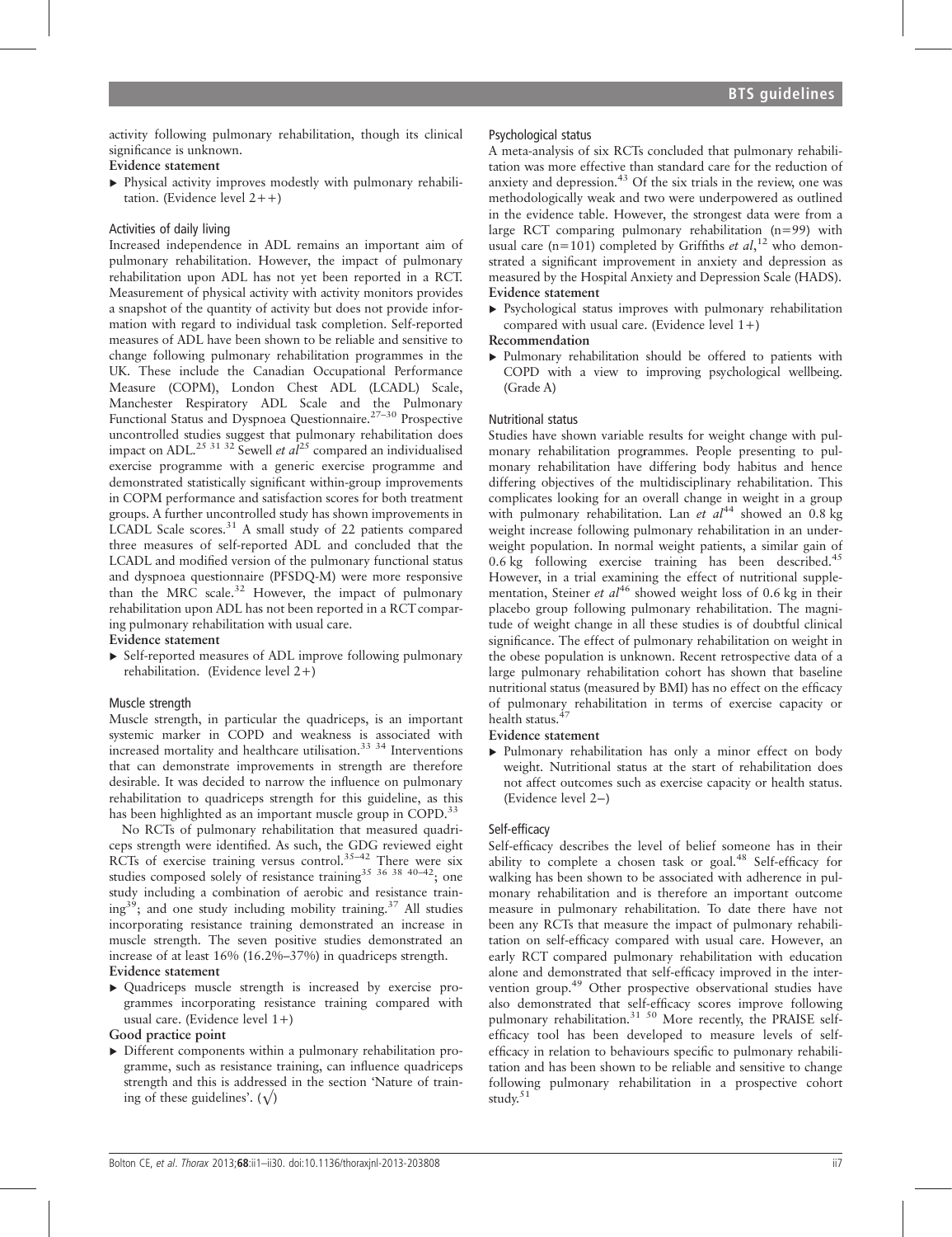#### Evidence statement

▸ Levels of self-efficacy improve following completion of pulmonary rehabilitation. (Evidence level  $2++$ )

#### Survival

One RCT has explored the effect of pulmonary rehabilitation on survival in 119 people with COPD when stable.<sup>49</sup> The study was almost certainly underpowered to detect a mortality difference between the groups. In addition, the intervention and 'usual care' groups received education and the intervention group received monthly 'reinforcement' sessions for a year after completion of rehabilitation. Both groups had at least 6-monthly assessments by the research team for the following 6 years. Overall 6-year survival was 61% and there was no statistically significant difference between the intervention and control groups.

#### Measuring pulmonary rehabilitation outcomes

Although the benefits of pulmonary rehabilitation are shown in a variety of ways in this chapter, there are several key outcomes that should be the core part of any assessment of the individual and of the efficacy of the programme.

#### Recommendation

▸ As a minimum, efficacy of pulmonary rehabilitation programmes needs to be regularly assessed by demonstrating clinically important improvements in exercise capacity, dyspnoea and health status. (Grade B)

#### Good practice point

▸ As part of regular assessment, patient satisfaction and feedback should be sought.  $(\sqrt{2})$ 

## Referral and assessment of patients for pulmonary rehabilitation

#### Referral process

There are certain aspects of the referral process to pulmonary rehabilitation that are recommended. Patients who are likely to benefit from pulmonary rehabilitation have their exercise capacity limited by breathlessness or muscle fatigue and may have difficulty understanding the rationale behind referral for exercise training. From qualitative studies, success and outcome of rehabilitation are positively influenced by the initial clinician interaction and detail provided about pulmonary rehabilitation.52 53 Studies report that lack of understanding of the benefits of pulmonary rehabilitation may influence uptake.<sup>54 55</sup> In addition, addressing patients' concerns may improve uptake and completion.<sup>54</sup> A discussion should take place with the patient about their aims from pulmonary rehabilitation. This can be documented and may aid motivation.<sup>56</sup> Patient information and referral are covered in appendices C and E.

#### Good practice points

- ▸ The point of referral to pulmonary rehabilitation should be used as an opportunity to explore the patient's understanding of pulmonary rehabilitation, address concerns and to educate patients about the benefits of a pulmonary rehabilitation programme.  $(\sqrt{ } )$
- ▸ Healthcare professionals making referrals to pulmonary rehabilitation should have basic knowledge about what a programme entails and effectiveness. A pulmonary rehabilitation programme should be presented by the referrer as a fundamental treatment for COPD rather than an optional extra.  $(\sqrt)$

#### The period from referral to assessment

Cognitive behavioural therapy (CBT) is an evidence-based psychological treatment focusing on thoughts, beliefs and attitudes,

how these impact on behaviour and dealing with problems and whether there are alternative ways. It was therefore considered whether CBT might improve the adherence to pulmonary rehabilitation if delivered immediately before the programme. In an uncontrolled study, the introduction of a group opt-in 1.5 h session which incorporated CBT techniques post referral was evaluated.57 Compared with historical practice, fewer patients proceeded to the initial assessment but a similar proportion commenced pulmonary rehabilitation. There appeared to be less dropout for 'non-illness' reasons, such as transport difficulties or dislike of group activities.

#### Evidence statement

▸ Pre-pulmonary rehabilitation interventions using cognitive behavioural techniques may improve completion of pulmonary rehabilitation. (Evidence level 2−)

#### Assessment

Initial assessment for pulmonary rehabilitation should include a detailed description of the programme—for example, the requirement for exercise within a group setting. It should also confirm that there is no contraindication to rehabilitation. The initial assessment presents an opportunity to assess comorbidities and risk factors, for example, hypertension (see section 'Cardiovascular disease comorbidity') and consider referral for management to optimise benefit from the programme. Information on service specification of pulmonary rehabilitation is addressed in appendix F.

#### Good practice points

- ▸ Initial assessment for pulmonary rehabilitation provides an opportunity to assess and refer for treatment of comorbidities prior to commencing.  $(\sqrt{ } )$
- $\blacktriangleright$  The setting of pulmonary rehabilitation, skill mix of the team and other comorbidities should always be considered in the risk assessment of patients entering a rehabilitation programme.  $(\sqrt{)}$

#### Specific situations at assessment

In identifying suitable patients for pulmonary rehabilitation, there has been debate about the suitability and/or safety of pulmonary rehabilitation for patients with specific conditions, including:

- people who continue to smoke,
- people with chronic respiratory failure,
- people with coexistent cardiovascular disease,
- people with coexistent anxiety and/or depression,
- people with mild or most severe breathlessness.

Further, there has been discussion on the optimal pharmacological therapy for people with COPD commencing pulmonary rehabilitation.

#### Smoking status

There has been some debate as to whether current smoking should be an exclusion criterion for pulmonary rehabilitation.

A retrospective non-analytic study of 239 predominantly male patients with COPD showed that current smokers were less likely to attend at least two-thirds of training sessions while another uncontrolled study of 91 patients with COPD identified lower completion rates in current smokers.<sup>58</sup> <sup>59</sup> However, in these studies a considerable proportion of current smokers attended and completed rehabilitation. There was no evidence that smokers failed to benefit to a similar degree as nonsmokers. Pulmonary rehabilitation can provide an excellent opportunity to facilitate smoking cessation.<sup>60</sup>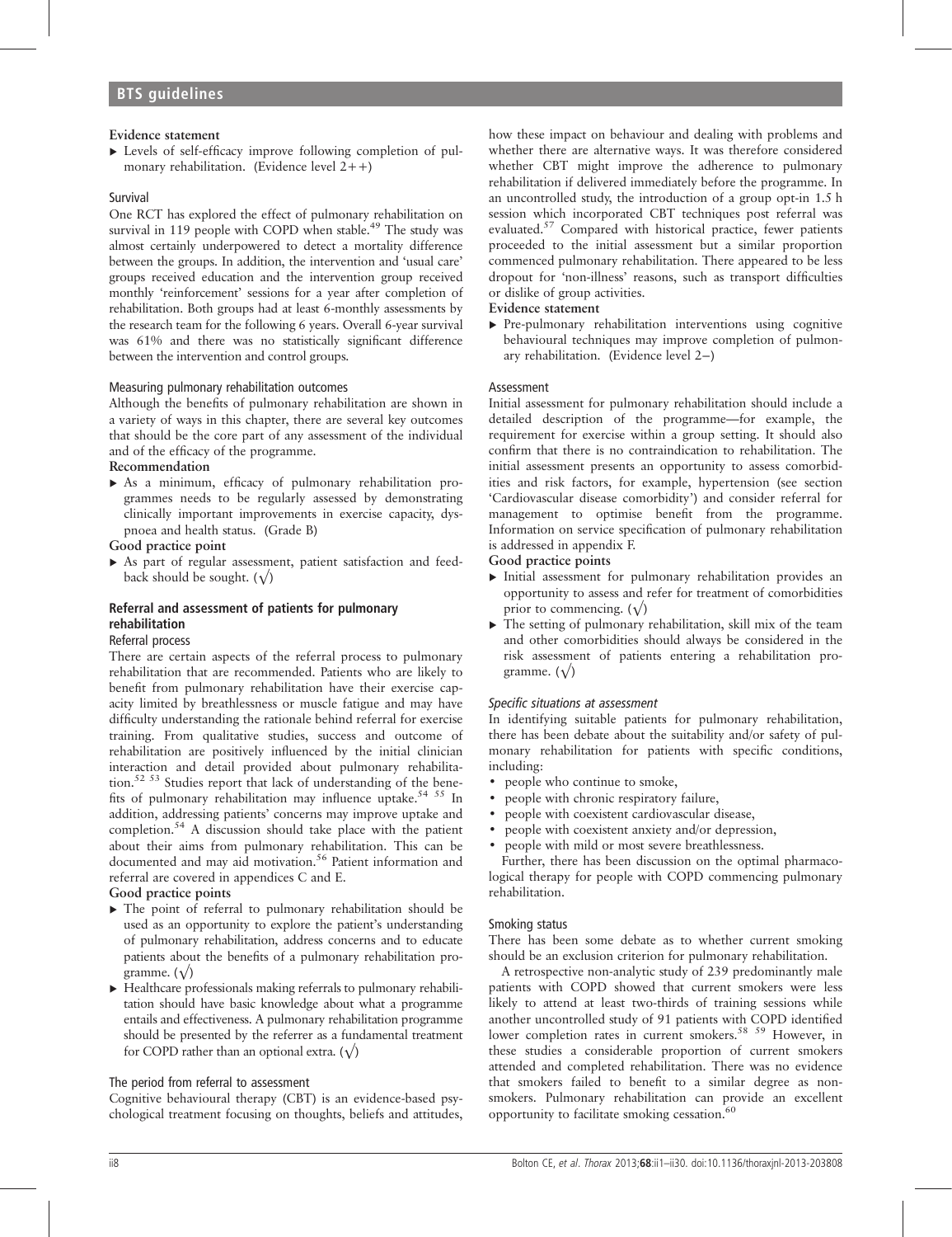#### Evidence statement

▸ Patients who currently smoke benefit from pulmonary rehabilitation. (Evidence level 3)

#### Recommendation

- ▸ Patients with COPD should be referred for pulmonary rehabilitation regardless of their smoking status. (Grade D)
- Good practice points
- ▸ Patients referred to pulmonary rehabilitation should have their smoking status assessed and referral to smoking cessation services offered to smokers simultaneously.  $(\sqrt)$
- ▸ Pulmonary rehabilitation provides opportunities to offer smoking cessation advice.  $(\sqrt)$

#### Chronic respiratory failure

The issue of safety of pulmonary rehabilitation was considered in patients with chronic respiratory failure. Patients with chronic respiratory failure (defined as  $PaO<sub>2</sub> < 8kPa$ ,  $PaCO<sub>2</sub> > 6kPa$  or both) appear to gain similar benefit from pulmonary rehabilitation compared with patients without respiratory failure.<sup>61</sup> A prospective observational study of 1130 patients with severe COPD who underwent inpatient pulmonary rehabilitation showed that patients with and without chronic respiratory failure showed a similar response.<sup>61</sup> The GDG discussed this in light of the available studies and concluded that patients should not be excluded from pulmonary rehabilitation on this basis. Later sections of this guideline discuss the use of oxygen and non-invasive ventilation as an adjunct to pulmonary rehabilitation; see section on Adjuncts to pulmonary rehabilitation.

#### Evidence statement

▸ Patients with chronic respiratory failure gain as much benefit as those without chronic respiratory failure from pulmonary rehabilitation. (Evidence level 3)

#### Recommendation

▸ Patients with COPD can be referred for pulmonary rehabilitation regardless of whether or not they have chronic respiratory failure. (Grade D)

#### Good practice point

▸ When considering the referral of patients with chronic respiratory failure, practitioners should reflect on the receiving setting and skill mix of the attending staff to provide safe pulmonary rehabilitation to these patients who have significant physiological impairment and potential for greater instability by the intended programme.  $(\sqrt)$ 

#### Cardiovascular disease comorbidity

From a safety perspective it is logical that patients with unstable cardiovascular disease (eg, unstable angina, unstable arrhythmias) should not enter a rehabilitation programme until stabilised. Accordingly, all such patients are excluded from studies of pulmonary rehabilitation. However, patients should not be excluded from pulmonary rehabilitation on the basis of having stable cardiovascular disease and the initial assessment offers a potential opportunity to assess this aspect of their general health.

A retrospective observational study of 2962 patients with moderate to severe COPD completing pulmonary rehabilitation evaluated the impact of comorbidities, including cardiovascular comorbidity, on outcomes. Patients with a higher number of comorbidities, assessed using the Charlson index, were less likely to gain clinically significant improvement in walking distance and health-related quality of life but the level of comorbidity had no effect on improvement in breathlessness. Relating to cardiovascular comorbidities, their presence led to patients being less likely to show a significant improvement in

quality of life, equally likely to gain significant improvement in breathlessness and more likely to demonstrate an improvement in walking distance.<sup>62</sup> Further, the GDG considered that the standard MCID used for pulmonary rehabilitation may not be applicable in those with comorbidities—that is, patients may clinically improve by a noticeable amount at values less than the MCID traditionally used for a general rehabilitation population.

A prospective study from the same authors of 316 patients with moderate to severe COPD completing outpatient pulmonary rehabilitation showed no evidence that patients with cardiovascular comorbidity gained less benefit from pulmonary rehabilitation.63 Furthermore there is emerging evidence that pulmonary rehabilitation may favourably benefit cardiovascular risk factors (eg, blood pressure).<sup>64 65</sup>

A further consideration is abdominal aortic aneurysm (AAA) and exercise. Indeed, AAAs are reported as more prevalent in patients with COPD than in the general population and are related to tobacco smoking and impaired lung function.<sup>66-69</sup> There was no literature exploring AAA's in patients with chronic respiratory disease and pulmonary rehabilitation. The guideline from the Society for Vascular Surgery (USA) documents that AAA rupture is not precipitated by moderate physical activity.<sup>70</sup> A small pilot reported relative safety of exercise in people who have AAAs but only studied people with 'small' AAA's (defined as  $30-50$  mm in diameter).<sup>71</sup> The GDG additionally sought vascular opinions, including that of the Vascular Society, UK, and concluded that in people with an AAA <5.5 cm with controlled blood pressure, a standard multidisciplinary pulmonary rehabilitation incorporating moderate intensity aerobic training should be considered safe.

An AAA>5.5 cm should usually lead to consideration for surgical intervention, although severity of COPD or other comorbidities may preclude surgery. The opinion of the Vascular Society UK was sought: there is no evidence that mild to moderate exercise is associated with an increased risk of rupture. This would include aerobic exercise, for example, walking or riding a bicycle at a steady pace without the need to become too uncomfortable. However, this would exclude exercise which is associated with a risk of transient blood pressure rise, such as lifting weights, press ups or sit ups. The GDG concluded that in subjects with COPD where surgery has been deemed inappropriate by a cardiac or vascular surgeon, pulmonary rehabilitation incorporating mild–moderate aerobic exercise can be considered.

#### Evidence statements

- ▸ Patients with chronic respiratory disease with coexistent stable cardiovascular disease benefit from pulmonary rehabilitation (Evidence level 3).
- ▸ Patients with aortic aneurysms <5.5 cm in diameter can perform moderate intensity aerobic exercise as part of pulmonary rehabilitation, provided blood pressure is controlled. (Evidence level 4)

#### Recommendations

- ▸ People with chronic respiratory disease should be referred to pulmonary rehabilitation irrespective of coexistent stable cardiovascular disease. (Grade D)
- ▶ A coexistent AAA <5.5 cm should not preclude referral to pulmonary rehabilitation and being included in moderate intensity aerobic exercise training, provided blood pressure is controlled. (Grade D)

#### Good practice points

▸ The referral process and/or the initial assessment for pulmonary rehabilitation offer an important opportunity to assess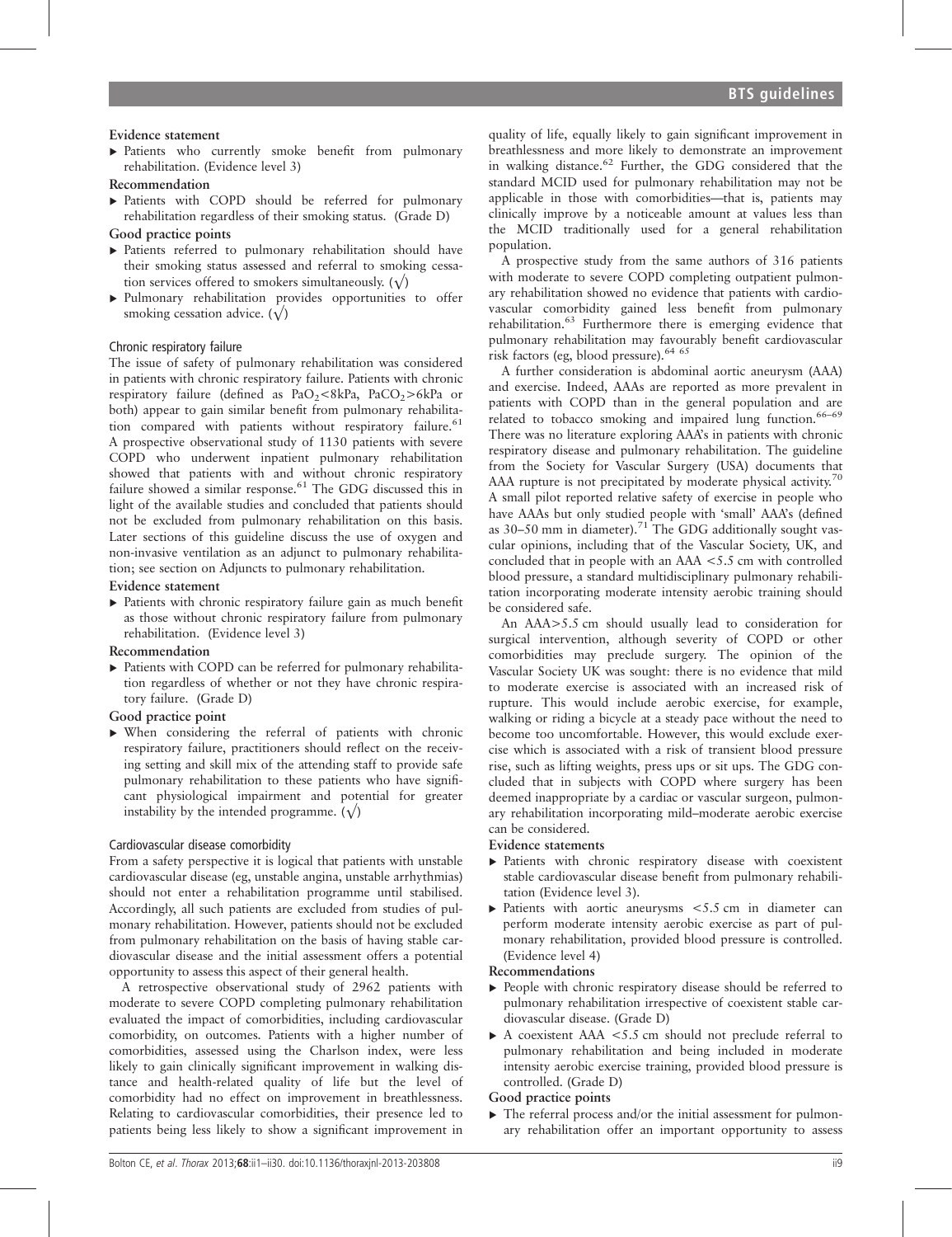and optimise cardiovascular health and address risk factors for cardiovascular disease.  $(\sqrt)$ 

 $\triangleright$  In patients with COPD who have an AAA  $>$ 5.5 cm, deemed not fit for surgery, pulmonary rehabilitation incorporating mild–moderate intensity aerobic exercise may be considered, but should not include resistance training.  $(\sqrt)$ 

#### Anxiety and depression

It has been considered whether anxiety and depression should be addressed prior to pulmonary rehabilitation in case they affect adherence or willingness to adopt change. Harris et  $al<sup>5</sup>$ reported that patients who scored more highly for anxiety and depression were more likely to report breathlessness and fear exercise, irrespective of the MRC breathlessness score. However, we know that pulmonary rehabilitation conveys significant improvement in such parameters for those with mild to moderate depression who undergo rehabilitation.

A prospective non-analytic study of 81 patients with predominantly severe COPD showed no evidence that patients with higher levels of anxiety or depression (assessed using the HADS) obtain reduced benefit from pulmonary rehabilitation.<sup>72</sup> Indeed another observational study of 95 patients with COPD suggested that patients with a higher baseline level of anxiety gained greater benefit from exercise training.<sup>73</sup> A retrospective analysis of 518 patients entering pulmonary rehabilitation demonstrated a significant improvement in anxiety and depression according to the HADS score in those who had 'presence' or 'probable' anxiety or depression at baseline.<sup>74</sup> Baseline HADS score did not relate to completion or non-completion.

A systematic review of factors associated with completion of pulmonary rehabilitation indicated that patients with depression have a lower completion rate.<sup>75</sup> However, many do complete the programme and gain significant benefit.

#### Evidence statement

▸ People with symptoms of anxiety and/or depression benefit from pulmonary rehabilitation and should not be excluded from pulmonary rehabilitation. (Evidence level 3)

#### Recommendation

▸ Coexistent symptoms of anxiety and/or depression in patients with COPD should not preclude referral to pulmonary rehabilitation. (Grade D)

#### Good practice point

▸ The referral process and the assessments for pulmonary rehabilitation offer important opportunities to detect and consider referral for ongoing support and management for depression.  $(\sqrt)$ 

#### MRC dyspnoea grade

The traditional view of pulmonary rehabilitation has been to refer patients with an MRC breathless score of 3 or worse. The majority of outcome studies have included patients with COPD who had MRC scores of 3–5 and who attended outpatient programmes. There is overwhelming evidence of benefit from these studies incorporating hundreds of patients, albeit few of these studies stratified according to MRC grade.<sup>11</sup> <sup>12</sup> However, in general, there has been a shift towards addressing COPD earlier in the natural history of the disease and debate has ensued as to whether pulmonary rehabilitation may be of benefit to those with MRC dyspnoea grade 2.

Two retrospective observational studies have shown that patients who have a MRC dyspnoea score of 2 obtain similar improvement in exercise capacity to patients with MRC scores of 3–5.76 77 Both studies examined approximately 450 patients who completed outpatient pulmonary rehabilitation and in each

study more than 100 patients with MRC dyspnoea scores of 2 were included.

There is one single-centre, unblinded RCT of 61 patients with COPD who had moderate Global Initiative for Chronic Obstructive Lung Disease (GOLD) II airflow obstruction. Some of these patients had a MRC dyspnoea score of 2 but were not stratified by their MRC breathlessness. They were randomised to either pulmonary rehabilitation or usual care and the group completing pulmonary rehabilitation showed improvement in walking distance and quality of life.<sup>78</sup> In even milder airflow obstruction (symptomatic GOLD I), ventilatory responses with incremental cycling exercise show reduced exercise capacity compared with matched controls.64 A flexible approach may be required to facilitate these patients completing exercise training.

There are conflicting results of pulmonary rehabilitation for those with MRC grade 5 breathlessness, depending on whether or not they are housebound. A well conducted, randomised, placebo-controlled trial of 60 patients with MRC breathless grade 5 who were housebound due to their breathlessness gained little benefit from supervised exercise training in their home.<sup>79</sup> In contrast, another large retrospective observational study which included 146 patients graded as MRC breathless grade 5, but who were able to attend and complete outpatient pulmonary rehabilitation, gained similar benefit to patients who had MRC scores of 3-4.<sup>76</sup> The location and nature of the programmes used in these studies and the level of functional limitation of recruited patients with MRC grade 5 may confound the outcomes.

#### Evidence statements

- ▸ Patients with chronic respiratory disease who are functionally limited because of dyspnoea benefit from pulmonary rehabilitation compared with usual care. (Evidence level  $1++$ )
- ▸ People with COPD with a MRC dyspnoea score of 2 benefit from pulmonary rehabilitation. (Evidence level 3)

Patients with COPD who have a MRC dyspnoea score of 5 who are able to attend an outpatient programme gain similar benefit from pulmonary rehabilitation as those with MRC dyspnoea 3–4. (Evidence level 3)

Patients with COPD who have a MRC dyspnoea score of 5 and are housebound are unlikely to gain significant improvement in walking distance, breathlessness and quality of life from supervised pulmonary rehabilitation delivered in their home. (Evidence  $level 1+)$ 

#### Recommendations

- ▸ Patients with a MRC dyspnoea score of 3–5 who are functionally limited by breathlessness should be referred for outpatient pulmonary rehabilitation. (Grade A)
- ▶ Patients with a MRC dyspnoea score of 2 who are functionally limited by breathlessness should be referred for pulmonary rehabilitation. (Grade D)
- ▸ Patients with a MRC dyspnoea score of 5 who are housebound should not routinely be offered supervised pulmonary rehabilitation within their home. (Grade B)

#### Good practice point

▸ Flexible and pragmatic approaches should be considered to facilitate exercise training in patients who have less severe COPD and who are less breathless.  $(\sqrt)$ 

#### Bronchodilator therapy

The exercise component of pulmonary rehabilitation is beneficial, but the magnitude of benefit may be limited by modifiable factors. Bronchodilator drugs that reduce dyspnoea and dynamic hyperinflation may permit a greater amount of exercise and thus a greater gain from the rehabilitation programme. Two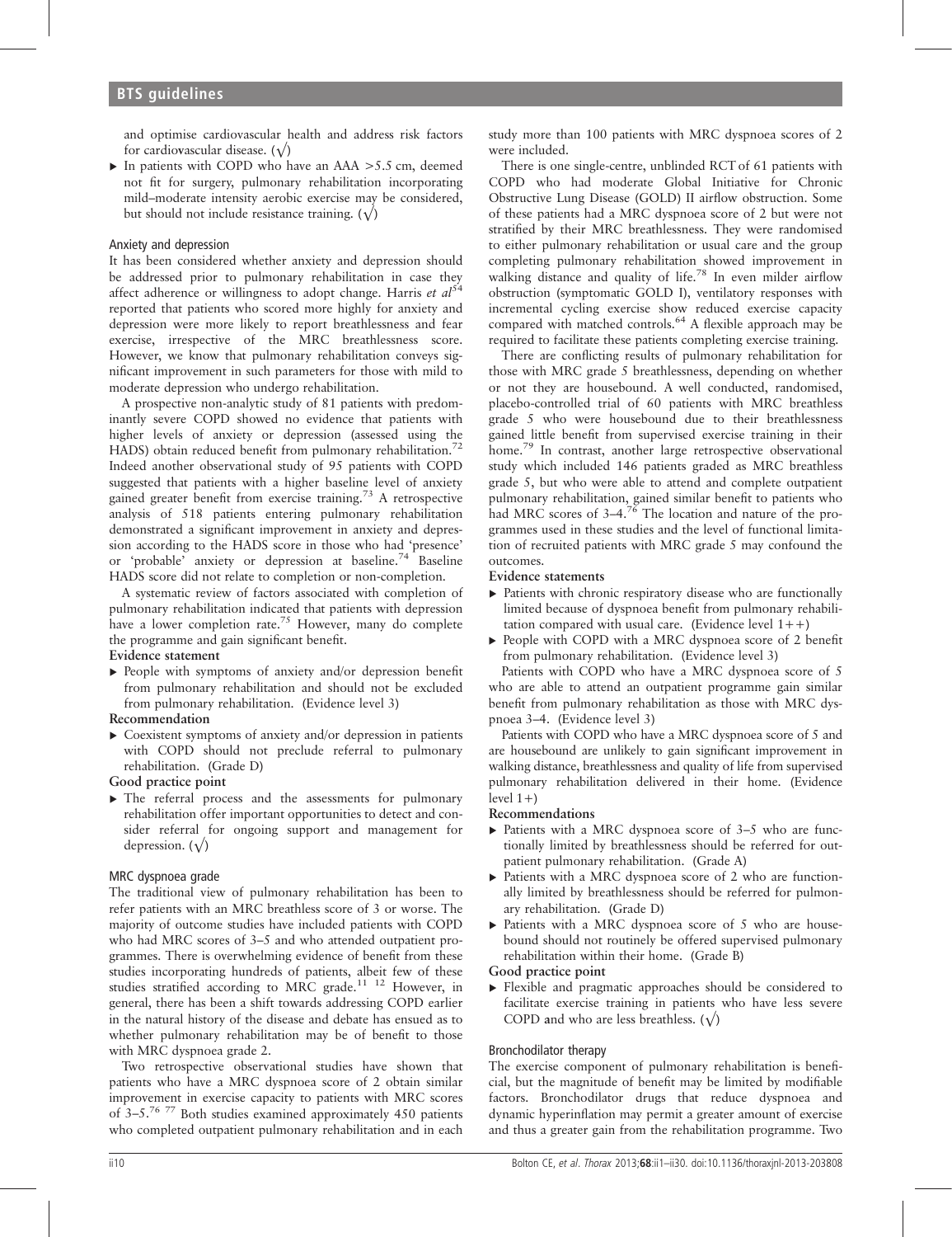RCTs have assessed the effect of tiotropium bromide (Spiriva, Boehringher) as an adjunct to pulmonary rehabilitation.<sup>80</sup> 81 The generalisability of the findings of these trials is limited as they did not permit the use of long-acting β agonists or shortacting anti-cholinergics in any subject (thus any additional benefit in the treatment arm could be at least partially explained by treatment reduction in the placebo arm) and a large proportion of subjects took inhaled corticosteroids. In this context, both trials found the addition of tiotropium bromide to further improve dyspnoea, but only one found benefits in walk distance and quality of life. It should be noted that the larger showed pulmonary rehabilitation to be only modestly effective (6MWT improvement of around 10%) and there were no common tests of exercise capacity across the two trials. These studies did not set out to investigate whether there was a synergistic effect of commencing a COPD medication before pulmonary rehabilitation or whether the effects of the two interventions were simply additive. No trial has investigated any other standard COPD medication introduced specifically to attempt to increase the benefit gained from pulmonary rehabilitation.

#### Evidence statement

▸ The commencement of a regular inhaled long-acting muscarinic antagonist drug prior to pulmonary rehabilitation leads to greater improvement in breathlessness and greater improvement in walking distance and quality of life. It is uncertain whether these potential benefits are simply additive, how applicable they are to current standard practice, or what effect other COPD medications have as adjuncts. (Evidence level 1−)

#### Recommendation

▸ Patients with COPD should be taking bronchodilator therapy in line with NICE COPD guidelines prior to referral to pulmonary rehabilitation. (Grade D)

#### Good practice point

▸ Pulmonary rehabilitation offers an opportunity to check and optimise inhaler technique.  $(\sqrt)$ 

#### Other considerations regarding referral to pulmonary rehabilitation

The decision to refer may be influenced by other factors—for example, when it may be unsafe, inappropriate or impossible for patients to engage in pulmonary rehabilitation. Studies of pulmonary rehabilitation routinely include a number of standard clinical exclusion criteria resulting in such patients not being included in clinical trials. The main criteria include the presence of unstable cardiac disease, locomotor or neurological difficulties precluding exercise (eg, severe arthritis or peripheral vascular disease), patients in a terminal phase of their illness or the presence of significant cognitive or psychiatric impairment.<sup>12 82 8</sup>

#### Good practice points

- ▸ Patients with unstable cardiac disease or locomotor difficulties that preclude exercise (eg, severe arthritis or severe peripheral vascular disease) should not be referred for pulmonary rehabilitation.  $(\sqrt{)}$
- Careful consideration should be given to patients who have significant cognitive or psychiatric impairment that would lead to an inability to follow simple commands in a group setting.  $(\sqrt{2})$
- ▸ In certain individual cases, facilitation of pulmonary rehabilitation may be aided by the support and attendance of a relative or carer.  $(\sqrt{)}$
- ▸ In case of doubt over the appropriateness of a patient for pulmonary rehabilitation, clinicians are advised to contact their local provider.  $(\sqrt)$

#### Structure of pulmonary rehabilitation

#### Frequency of supervised pulmonary rehabilitation sessions

The frequency of supervised sessions during a course of pulmonary rehabilitation has not been clearly established. Traditionally in the UK, pulmonary rehabilitation takes place as an outpatient (either in a hospital or community setting) comprising a minimum of two supervised sessions per week. There is a large body of literature supporting the benefits of pulmonary rehabilitation and these have encompassed two supervised sessions and either a third supervised or formalised unsupervised pulmonary rehabilitation session.<sup>11 12</sup> In parallel with this, the general advice from the Department of Health recommends five sessions of 30 min of physical activity per week. $84$ 

A pilot feasibility study evaluating the effectiveness of a once weekly versus a twice weekly supervised programme and a randomised, parallel-group single-blind study experienced significant dropout rates, resulting in neither study being statistically powered.<sup>85 86</sup> The GDG noted that the improvement in walking distance with pulmonary rehabilitation in the once and twice weekly groups was minimal, raising concern about the programme in the parallel-group study. $86$ 

The optimum frequency of pulmonary rehabilitation is not known. There is insufficient evidence to demonstrate that onceweekly pulmonary rehabilitation is as effective as twice weekly in terms of improvement in exercise performance and health status. Most pulmonary rehabilitation studies showing benefit in the key outcome measures are based on at least two supervised pulmonary rehabilitation sessions a week.<sup>11 12</sup>

#### Recommendation

▸ Pulmonary rehabilitation programmes should be a minimum of twice-weekly supervised sessions. (Grade D)

#### Good practice points

- ▸ In line with published pulmonary rehabilitation studies and the outcomes they demonstrate, a third session of prescribed exercise is recommended. This can be performed unsupervised.  $(\sqrt)$
- ▸ Encouragement of regular physical activity five times a week for 30 min each time is encouraged in line with standard healthy living advice.  $(\sqrt)$

#### Duration of pulmonary rehabilitation programmes

The optimal pulmonary rehabilitation programme duration is unclear, with huge variation in the length of programme seen across Europe and the rest of the world. In the UK, for practical and economic reasons, programmes lasting longer than 6–8 weeks are not standard; however, there is some ongoing debate as to the efficacy of programmes lasting less than 6 weeks. Consequently we have examined the effect on exercise performance and health status of pulmonary rehabilitation lasting less than 6 weeks to programmes lasting 6–12 weeks. However, we have also commented on studies examining prolonged rehabilitation (greater than 12 weeks).

#### Programmes shorter than 6 weeks compared with 6–12 weeks

Two RCTs have been published comparing supervised training for 4 and 7 weeks from the same centre but with different subjects. Green et  $al^{87}$  randomised 44 subjects to 4 weeks (8 supervised exercise sessions) or 7 weeks (14 sessions) of training and compared end of programme difference in health status and exercise capacity. The study power was based on health status (the primary outcome) and when compared with 4 weeks of training the group receiving 7 weeks of training showed significantly greater improvement in total CRQ score and the domains of dyspnoea, emotion and mastery. Exercise performance was a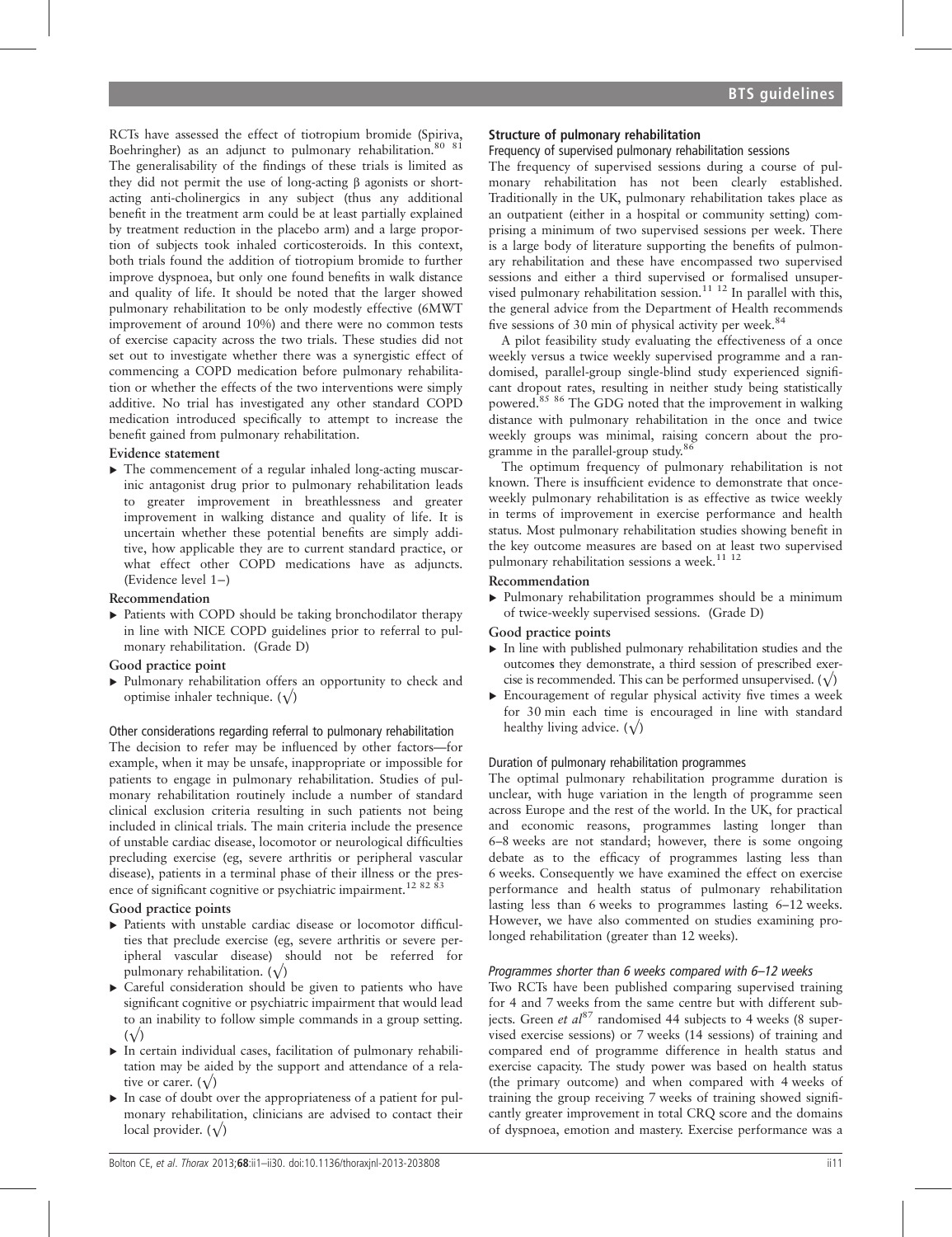secondary outcome and the study was not powered to find a difference in this measure. No significant difference in exercise performance was seen between the two groups.

Sewell *et al*<sup>88</sup> randomised patients to either 4 weeks or 7 weeks of supervised exercise. However, in contrast to Green et al, the 4-week group was directed to exercise unsupervised for weeks 5–7 and were then reassessed at the end of 7 weeks. The study was powered for equivalence and comparing the groups at 7 weeks and 6 months, there was no significant difference in incremental shuttle walk or health status.

The differences in study design and conflicting outcomes mean it is not possible to make a specific recommendation about programmes with a duration of less than 6 weeks. The study by Sewell et al shows that many individuals gained significant improvement in exercise performance and health status after 4 weeks but in this group the further assessment at 7 weeks may have influenced compliance with unsupervised exercise training during weeks 5–7.

Moreover, the overwhelming majority of pulmonary rehabilitation outcome studies are outpatient programmes of 6– 12 weeks' duration. While the trials described in this section show that some subjects can gain benefit from programmes of <6 weeks' duration, this evidence base is not robust enough to recommend programmes of <6 weeks' duration are comparable to those lasting 6–12 weeks.

#### Studies of longer duration pulmonary rehabilitation

Three other RCTs examined pulmonary rehabilitation programme lengths in which at least one group completed rehabilitation lasting longer than 3 months, included in a systematic review.89–<sup>92</sup> Two of these studies assessed exercise performance as an outcome and demonstrated that the prolonged pulmonary rehabilitation (20 weeks vs 8 weeks and 18 months vs 3 months) significantly improved exercise performance with regard to 12 min walk test,  $6MWT$  and stair climb, respectively.<sup>89</sup> 90 All three studies measured health status or functional disability. Improvement in health status and function appeared to be greater in the groups undergoing prolonged rehabilitation.<sup>89-92</sup> One study highlighted a gender difference in response to health status improvements, with only men appearing to benefit greater in the long-term group compared with the short-term group.<sup>91</sup> We did not assess and analyse cost effectiveness in the guideline but consideration of a longer programme of >12 weeks would necessitate a full cost evaluation.

In summary, the optimum duration of a pulmonary rehabilitation programmes is not known. The majority of the programmes from which the evidence for pulmonary rehabilitation is based are at least 6 weeks long.<sup>11</sup> The RCTs studying shorterduration programmes have conflicting results for health status and such programmes may be appropriate for specific subjects.<sup>87 88</sup>

#### Evidence statements

- ▸ Pulmonary rehabilitation of 6–12 weeks' duration has demonstrated significant benefits in exercise, dyspnoea and health status for patients with chronic respiratory disease compared with usual care. (Evidence level  $1++$ )
- ▸ Pulmonary rehabilitation programmes with less than 6 weeks of supervised exercise can provide exercise and health status benefits for individuals with COPD. (Evidence level  $1+$ )
- ▸ Benefits of pulmonary rehabilitation are even greater from programmes with a duration of more than 3 months, although the cost benefit would require further evaluation. (Evidence level 1+)

#### Recommendations

- $\blacktriangleright$  Pulmonary rehabilitation programmes of 6–12 weeks are recommended. (Grade A)
- ▸ Pulmonary rehabilitation programmes including the attendance at a minimum of 12 supervised sessions are recommended, although individual patients can gain some benefit from fewer sessions. (Grade A)

#### Good practice point

▸ If training for less than 6 weeks is considered, this should be individualised and objective/subjective measures of benefit in place before patients graduate. For some individuals reassessment at 4 weeks and graduation to independent gym training is a feasible possibility.  $(\sqrt)$ 

#### Rolling or cohort programmes

There is much debate regarding the comparative effectiveness of either a rolling or cohort-based rehabilitation programme. There is no high-quality evidence comparing the two formats. The GDG felt it was important to list the aspects of both types, which might be informative for those considering setting up a service; see appendix G.

#### Recommendation

▸ Cohort or rolling programmes of pulmonary rehabilitation are both acceptable forms of delivery depending on local considerations. (Grade D)

#### Education

The educational components of pulmonary rehabilitation are fundamentally integral to the format and success of the programme. Education comes into every aspect of pulmonary rehabilitation and in discrete educational sessions. Educational talks are discussed in more detail in appendix H.

The intention of the educational element is to support the lifestyle and behavioural change and assist self-management to promote decision making and self-efficacy. The educational and cultural backgrounds of the subjects and any physical (eg, impaired sight or hearing) and cognitive barriers need to be considered.

#### Nature of training

Lower limb weakness is common in patients with COPD and a poor prognostic indicator.<sup>33</sup> The standard training delivered for pulmonary rehabilitation is based around aerobic training, usually lower limb endurance training (commonly walking or cycling). The precise intensity for the endurance component has not yet been confirmed for individuals with chronic respiratory disease, although a target intensity of 60% of peak work rate is regarded as a minimum. The aim is to accumulate 30–60 min per session. For some individuals a single bout of 30 min is not achievable and shorter bouts should therefore be advised in order to accumulate 30 min. Progression should be observed in the longest achieved bout, aiming for 30 min of continuous activity.

We explored the evidence for additional resistance (strength) training, involving focused training of specific muscle groups with repetitive manoeuvres against heavy loads. Resistance training involves the major muscle groups, in particular the quadriceps muscles, and two to four sets should be completed, with each set comprising 10–15 repetitions. The weights chosen should be individualised and progressed once all sets can be completed with the selected weight. A minimum of 48 h between each session is advised.

The volume of evidence addressing this was low, with some methodological limitations in a number of trials. A systematic review encompassed several comparisons—combination approach,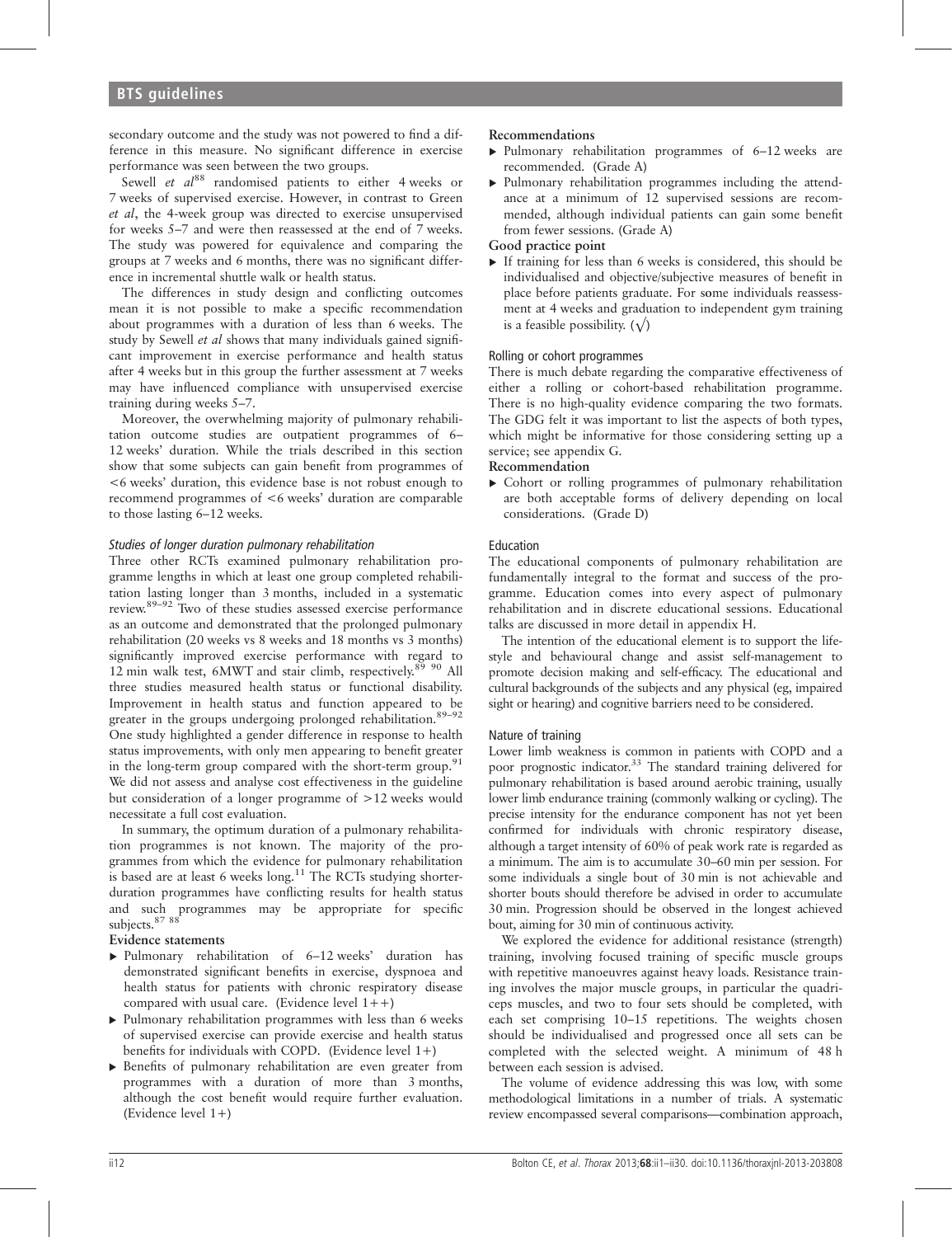resistance training alone and resistance training compared with another intervention.93 Individual trials addressing the potential role of combined resistance compared with endurance training were reviewed. Of seven trials, four carried a high risk of bias.  $94-97$ There were three good-quality, albeit relatively small, randomised trials.98–<sup>100</sup> These trials did not demonstrate any significant additional benefits with the combined approach compared with endurance training alone regarding exercise tolerance as measured with field walking tests. There was an improvement in peripheral muscle strength; however this does not appear to translate into a demonstrable significant improvement in health-related quality of life. Functional outcome measures such as stair climbing were only assessed in the trials with a high risk of bias.<sup>95 96</sup>

One narrative review considering the longer term effects of resistance training has reported on three trials with inconsistent results.101 Our patient representative acknowledged that patients often report it is harder to maintain progressive resistance exercise at an adequate intensity once supervision is no longer provided. It is of note that trials reviewed focused mainly on progressive resistance exercise delivered at an outpatient programme using weight-lifting exercise machinery. Lastly, the GDG considered that resistance training has other benefits, such as proven to reduce falls in older people in general. An in-depth review of these other benefits is outside the scope of the pulmonary rehabilitation guideline.<sup>102</sup>

#### Evidence statements

- ▸ Resistance training in combination with aerobic training leads to greater improvements in peripheral muscle strength than aerobic training alone. (Evidence level 1+)
- ▸ In patients with COPD, resistance training in combination with aerobic training does not lead to additional benefit to health-related quality of life, dyspnoea or exercise tolerance compared with aerobic training alone. (Evidence level  $1+$ )

#### Recommendation

▶ To ensure strength and endurance benefits in patients with COPD, a combination of progressive muscle resistance and aerobic training should be delivered during a pulmonary rehabilitation programme. (Grade B)

#### Good practice points

- ▸ Relevant expertise is required to deliver resistance training.  $(\sqrt{2})$
- ▸ Patients should be capable of continuing effective resistance training once supervised sessions have ended. The supervising rehabilitation therapist should ensure that patients are able and willing to continue with unsupervised resistance training.  $(\sqrt{2})$
- ▸ Prescribing of progressive strength exercise should be individualised for each patient, taking into consideration the initial health screening and any increase in risk from comorbidities.  $(\sqrt{2})$

#### Interval and continuous aerobic training

Interval training delivers short periods of high-intensity aerobic training interspersed with rest or low-intensity periods. The rationale is that it allows periods of work to be conducted at a higher intensity compared with aerobic training.

A Cochrane review directly considered this subject.<sup>103</sup> Zainuldin et al included RCTs comparing higher training intensity with lower training intensity or comparing continuous training with interval training in people with COPD. Studies that compared exercise training with no exercise training were excluded. Only RCTs were included and the review considered the following outcome measures:

- Maximal incremental cardiopulmonary exercise test: peak exercise intensity, peak oxygen consumption, peak minute ventilation and lactate threshold at isotime or isowork.
- Endurance cardiopulmonary exercise test (cycle or treadmill): exercise time.
- Functional exercise capacity: 6-min walk distance, incremental shuttle walk distance or endurance shuttle walk time (ESWT).
- Symptom scores, health-related quality of life and muscle strength.

Eleven studies were included in the meta-analysis (five being translations from foreign language). Of these, eight studies were specifically related to this subject, with three judged to be of low risk of randomisation bias. Studies had examined a diversity of training protocols, moderate to low sample sizes and potential selective reporting of outcomes. Furthermore, studies investigating interval versus continuous training in patients with COPD tended to compare training of equal work duration.

The results of the review conclude that interval training was not superior to continuous training for improving physiological outcomes, walking time or symptoms in people with moderate to severe COPD.

It must be noted that the training studies reported in the literature have all been completed on a cycle ergometer using a complex training programme and this may present challenges within the programme and pursuing this type of training regime at home and after graduation from rehabilitation.

#### Evidence statement

▸ Interval training and continuous training are equally effective modes of training in patients with COPD. (Evidence level  $1++$ )

#### Recommendation

▸ Interval and continuous training can be applied safely and effectively within the context of pulmonary rehabilitation to patients with COPD. (Grade A)

#### Good practice points

- ▸ The choice of interval or continuous training will be down to the patient and/or therapist preference.  $(\sqrt)$
- ▸ In clinical practice, interval training may require a higher therapist to patient ratio to ensure adequate work rate and rest intervals are achieved compared with continuous training.  $(\sqrt)$

#### Goal setting in pulmonary rehabilitation

There has been discussion whether individualising the pulmonary rehabilitation programme to personal goals may improve outcomes of the programme. Individualised activity programmes have been investigated by a described RCT but trials of goal setting focusing on other aspects of pulmonary rehabilitation have not been reported.<sup>25</sup> Sewell et  $al^{25}$  randomised 180 patients to either an individually targeted exercise programme or the control arm: a conventional general exercise programme. The 'individually targeted exercise' group chose ADL derived from completed COPM questionnaires—a questionnaire designed to detect changes in domestic function over time; whilst the general exercise programme group was made up of 10 standard exercises focusing on upper and lower limbs, and the trunk. The RCT demonstrated no significant difference between the goal-based therapies and standard treatment, although both groups improved similarly. The authors comment their intervention groups may have been too similar to the control with regard to exercises performed.<sup>25</sup>

Two other studies were considered in relation to this work but did not address the specific question of goal setting.<sup>104 105</sup> One aimed to gradually reduce dependency on centre-based group exercising in favour of increasing free living activity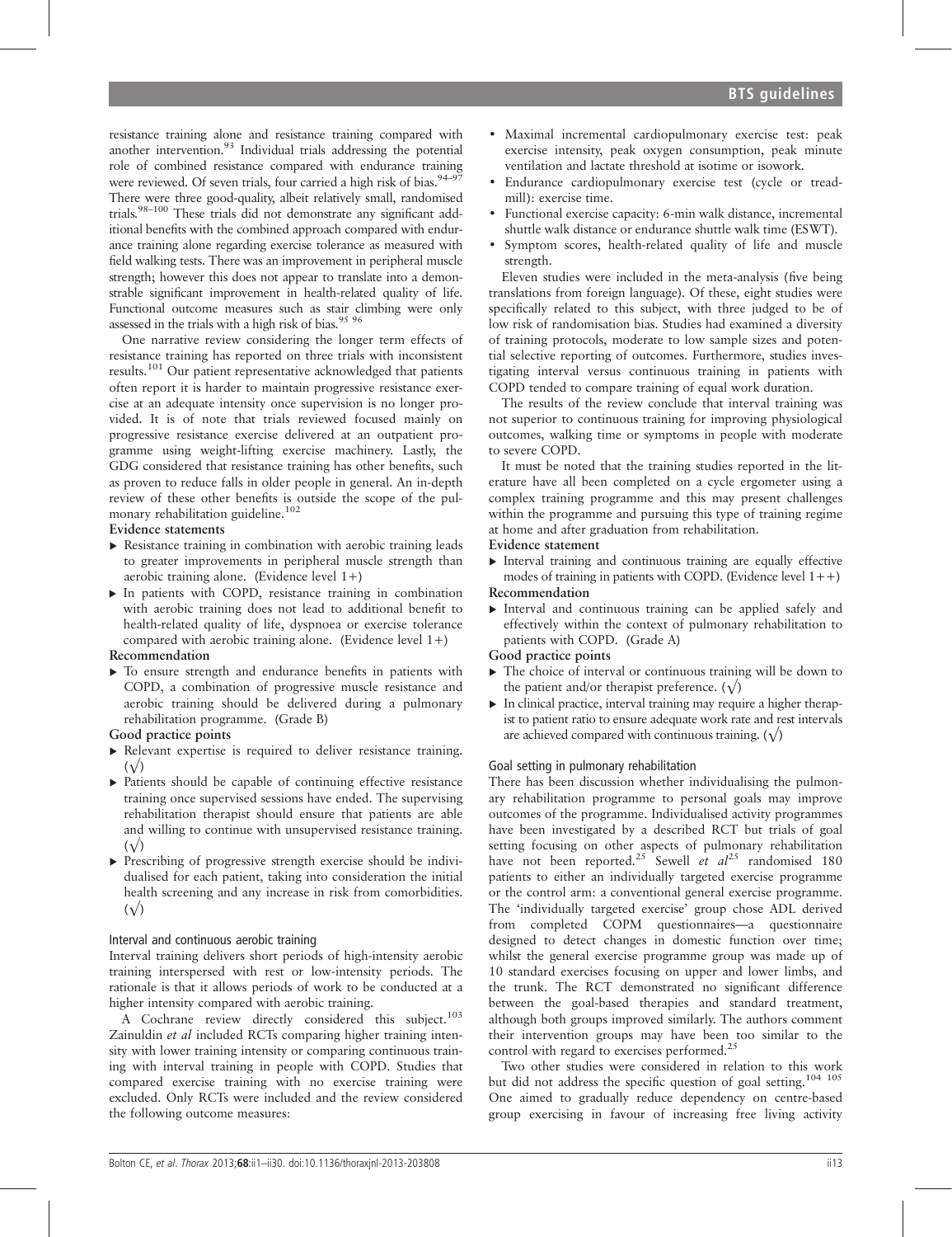levels<sup>104</sup>; while a small RCT explored different combinations of pulmonary rehabilitation—exercise training alone, exercise training plus activity training or exercise training plus lectures in 43 people.<sup>105</sup>

# Evidence statement

▸ Individually targeted exercise programme in pulmonary rehabilitation does not offer any advantage over simple conventional general exercise training in patients with COPD. (Evidence level 1−)

#### Recommendation

▸ Generic exercise training as opposed to individually targeted exercise training is recommended for pulmonary rehabilitation. (Grade D)

### Good practice points

- ▸ While generic exercise training is recommended as opposed to an individually targeted exercise programme, the prescription of exercise is individualised to provide correct intensity.  $(\sqrt)$
- ▸ Besides the exercise elements of pulmonary rehabilitation, healthcare professionals commonly use goal setting to address specific hurdles. Given the personalised nature of this intervention to a patient's needs, evidence is difficult to quantify.  $(\sqrt)$
- ▸ The term 'goal setting' may require discussion with the patient.  $(\sqrt)$

#### Supervision in pulmonary rehabilitation

The majority of the evidence for the role of pulmonary rehabilitation is based on supervised programmes. There is a limited evidence base describing unsupervised pulmonary rehabilitation. Most reported evidence is centred on home-based rehabilitation compared with a hospital-based supervised programme. However, caution is advised, given some of the home rehabilitation schemes included varying degrees of supervision or support.

Studies were reviewed if they randomised rehabilitation participants to a home rehabilitation programme or a supervised programme. Studies comparing home-based rehabilitation with a control group were excluded. All studies reported exercise performance and quality of life as important outcomes. Only one 'home' study was conducted in the UK.<sup>106</sup> The largest study  $(n=252)$  comparing home rehabilitation with conventional rehabilitation was conducted in Canada, where the structure of the hospital-based rehabilitation is similar to that offered in the UK.<sup>107</sup> It was powered for non-inferiority. In this study the home exercise training was preceded with 4 weeks of educational sessions at hospital outpatients and then an exercise bike was provided in the home. Exercise was not supervised but was initiated by an exercise specialist in the patient's own home and weekly phone calls were made. Changes in cycle endurance time were similar between and within group, while changes in the 6MWT were minimal (gain of 8–11 m) in both groups, but not different between the groups. A similar approach was adopted by Guell et al,<sup>108</sup> with group education before allocating exercise training to either home or hospital; again there were no important differences between the groups after 9 weeks in this small RCT but this was unlikely to be powered for equivalence. Two studies adopted a broadly similar approach to that delivered in the UK; one over 8 weeks and one over 12 weeks.<sup>109 110</sup> Puente-Maestu et  $al^{109}$  showed differences in the physiological response to the two environments but performance was similar. Both groups had structured exercise regimes to follow. While not supervised exercise, there was a weekly hospital visit to record and encourage compliance with the home programme. A further 12-week home-based rehabilitation incorporated supervised exercise in the hospital and the

home pulmonary rehabilitation setting.<sup>111</sup> The UK-based study compared brief advice with hospital-based pulmonary rehabilitation with a greater improvement observed in the hospital-based group in terms of exercise performance, although benefit in health-related quality of life was similar (though both small improvements) between groups.<sup>106</sup>

The approaches across studies are not consistent and methodological quality is variable. Furthermore, overall the population recruited seems similar at baseline to those routinely recruited to a studied pulmonary rehabilitation programme. All studies recruited patients with moderate to severe COPD with a moderate degree of disability. However, the exercise capacity at baseline seems to be higher than that reported in UK studies, reflecting the selection bias of this trial; that is, recruiting patients who are more able to accommodate a home-based training programme. The largest study provided personal exercise bicycle equipment for the participants to use at home. The education component of rehabilitation was delivered prior to engaging in the unsupervised exercise; this ranged from a 1:1 contact to a 4-week group programme of education.<sup>106 112</sup>

These trials may allow the scope of pulmonary rehabilitation to be increased in the UK. However, the educational needs of the individual need attention; mechanisms to offer remote supervision, provision of home exercise equipment and patient selection are important factors that need careful consideration.

Telehealth is an innovative consideration of delivering health services to patients with COPD. In the context of pulmonary rehabilitation, technology has the potential to be used as an adjunct to rehabilitation or even provide a 'rehabilitative' service to individuals in isolated areas or with transport difficulties. To date there have been few reports integrating technology into the rehabilitation service.

There are reports of using simple pedometers as adjuncts to rehabilitation or telephone counselling as an alternative approach to improve exercise performance, but there are limited data on using technology in the form of e-health, mobile 'smart' phones or telemedicine.<sup>113</sup> <sup>114</sup> One notable exception showed benefits of mobile phone technology incorporating downloaded music with a tempo to match walking speed and global positioning system to monitor. However, the benefits seen were compared with a no-intervention group.<sup>115</sup> Evidence statements

- ▸ The reported exercise and health status benefits of pulmonary rehabilitation have been based predominantly on supervised pulmonary rehabilitation programmes. (Evidence level  $1++$ )
- ▸ Home-based pulmonary rehabilitation can lead to similar improvements in walking distance compared with supervised hospital pulmonary programmes; however, the educational needs, supervision, patient selection and provision of exercise equipment need to be considered. (Evidence level  $1+$ )
- ▸ Brief advice is inferior to low-intensity group pulmonary rehabilitation. (Evidence level 1−)

#### Recommendations

- ▸ A supervised pulmonary rehabilitation programme is recommended for patients with COPD. (Grade A)
- ▸ If considering a structured home-based rehabilitation programme for selected patients with COPD, the following important factors need careful consideration: mechanisms to offer remote support and/or supervision, provision of home exercise equipment and patient selection. (Grade B)

#### Good practice point

▸ There would be some benefit to increasing the options for pulmonary rehabilitation available to individuals with COPD,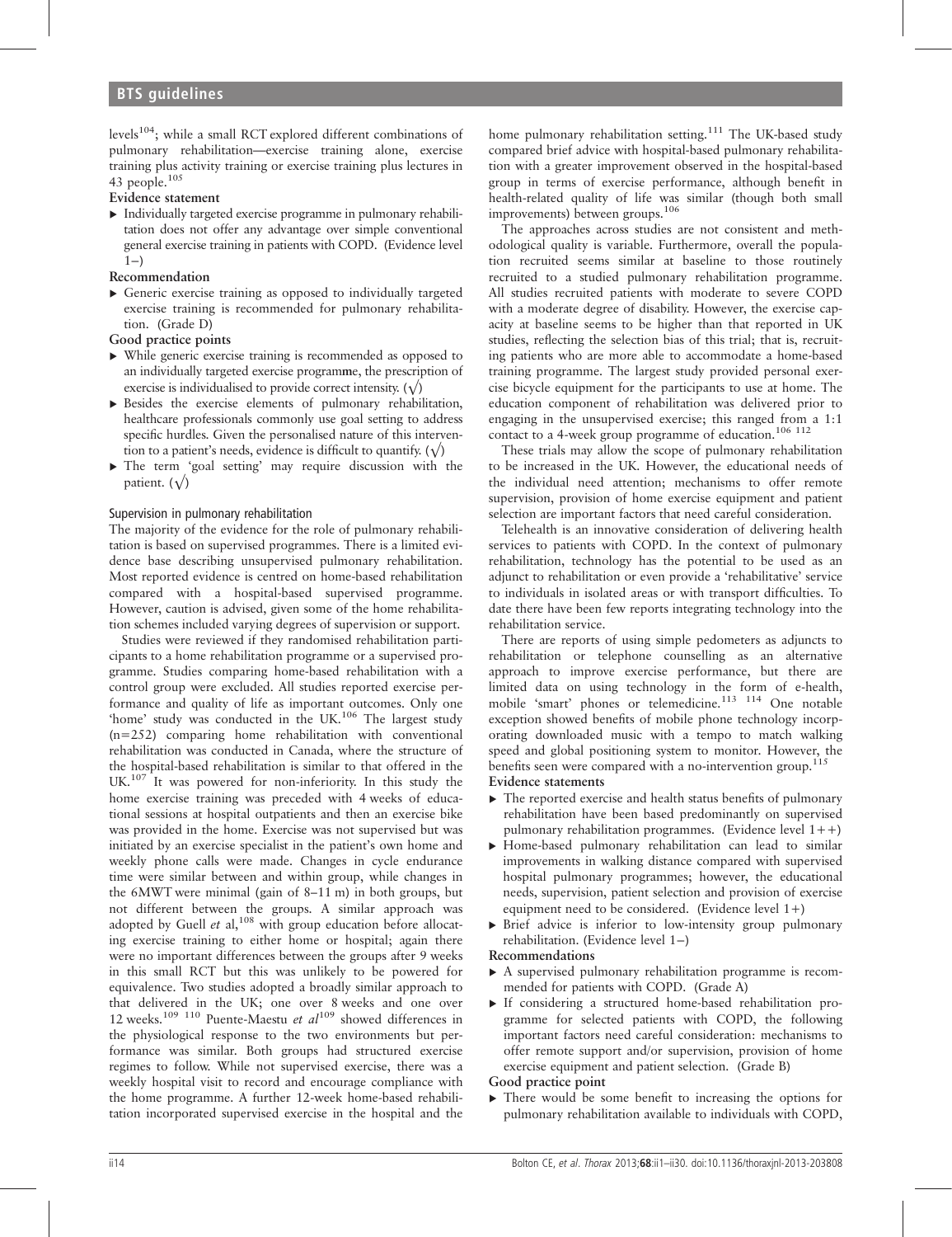and increase the scope of the service. Geography may limit or stimulate options.  $(\sqrt{ } )$ 

#### Post-exacerbation pulmonary rehabilitation

The evidence presented thus far has focused on pulmonary rehabilitation delivered to patients who are clinically stable elective pulmonary rehabilitation. Exacerbations of COPD are associated with worsening symptoms and health-related quality of life that may persist for several months, and increased mortality and healthcare use. Exercise capacity and physical activity levels are impaired during and after an exacerbation, contributing to skeletal muscle dysfunction, particularly of the lower limbs. Clinical studies have therefore explored whether pulmonary rehabilitation delivered in the few weeks following an acute exacerbation of COPD has a role compared with usual post-exacerbation care. This post-exacerbation pulmonary rehabilitation is often termed 'early' pulmonary rehabilitation if commencing within 1 month of hospital discharge for an exacerbation.

#### Outcomes in post-exacerbation pulmonary rehabilitation

A recent Cochrane review aimed to assess the effects of 'early' pulmonary rehabilitation within 3 weeks after COPD exacerbations (the majority requiring hospitalisation or hospital at home services) on future hospital admissions (primary outcome) and other patient-important outcomes (mortality, health-related quality of life and exercise capacity).  $116$  Nine trials involving 432 patients were identified which compared 'early' pulmonary rehabilitation with conventional community care. Pulmonary rehabilitation significantly reduced hospital admissions with a number needed to treat of 4. However, as healthcare utilisation was only assessed over the short to medium duration of the study, it is unclear whether the reduction in hospital admissions was a result of the programme or increased contact with the study team. Pulmonary rehabilitation also reduced mortality, although the effect of the intervention may have been overestimated due to the small number of events. Nevertheless, no study reported any excess adverse events with the intervention.

There were also statistically and clinically significant improvements in health-related quality of life. Significant improvements (in excess of the recognised minimally important differences) were also seen in exercise capacity (6MWT and ISWT). The longer term benefits in exercise capacity and quality of life are not known.

A further RCT by Ko et  $al^{117}$ , published after the Cochrane review, was also considered. This trial recruited 60 subjects and compared early post-exacerbation pulmonary rehabilitation within 2–3 weeks of hospital discharge with usual care. Although health-related quality of life was improved at 3 months and 6 months, no differences were seen by 12 months. Furthermore, although there was a trend towards fewer admissions in the first 3 months in the early pulmonary rehabilitation group, this waned with time. However, the study cohort was probably not medically optimised.

To date, only one study has compared 'early' post-exacerbation pulmonary rehabilitation with 'late' post-exacerbation pulmonary rehabilitation (delivered 6 months after exacerbation) with an 18-month follow-up.118 No significant differences were seen in health-related quality of life or exacerbation rates between the groups. However, due to recruitment issues this study was underpowered.

#### Evidence statements

▸ Pulmonary rehabilitation delivered within 1 month of hospital discharge for acute exacerbation of COPD is not associated with adverse effects or excess mortality compared with usual care. (Evidence level  $1+$ )

- ▸ Participation in pulmonary rehabilitation delivered within 1 month of hospital discharge for acute exacerbation of COPD reduces short-term risk of future hospital admission compared with usual care. (Evidence level  $1+$ )
- ▸ Pulmonary rehabilitation delivered within 1 month of hospital discharge for acute exacerbation of COPD improves short-term health-related quality of life compared with usual care. (Evidence level 1+)
- ▸ Pulmonary rehabilitation delivered within 1 month of hospital discharge for acute exacerbation of COPD improves shortterm exercise capacity compared with usual care. (Evidence level  $1+$ )

#### Recommendation

▸ Patients hospitalised for acute exacerbation of COPD should be offered pulmonary rehabilitation at hospital discharge to commence within 1 month of discharge. (Grade A)

#### Good practice point

▸ Providing post-exacerbation pulmonary rehabilitation alongside elective pulmonary rehabilitation courses can cause practical issues. Evaluation of innovative ways of delivering a combination of both modes of pulmonary rehabilitation in tandem would be useful.  $(\sqrt{ } )$ 

#### Completion of post-exacerbation pulmonary rehabilitation

It is well recognised that a proportion of patients fail to adhere to or complete elective pulmonary rehabilitation. Given that patients are physically and psychologically vulnerable in the early post-hospital discharge period, and that infective exacerbations often cluster, the GDG considered whether completion rates of 'early' post-exacerbation pulmonary rehabilitation (commenced within 1 month of hospital discharge) might be lower than with providing elective pulmonary rehabilitation to the same patients post hospital admission for an exacerbation but when the patient becomes more stable.<sup>119</sup>

There were no studies that directly addressed this issue. From 12 potential abstracts; nine compared early post-exacerbation pulmonary rehabilitation with usual care; one was a review paper and the 'early' intervention in one study was more than 4 weeks after exacerbation. Only one study was reviewed in full.<sup>118</sup> This compared 'early' (within 2 weeks of exacerbation) with 'late' pulmonary rehabilitation delivered 6 months after exacerbation. However, a proportion of exacerbations in this study did not necessitate hospitalisation. The study was also significantly underpowered due to recruitment problems and there were high numbers of dropouts and deviations from planned intervention. Furthermore, the intervention delivered was a mixture of inpatient and outpatient pulmonary rehabilitation which was inconsistent in both groups.

We further examined the individual RCTs considered in the Cochrane review that compared early post-exacerbation pulmonary rehabilitation shortly after hospital discharge with usual care.116 'Completion rate' data were often completion of the research study rather than completion for pulmonary rehabilitation. Only four studies reported any data on the attendance at pulmonary rehabilitation. Man et  $al^{120}$  reported 67% of the intervention group attending more than 50% of pulmonary rehabilitation sessions, while in the cohort of Seymour et  $al^{121}$ , 77% attended more than 50% of pulmonary rehabilitation sessions. Ko *et al*<sup>117</sup> reported that 73% of the intervention group attended at least 70% of sessions while only 40% attended more than 75% of sessions in the study of Eaton et  $al$ ,  $122$ despite the investigators providing free door-to-door transport.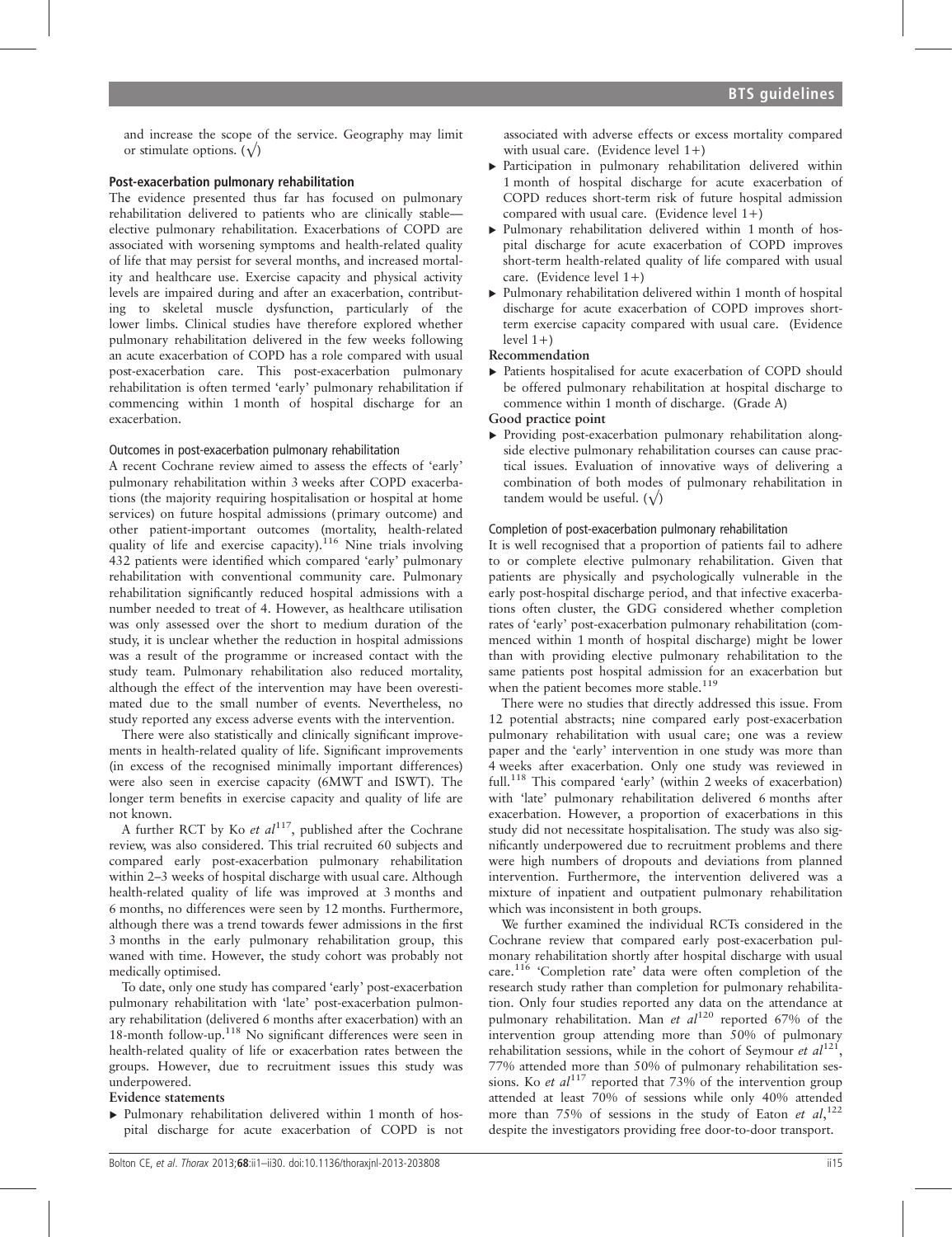The GDG considered these data to be in line with published figures of elective pulmonary rehabilitation. There was insufficient evidence to suggest that attendance was lower with pulmonary rehabilitation started within 1 month of hospital discharge compared with elective pulmonary rehabilitation.

However, it should be noted that these patients are highly selected (consenting to participate in a RCT). Studies have suggested poor recruitment for the early post-exacerbation trials, and by extension, poor uptake (acceptance of the referral and commencing the course) for early post-exacerbation pulmonary rehabilitation. Seymour *et al*<sup>121</sup> only managed to recruit 60 patients from three hospitals over a 3-year period. In other studies, less than 50% of patients eligible for the study consented.<sup>117 122</sup> This raises questions as to whether the benefits of pulmonary rehabilitation shortly after hospital discharge can be generalised to unselected patients.

#### Recommendations

- ▸ Clinical services providing post-exacerbation pulmonary rehabilitation commencing within 1 month of hospital discharge should carefully record uptake, adherence and completion rates. (Grade D)
- ▸ Patients who initially decline pulmonary rehabilitation commencing within 1 month of hospital discharge should be offered elective pulmonary rehabilitation. (Grade D)

#### Adjuncts to pulmonary rehabilitation

This section reviews the available evidence for or against additional interventions (adjuncts) to standard multidisciplinary pulmonary rehabilitation. To qualify, the study had to consider the additional intervention delivered in parallel as part of pulmonary rehabilitation. Some of the proposed interventions may or may not have an evidence base for use in chronic respiratory disease in their own right and this was beyond the scope of the pulmonary rehabilitation guideline. The adjuncts were assessed according to patient-centred outcome measures, including walking distance, health status and dyspnoea. In many areas, the studies were of modest size which limits the strength of the evidence. Further, often the adjunct was explored in an unselected group of pulmonary rehabilitation candidates. We therefore do not rule out future research showing potential merit of certain adjuncts in select subgroups. Further, combinations of adjuncts remain relatively unexplored field.<sup>123</sup> The following adjuncts are explored in turn: inspiratory muscle training (IMT); hormones and nutritional supplements; non-invasive ventilation (NIV); oxygen; heliox and neuromuscular electrical stimulation (NMES).

#### IMT and pulmonary rehabilitation

The exercise capacity of patients with COPD is usually limited by dyspnoea.<sup>124</sup> An intervention that reduced dyspnoea could therefore potentially permit greater exercise and increase the benefits seen with pulmonary rehabilitation programmes. IMT attempts to improve respiratory muscle strength and endurance through two types of training. Inspiratory resistive training uses devices that permit inhalation against resistance at a certain threshold. With normocapnic hyperpnoea the individual is required to achieve supranormal target ventilation while PaCO<sub>2</sub> is kept constant. IMT may improve dyspnoea by favourably altering the ratio between the current inspiratory pressure generated and the maximal inspiratory pressure (PI/PImax)<sup>125–127</sup> and by reducing compromising dynamic hyperinflation<sup>128</sup><sup>129</sup> through a reduction in inspiratory time.<sup>130</sup>

Normocapnoeic hyperpnoea involves exercising the inspiratory muscles using periods of rapid breathing and deep inhalation of a controlled gas mix to ensure circulating

normocapnoea. It is therefore more akin to endurance training, but appears to have relevant potential beneficial effects.131 Its use as an adjunct to pulmonary rehabilitation has been examined in one small quasi-randomised study where it resulted in greater respiratory muscle endurance and PImax, but had no effect on exercise outcome or quality of life. $132$ 

Threshold load training is delivered using small handheld devices that allow flow only when inspiratory pressure reaches a preset but adjustable level. It can therefore deliver strength and endurance type training. It appears safe and well tolerated in individuals with a variety of diagnoses, including COPD.<sup>133</sup> A pilot study in 36 patients with COPD found that use of IMT in addition to an exercise programme led to greater improvement in walk test distance than those who undertook exercise alone,134 although a subsequent RCT in 25 patients with COPD found no such benefit.<sup>135</sup> Similarly, another pilot study in 42 patients found IMT led to greater improvement in cardiopulmonary exercise test parameters after an exercise programme.<sup>136</sup> These study findings appear at considerable risk of bias given their limitations in key areas (see evidence tables). These findings were not subsequently replicated in two RCTs assessing IMT as an adjunct to exercise programmes, with low risk of bias.<sup>135</sup> <sup>137</sup>

Given the lack of consistency and the considerable limitations of the studies considered, IMT is not recommended as a routine adjunct to pulmonary rehabilitation. After assessment a respiratory physiotherapist may feel this is an appropriate adjunct for individual patients. However, post hoc subgroup analysis of the available studies did not identify a specific type of patient most likely to respond to IMT, so it cannot presently be recommended more broadly.

#### Evidence statement

▸ IMT using threshold loading devices or normocapnoeic hyperpnoea does not appear to augment the beneficial effects of general exercise training in patients with COPD. (Evidence  $level 1+)$ 

#### Recommendation

▸ IMT is not recommended as a routine adjunct to pulmonary rehabilitation. (Grade B)

#### Hormones and nutritional supplements and pulmonary rehabilitation

Although the exercise component of pulmonary rehabilitation is beneficial, the degree of benefit may be limited by modifiable factors in many patients with COPD. Therefore, there has been research interest in maximising the effects of pulmonary rehabilitation by attempting to address nutritional constraints and the general catabolic state in COPD.

COPD is a catabolic state and individuals are at risk of becoming underweight, which is a poor prognostic feature.<sup>138</sup> Subclinical nutritional deficiencies may also exist that could constrain the benefits of pulmonary rehabilitation.<sup>139</sup> Supplementation of calories may therefore allow anabolism during pulmonary rehabilitation programmes and specific supplements may promote improvements in muscle efficiency and strength. The use of a standard supplement drink containing protein, fat and carbohydrate has been evaluated in a well described RCT and an inpatient trial with historical controls.46 140 Both studies report additional weight gain of around 1 kg in those receiving supplements but no robust differences in strength or endurance measures.

Several small trials have evaluated specific nutritional supplements, but limitations in study design and lack of replication limit the inference that can be made regarding the efficacy of supplementation with L-carnitine,  $141$  amino acids<sup>142</sup> 143 or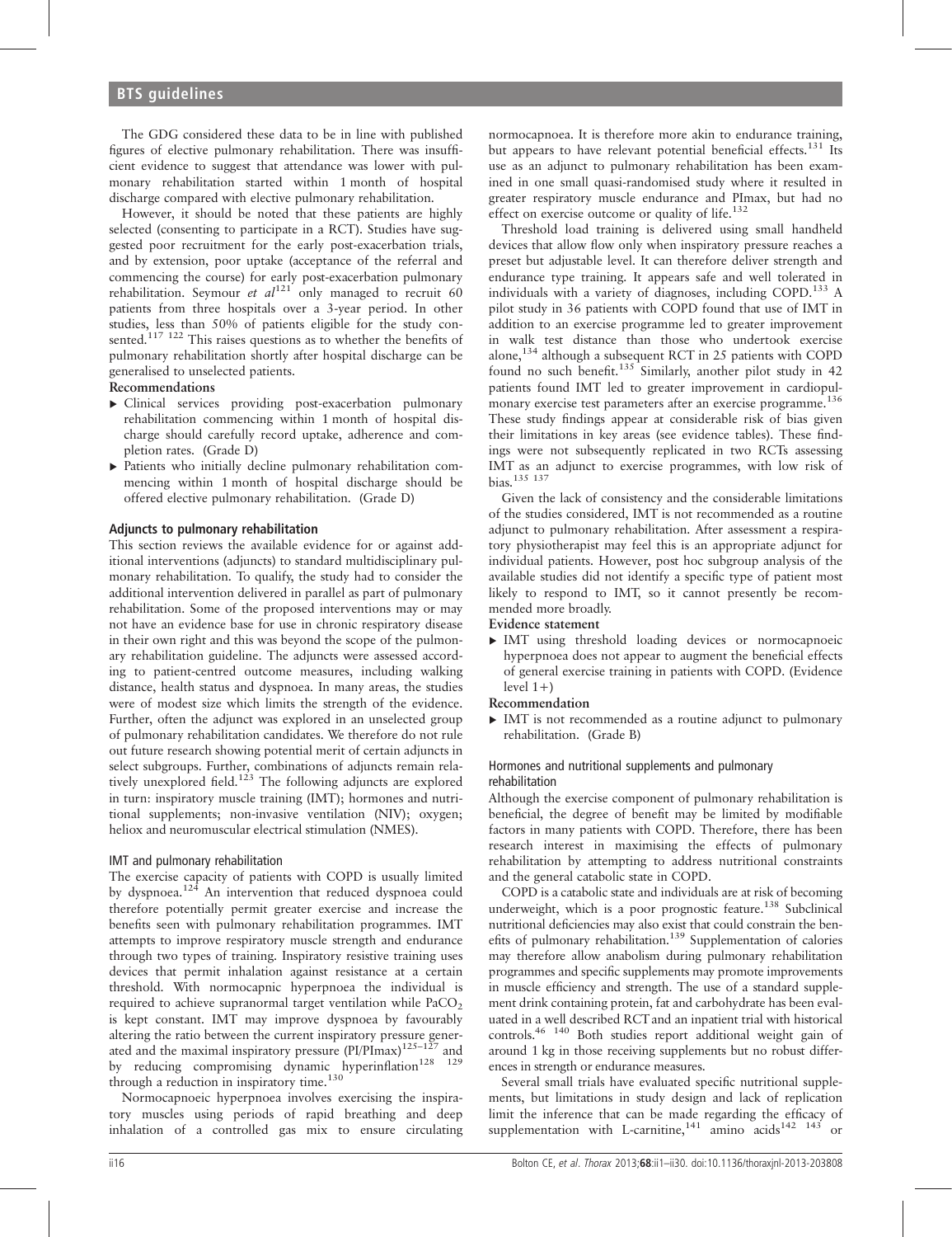polyunsaturated fatty acids.<sup>144</sup> Creatine supplementation has been studied more widely, though not using the same dose: one trial found significant improvements in limb strength and endurance, $145$  but this finding was not replicated in a subsequent study or a larger well conducted RCT.<sup>146 147</sup> All three studies concurred on the lack of benefit in walk test performance. Despite a lack of evidence supporting any specific nutritional intervention in pulmonary rehabilitation to date, it should be acknowledged that a referral to pulmonary rehabilitation provides an ideal opportunity for anthropometrical and nutritional assessment to take place, thus providing an opportunity to identify individuals at greatest risk of malnutrition, enabling a referral to specialised dietetic primary or secondary care services.

Anabolic steroids have been used to augment the effects of training in healthy individuals and for cachexia in chronic diseases.<sup>148</sup> Their use has been considered as to whether it may therefore augment the gains seen with pulmonary rehabilitation, potentially to a greater extent than in the healthy population due to the general catabolic state in COPD. The effects of testosterone and nandrolone have been explored in randomised placebo controlled clinical trials (in men only).<sup>35 149</sup> Both of these studies found that anabolic steroids increased fat-free mass. There was no clinically significant improvement in measures of exercise capacity, though maximal leg strength improved with testosterone.

The aforementioned studies have focused on single interventions, but it may be argued that applying concurrent complementary interventions is a more logical approach. Nutritional supplementation, anabolic steroids and pulmonary rehabilitation appear to confer some benefit over controls when used together.<sup>150</sup> However, this multifaceted approach has not been tested against a course of standard pulmonary rehabilitation and as such it is difficult to draw firm conclusions for usual practice. Evidence statements

- ▸ Additional general nutritional supplementation does not significantly improve measures of exercise performance beyond the gains seen with pulmonary rehabilitation. (Evidence level  $1+$ )
- ▸ Creatine supplementation does not augment the gains in exercise capacity resulting from pulmonary rehabilitation. (Evidence level 1+)
- ▸ Anabolic steroids do not substantially augment the exercise capacity gains achieved with pulmonary rehabilitation but produce small improvements in fat free mass and some measures of muscle strength. (Evidence level  $1+$ )

#### Recommendation

▸ No specific hormonal or nutritional supplement can currently be recommended as a routine adjunct to pulmonary rehabilitation. (Grade B)

#### Good practice points

- ▸ The optimal approaches for addressing malnutrition, sarcopenia or obesity in COPD are uncertain and this is a wider issue than this guideline covers. However, attendance at a pulmonary rehabilitation course presents an ideal opportunity to screen and educate patients on nutrition.  $(\sqrt)$
- ▸ Patients with a BMI in the underweight or obese range should be considered for specific dietetic support.  $(\sqrt)$

#### NIV during pulmonary rehabilitation

Given the integration of NIV to the care of some patients with ventilatory failure in COPD, there has been discussion as to whether the use of the NIV during the exercise of pulmonary rehabilitation might improve walking distance and dyspnoea. The GDG were aware of studies that addressed the effects of

There were seven small RCTs which compared assisted ventilation during pulmonary rehabilitation with exercise training alone in patients with COPD. The presence of type II respiratory failure was not necessary for inclusion and the available data suggested that for the most part there was no resting hypercapnia. One study was not reviewed as mild patients were recruited and type II respiratory failure was specifically excluded.<sup>155</sup> Of the remaining studies,<sup>156-161</sup> all suggested some improvement in exercise performance with NIV either directly or indirectly (eg, lactate levels), but none showed clinically significant improvements in walk distance compared with pulmonary rehabilitation alone. In general, the studies had small numbers, were often unblinded and the randomisation process was unclear. Furthermore, these studies were performed in the laboratory setting with supervised training rather than in the real life outpatient pulmonary rehabilitation setting. Little information was given about patient tolerability/preference and health economic data were lacking.

There was consensus from the GDG that patients with stable type II respiratory failure should not be excluded from pulmonary rehabilitation referral (see section Referral and assessment of patients for pulmonary rehabilitation – Assessment). Furthermore, it is acceptable for patients established on domicillary NIV to exercise with NIV during pulmonary rehabilitation if acceptable and tolerable to the patient.

#### Evidence statement

▶ There is not a role for the routine use of assisted ventilation during pulmonary rehabilitation in patients who have type II respiratory failure who are not already on domicillary NIV. (Evidence level 1−)

#### Recommendations

- ▸ Long-term domiciliary NIV should not be provided for the sole purpose of improving outcomes during pulmonary rehabilitation. (Grade D)
- ▸ Patients who already receive long-term domiciliary NIV for chronic respiratory failure should be offered the opportunity to exercise with NIV during pulmonary rehabilitation if acceptable and tolerable to the patient. (Grade D)

#### Supplemental oxygen in patients undergoing rehabilitation

Individuals with COPD are limited by their breathlessness,<sup>128</sup> and in contrast to healthy individuals, their exertions are predominantly curtailed by limitation of ventilation and oxygenation rather than reaching their maximum heart rate.<sup>162</sup> As supplemental oxygen can increase exercise capacity acutely in those with severe  $COPD$ ,<sup>163</sup> it is possible that such supplementation could increase the amount of training that patients with COPD could undertake. Simply being able to undertake a greater amount of training was postulated to augment the benefits from pulmonary rehabilitation. In addition, alleviation of a degree of pulmonary limitation was proposed to allow greater cardiac and muscular stress and thus have further beneficial effects on stroke volume and oxygen extraction.

In light of the above, trials investigating the use of supplemental oxygen with pulmonary rehabilitation have tended to recruit patients with more severe COPD indicated by a variety of criteria: spirometry,<sup>164</sup> desaturation on exercise,<sup>165</sup> both<sup>166</sup> or by fulfilling criteria for ambulatory oxygen.<sup>167</sup> The one trial that was more inclusive still reported a mean forced expiratory volume in 1 s in the total study populations of less than 50%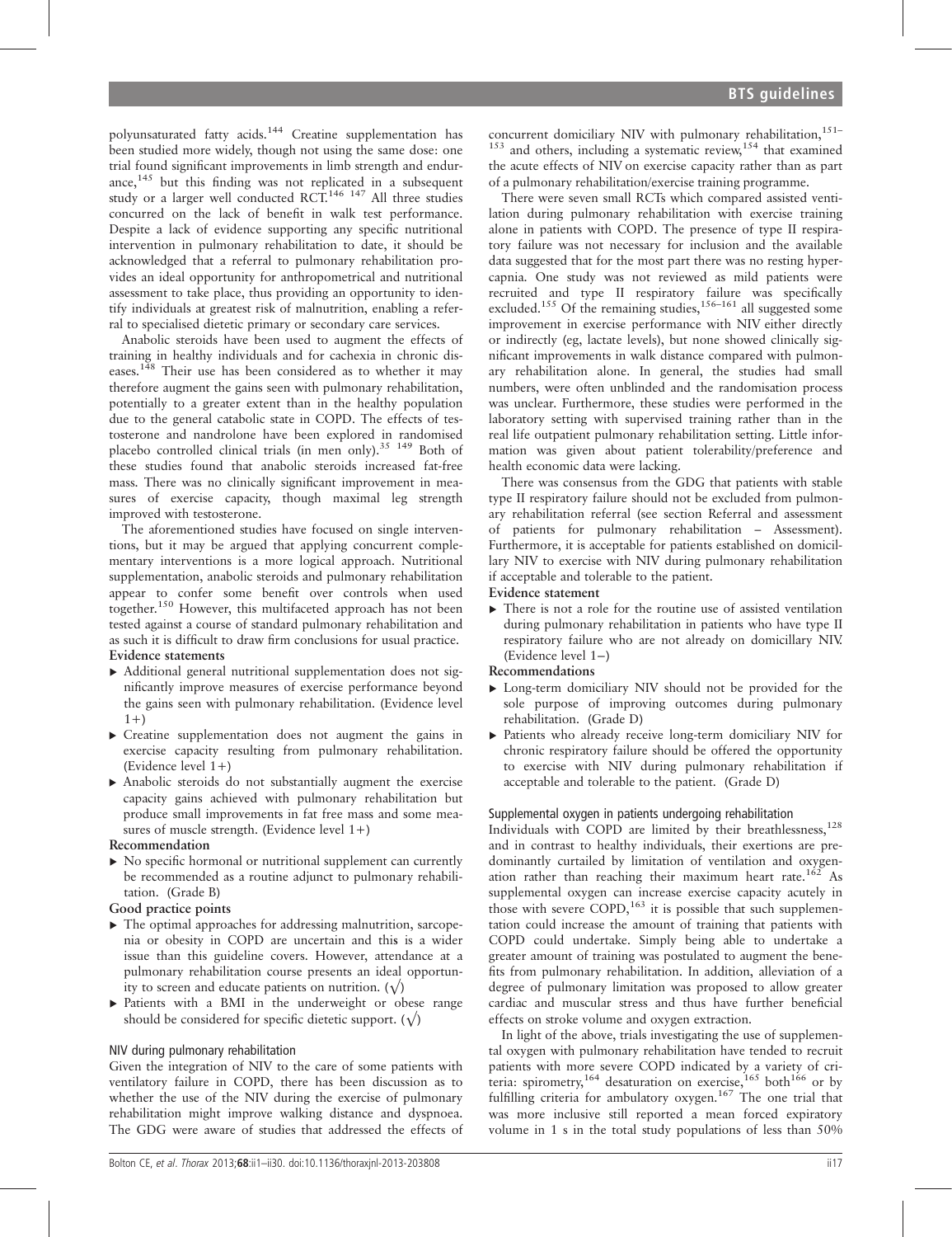predicted.<sup>168</sup> The heterogeneity of baseline performance in these papers highlights the difficulty in using a single parameter to assess the severity of COPD. All of these trials were small and only one was double blinded and placebo controlled.<sup>164</sup> This study by Emtner et al reported an improvement in health-related quality of life (Short Form 36) and in respiratory rate at isotime (the only trial to study effort independent isotime measurements) but not in other parameters such as dyspnoea, peak work or Chronic Respiratory Disease Questionnaire. These findings are consistent with the lack of additional benefit in walk test distance and short questionnaires seen in other studies.<sup>165</sup> <sup>166</sup> <sup>168</sup> A randomised trial considered only individuals who were hypoxaemic on exertion and had improved saturations with supplemental oxygen. This trial reports a very large additional benefit in ESWT,<sup>167</sup> though no commensurate additional gains in quality of life or breathlessness. The GDG felt the study carried a significant risk of bias that influenced its findings. Therefore its results require replication before they can be widely applied.

It would seem to be of limited benefit to combine these study results in a formal meta-analysis given the variation in inclusion criteria, interventions, rehabilitation/training programmes and assessment methods.

Overall, there is no clear evidence supporting the routine use of supplementary oxygen for all patients to augment the benefits of pulmonary rehabilitation. Supplemental oxygen may be of benefit in selected individuals, but there is currently little information to inform this choice, especially given the intra-individual variability of oxygen saturations on exercise on a day-to-day basis. No clinical measures have been demonstrated to robustly predict those individuals with COPD who may gain additional benefit (in terms of exercise or quality of life parameters) from supplemental oxygen during pulmonary rehabilitation. Likewise, no parameters have been shown to assess the risk of hypoxia-related harm during rehabilitation or predict who may avoid this with the administration of supplemental oxygen.

The BTS guidance on ambulatory oxygen prescription therefore appears to be a reasonable criterion to apply for patients attending pulmonary rehabilitation in this regard, although previous guidance has always recommended assessing for ambulatory oxygen on completion of pulmonary rehabilitation and hence does not directly address the rehabilitation period itself. At the time of the BTS pulmonary rehabilitation guideline publication, the BTS domiciliary oxygen guideline is being prepared. Pulmonary rehabilitation also provides an opportunity to assess the adequacy of the prescribed flow rate for patients already in receipt of LTOT or ambulatory oxygen.

Profound desaturation on exercise has the potential to lead to end-organ impairment and compromise the benefits of exercise. The trials discussed above largely did not permit saturations to fall below 90% but it is unclear if this threshold is of special significance. No trial reported adverse events during exercise that could have been attributed to hypoxia, and the experience of the guideline group was that this was representative of the apparent safety of pulmonary rehabilitation programmes. Until further evidence is available, the level of exercise-induced hypoxia that is acceptable will depend on clinical judgement in individual cases, and practitioners will have their own thresholds that will prompt further investigation for occult comorbidity or perhaps influence decisions on the nature of the programme instituted. These decisions may be more difficult in patients with lung fibrosis who tend to desaturate more readily on exercise but often with lesser symptomatic awareness. No trials reported adverse events related to oxygen toxicity.

#### Evidence statements

- ▸ Individuals with COPD who desaturate on exercise may benefit from the use of oxygen during pulmonary rehabilitation and show improved exercise capacity. It is unclear whether patients with other chronic respiratory diseases who desaturate gain the same benefit. (Evidence level  $2+$ )
- ▸ Supplemental oxygen during pulmonary rehabilitation is safe in individuals with moderate to severe COPD. (Evidence level  $1+$ )

#### Recommendations

- ▸ Supplemental oxygen should not be routinely used for all patients undergoing pulmonary rehabilitation. (Grade B)
- Supplemental oxygen during pulmonary rehabilitation should be offered to those who fulfil the assessment criteria for longterm or ambulatory oxygen unless there are compelling clinical reasons to use alternative criteria. (Grade D)

#### Good practice points

- ▸ Individuals who are prescribed oxygen but decline to use it during exercise should have this clearly documented in their notes.  $(\sqrt{ } )$
- ▸ Pulmonary rehabilitation provides an opportunity to assess the adequacy of the prescribed flow rate for patients already in receipt of LTOT or ambulatory oxygen.  $(\sqrt)$

#### Supplemental heliox in patients undergoing rehabilitation

Heliox is a mixture of helium and oxygen. Most often a mixture of 21% oxygen and 79% helium is used, but up to 40% oxygen has been studied. It has a similar viscosity to air but a significantly lower density. This means it is more likely to be laminar rather than turbulent flow in a given airway, which generates less resistance and can reduce the work of breathing. The administration of heliox has therefore been used for the treatment of large airway obstruction and vocal cord dysfunction, but it is of uncertain benefit in acute obstructive airways disease (potentially because the lower gas density exacerbates small airway collapse).<sup>169</sup> <sup>170</sup> As heliox reduces the work of breathing, it may permit greater exercise capacity in more stable patients with COPD, and as described above potentially increases the benefit from pulmonary rehabilitation.

Two studies have evaluated this intervention. The studies did not find additional benefits in their heliox arm when heliox (60% helium) was compared with supplemental oxygen, $171$  or heliox (79% helium) was compared with bi-level pressure support  $NIV^{156}$  or pulmonary rehabilitation alone.<sup>156</sup> These trials were small and the study groups were heterogeneous in baseline function and response to rehabilitation. Hence, a small but meaningful additional beneficial effect of heliox cannot be discounted, but this is unlikely to be cost effective.

#### Evidence statement

▶ Heliox does not appear to augment the benefits of pulmonary rehabilitation. (Evidence level 1−)

#### Recommendation

▸ Heliox should not be used as an adjunct to pulmonary rehabilitation unless there are comorbidities which require its administration. (Grade D)

#### NMES and pulmonary rehabilitation

Despite the unequivocal benefits of whole body exercise training in stable disease, such intervention may be difficult to deliver in patients with severe ventilatory limitation during acute exacerbations or those with severe muscle wasting. Non-volitional techniques, such as NMES, which are independent of these factors, have been proposed as alternative therapeutic modalities.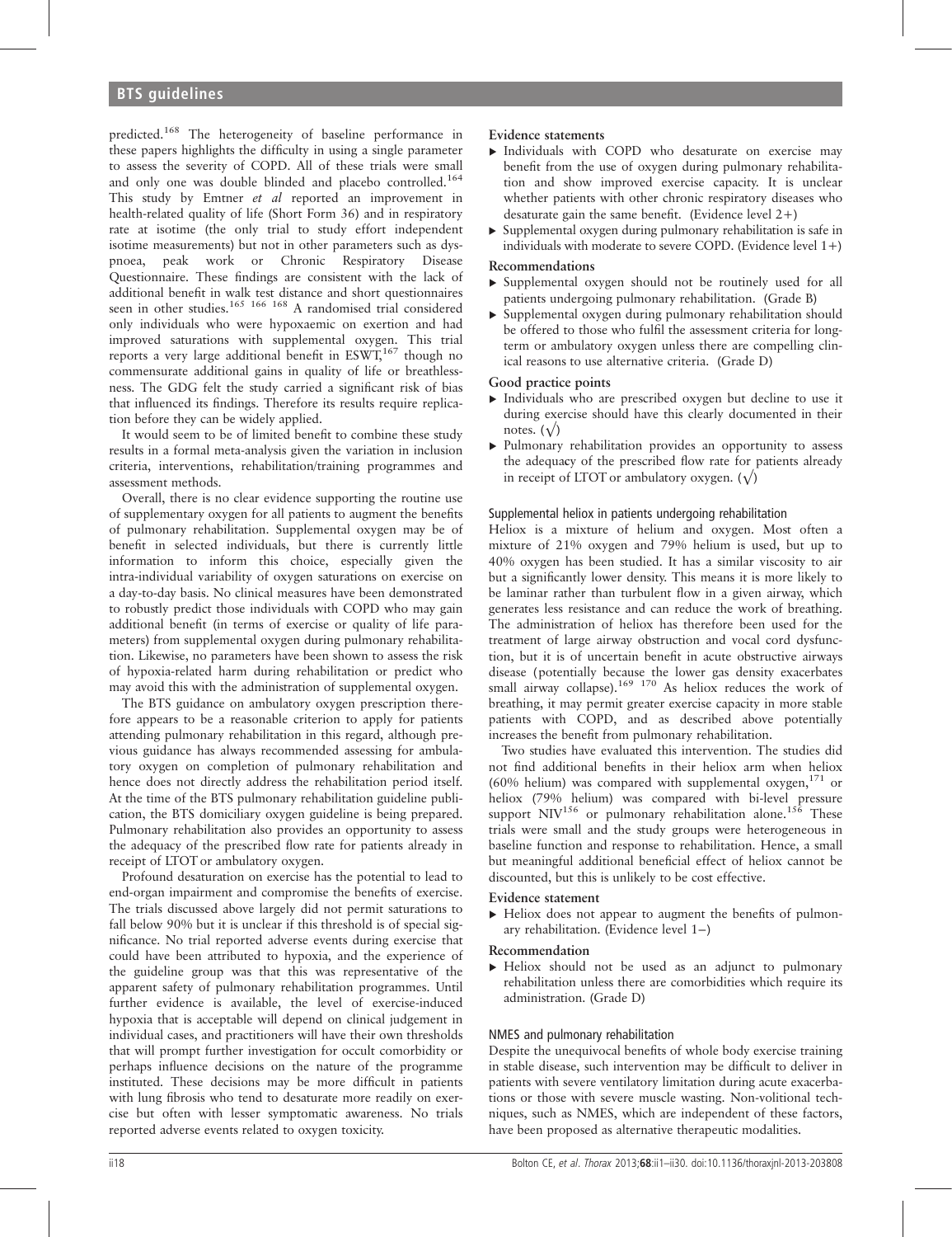The GDG were aware of several randomised studies and systematic reviews that addressed the effects of NMES in COPD.172 173 However, only two studies examined the adjuvant use of NMES with exercise training.<sup>174 175</sup> One of these studies recruited inpatients receiving mechanical ventilation which was beyond the scope of these guidelines<sup>175</sup>; hence only one study was reviewed in detail.

In a RCT, 17 highly selected patients with COPD (low BMI, quadriceps weakness, severe limitation in cycle ergometry, recent exacerbation requiring hospitalisation or intensive care) received either 4 weeks of quadriceps NMES (four 30-min sessions per week) with usual rehabilitation or usual rehabilitation alone.<sup>174</sup> The usual rehabilitation included active limb mobilisations with or without aerobic exercise and an educational component. Large improvements were seen in quadriceps maximum voluntary contraction after NMES plus usual rehabilitation compared with usual rehabilitation alone. Furthermore, there was a more significant reduction in breathlessness. Both groups significantly improved 6 min walk distance, but there was no between-group difference. Caution needs to be applied when interpreting the results. The patient group was highly selected and may not be typical of the general outpatient pulmonary rehabilitation population in the UK. The randomisation procedure was not described, there was no sham NMES and the tester was not blinded. Although patients seemed to tolerate NMES, it was not clear whether the NMES was set up by the therapist or the patient themselves. This is potentially important given that staff time is the major contributor to pulmonary rehabilitation costs.

There have been several small, single-centre studies supporting the benefits of NMES in improving quadriceps strength and exercise capacity, particularly in patients with more severe COPD or in the post-exacerbation setting.174 176–<sup>180</sup>

#### Evidence statement

▶ There is no role for the routine use of NMES as an adjunct to pulmonary rehabilitation in patients with COPD, based on current literature. (Evidence level 1−)

#### Recommendation

▸ If expertise in NMES is available, selected patients (low BMI with evidence of quadriceps weakness) who are unable or unwilling to participate in pulmonary rehabilitation could be considered for NMES. (Grade D)

#### Pulmonary rehabilitation in people with other chronic respiratory diseases

The vast majority of evidence for pulmonary rehabilitation stems from patients with COPD. Yet there are many patients with other chronic respiratory disease who experience similar symptoms and are functionally limited. It is reasonable to imply that the same mechanisms of deconditioning and lack of confidence are likely to apply to all chronic diseases which have dyspnoea as the core symptom. Few trials have considered the effect of pulmonary rehabilitation, compared with usual care, in populations other than COPD, making it difficult to comprehensively address. We have addressed through a series of structured PICO questions non-CF bronchiectasis, ILD and stable asthma, but recognise that the discussion could encompass a much wider field of conditions and is not meant to bias opinion against those not covered. Further, in general, we recognise that establishing robust evidence in certain conditions for or against the role of a pulmonary rehabilitation programme specifically may not be feasible given the short life expectancy.

#### Non-CF bronchiectasis

A small RCTof subjects with non-CF bronchiectasis compared pulmonary rehabilitation, pulmonary rehabilitation with IMT and a control group;  $n=32$  in total.<sup>181</sup> Both pulmonary rehabilitation groups showed significant improvements in walking distance using ISWT and endurance exercise compared with the control group. There was a significant improvement in quality of life in the pulmonary rehabilitation plus IMT group but not in the pulmonary rehabilitation group alone compared with the controls, although the study was not powered for this outcome. The GDG additionally considered the evidence in the BTS bronchiectasis guideline (2010) and the bronchiectasis quality standards state that all patients with bronchiectasis should have access to and be considered for referral for pulmonary rehabilitation.<sup>6 182 183</sup>

#### Evidence statements

- ▸ Patients with non-CF bronchiectasis benefit from pulmonary rehabilitation in terms of exercise capacity compared with usual care. (Evidence level 1−)
- ▸ Patients with non-CF bronchiectasis benefit from pulmonary rehabilitation in terms of quality of life compared with usual care. (Evidence level 1−)

#### Recommendation

▸ Patients with non-CF bronchiectasis who have breathlessness affecting their ADL should have access to and be considered for pulmonary rehabilitation. (Grade D)

#### Good practice point

▸ Unlike in patients with CF, in patients with COPD and non-CF bronchiectasis with multidrug-resistant organisms, for example P aeruginosa, there is no current evidence of cross infection.  $(\sqrt{)}$ 

#### Interstitial lung diseases

ILDs represent a broad diagnosis and the presentation and prognosis vary according to the specific diagnosis, which makes considering the impact of pulmonary rehabilitation complicated if they are considered as a whole. More specifically idiopathic pulmonary fibrosis (IPF) is often associated with progressive clinical and physiological deterioration over 6–12 months and patients with IPF often show marked desaturation during exercise. Importantly, we have focused on ILD as opposed to the breadth of all restrictive lung diseases, such as chest wall disease and other extra-thoracic causes.

A RCT from Japan included 30 patients with IPF randomised to pulmonary rehabilitation or a control arm. The study showed improvements in walking distance on a 6MWT and in quality of life using the SGRQ, but not in dyspnoea rating.<sup>184</sup>

Forty-four patients with ILD, including 25 with IPF, were studied before and after an 8-week pulmonary rehabilitation programme and 6 months later in an uncontrolled study.<sup>185</sup> There was improvement in 6 min walking distance with pulmonary rehabilitation in the IPF (mean 21 m improvement) and other ILD group (mean 43 m), with 40% of the IPF group and 52% of the other ILD group reaching a minimally important difference of 34 m at rehabilitation completion. Similarly, dyspnoea improved in both groups. There was marked variability in response between individuals.<sup>185</sup>

Holland et  $al^{185}$  suggested that patients with IPF have greater improvements in functional exercise capacity when pulmonary rehabilitation is delivered early in the course of disease. Patients with other ILDs achieve significant gains in exercise capacity regardless of disease severity and are more likely than those with IPF to achieve sustained improvements in dyspnoea.<sup>18</sup>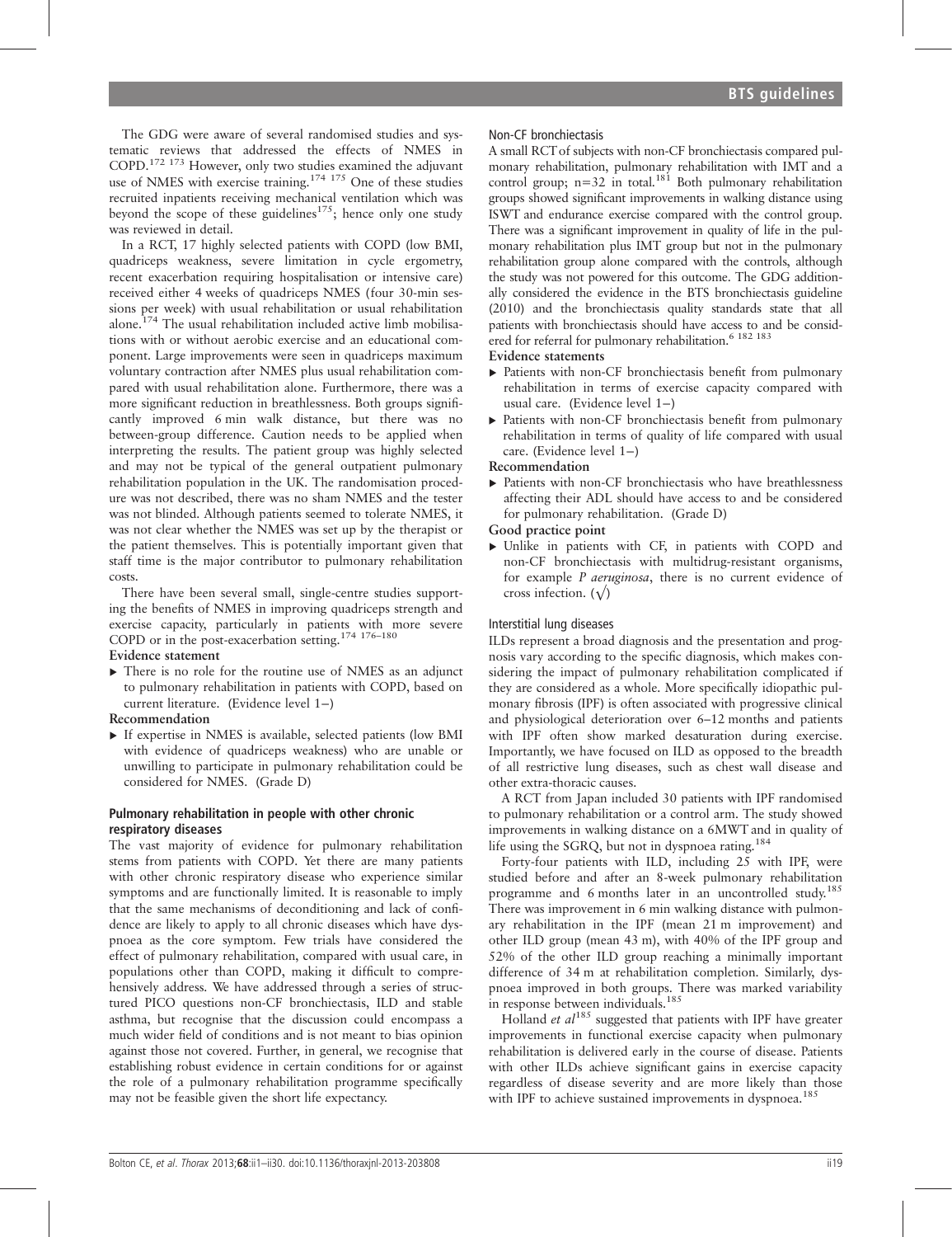The GDG were aware of a further well conducted exercisebased RCT in 57 patients with ILD (60% with IPF). This was not pulmonary rehabilitation and discussion ensued as to whether it should be included, given the paucity of literature otherwise. This study demonstrated modest improvements in functional exercise tolerance, dyspnoea and quality of life compared with telephone support.<sup>186</sup> Importantly it was safe and feasible. There were four deaths (two per arm) during the study period, highlighting that patients with ILD can be critically ill. The effects of the exercise training were lost at the 6-month follow-up but this cannot be assumed post pulmonary rehabilitation. The GDG also considered that lack of any sustained benefit at 6 months may be due to underlying disease progression.

The GDG recognised the wide individual variation in the course of the conditions comprising ILD. This may make pulmonary rehabilitation a consideration for some. However, for others, a formalised pulmonary rehabilitation programme would be futile and management should focus on other palliative measures.

#### Evidence statements

- ▸ Patients with ILD benefit from pulmonary rehabilitation with improvements in exercise and quality of life. (Evidence level 1−)
- ▸ Patients with ILD benefit from exercise training with improvements in exercise and quality of life compared with telephone support. (Evidence level 1+)
- ▸ The benefits of pulmonary rehabilitation in patients with ILD are not sustained at 6 months. (Evidence level 3)
- ▸ The benefits of an exercise training programme in patients with ILD are not sustained at 6 months. (Evidence level  $1+$ )

#### Good practice points

- ▸ The benefits of exercise and the recommendation of incorporating exercise activities into a healthy lifestyle should be discussed with all patients with ILD. Such discussion needs to be tailored to realistic achievability for that person's condition.  $(\sqrt)$
- ▸ If healthcare professionals consider referring certain patients with stable ILD who are limited by breathlessness in ADL to pulmonary rehabilitation, they should discuss with the patient regarding the likely benefits.  $(\sqrt)$
- ▸ Patients with IPF have a potential for significant desaturation during exercise-related activities.  $(\sqrt{ } )$

#### Asthma

One RCT studying patients with asthma and COPD (divided into diagnostic groups a posteriori) showed improvements in exercise tolerance and quality of life in those who completed a 12-week programme of pulmonary rehabilitation. However, the study findings are limited by a lack of power calculation in methodology and likely underpowered for the subgroup analysis. Compared with usual care, patients with asthma showed improvements in exercise tolerance, quality of life and a dyspnoea score.<sup>187</sup>

While not pulmonary rehabilitation, there is a Cochrane review supporting physical training in subjects with asthma, although the majority of the small population studies were conducted in children and did not focus on symptomatic subjects. It is therefore of little relevance here. The conclusions of the review acknowledged the diversity of the intervention type, duration, subjects and outcome measures of the studies.<sup>188</sup>

Standard asthma management should be managed according to the BTS/SIGN asthma guideline and the reader is drawn to the recommendation that physical training should be seen as part of a general approach to improving a healthy lifestyle following a Cochrane review.8 189 The BTS/SIGN asthma guideline

raises standard precautions regarding observation for exercise-induced asthma if appropriate.

The GDG accepted that there is often overlap in asthma and COPD diagnoses and that many patients diagnosed with asthma have fixed airflow limitation and present with symptoms of persisting breathlessness and exercise intolerance in a similar manner to COPD. These patients are likely to benefit from pulmonary rehabilitation.

#### Recommendation

▶ The routine referral of patients with asthma to pulmonary rehabilitation is not recommended. (Grade D)

#### Good practice points

- ▸ The benefits of exercise and the recommendation of incorporating exercise activities into a healthy lifestyle should be discussed with all patients with asthma.  $(\sqrt)$
- ▸ If healthcare professionals consider referring certain patients with stable asthma who are limited by breathlessness in ADL to pulmonary rehabilitation when on optimal therapy, they should discuss with the patient the likely benefits.  $(\sqrt)$
- ▸ The BTS/SIGN asthma guideline draws attention to exercise-induced asthma and precautions to prevent this should be followed if appropriate.  $(\sqrt)$

#### Other chronic respiratory diseases—in general Good practice points

- ▸ MCID changes and tools used to assess exercise capacity and quality of life for pulmonary rehabilitation in COPD are not necessarily transferable to other chronic respiratory diseases. While future research should address this, failure of rehabilitation should not be implied if failure to reach the COPD MCID for outcomes.  $(\sqrt{ } )$
- ▸ The educational element of pulmonary rehabilitation should be adapted for other chronic respiratory diseases if appropriate.  $(\sqrt{2})$
- ▸ Practically, inclusion of patients with other chronic respiratory diseases into pulmonary rehabilitation will be alongside subjects with COPD.  $(\sqrt{)}$
- ▸ General exercise should be encouraged for all patients with chronic respiratory disease.  $(\sqrt)$

#### Post pulmonary rehabilitation

Repeat pulmonary rehabilitation programmes

The clinical conditions for which pulmonary rehabilitation is routinely offered result in progressive loss of function over time. It is therefore likely that any benefits arising from an initial programme of pulmonary rehabilitation will decay toward baseline function. There is the potential that a further course of pulmonary rehabilitation at a distant time point may provide further benefit.

Several RCTs and observational studies in which pulmonary rehabilitation is compared with standard care or education alone have followed participants for a protracted period. All studies have found that the initial beneficial effects diminish over time. However, those completing pulmonary rehabilitation courses have significantly greater quality of life, exercise capacity and fewer days in hospital than those in the control groups in the year after the intervention.<sup>12</sup> <sup>190</sup> <sup>191</sup> The benefits appear to persist to some degree at 18 months,<sup>39</sup> but there are conflicting data on whether a meaningful difference in exercise capacity persists at 2 years.192 193

Repeating pulmonary rehabilitation in those whose condition has deteriorated over time after their initial programme leads to improvements in quality of life and exercise capacity that have been reported to be similar in magnitude to those seen with the first intervention in retrospective reviews and two likely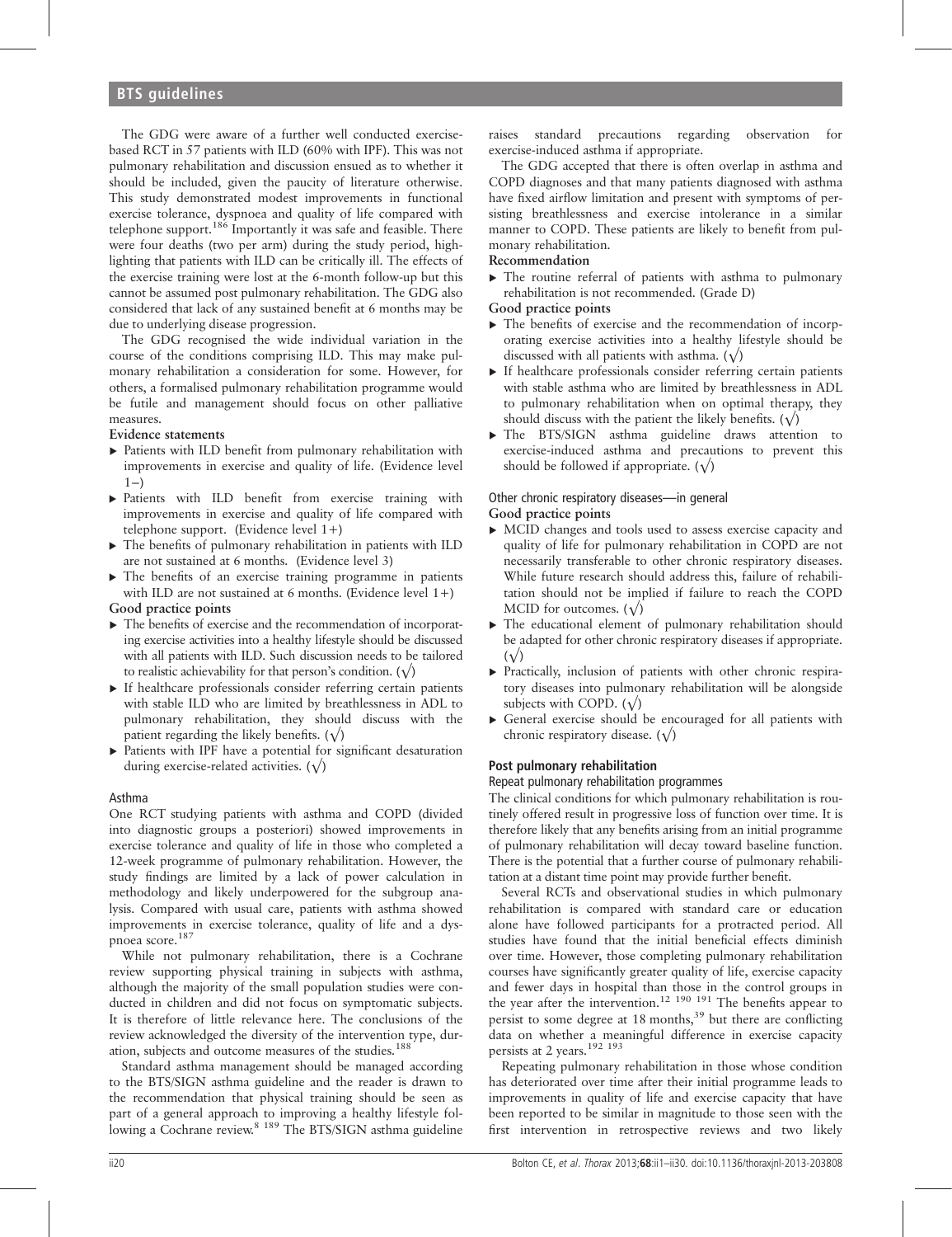underpowered RCTs.<sup>192 194–196</sup> A third session is again of shortterm benefit.<sup>194</sup> In those completing pulmonary rehabilitation in the NETT study, patients who had completed pulmonary rehabilitation previously (n=777) did not gain as much improvement in terms of exercise and quality of life on repeat as those for which it was their first programme (n=441), although they did improve.<sup>197</sup>

The timing of a repeat course of pulmonary rehabilitation would appear to be influenced by the aim of the intervention. As noted above, the great majority of the initial benefit is lost by 24 months, and two RCTs of routinely repeated pulmonary rehabilitation at a lesser interval have shown no major additional benefit from an intervening extra session in terms of exercise capacity at the end of the study.<sup>194 195</sup> However, earlier repeat courses do lead to short-term benefits in exercise capacity and quality of life, which may be important in specific circumstances (eg, preoperatively). Additionally, in these studies the frequency of exacerbations appears lower in those who received additional courses,<sup>194</sup> with fewer days spent in hospital.<sup>195</sup> Although these findings are based on a small number of events, it raises the possibility that there is a subgroup of patients who are prone to frequent exacerbation who may benefit from early repeat pulmonary rehabilitation. A single small study followed patients after an initial course of pulmonary rehabilitation and randomised those who had an exacerbation during follow-up to either a further rehabilitation course or standard care.<sup>198</sup> This study found no benefit in its major endpoints, although the occurrence of further exacerbations during follow-up makes it difficult to interpret the results.

Two small studies have sought baseline factors associated with a sustained response to pulmonary rehabilitation: a higher initial  $PaCO<sub>2</sub>$  was independently (positively) associated with a maintained initial improvement in quality of life, and a low baseline quality of life with a poor response.<sup>199 200</sup> Neither of these studies provides sufficient evidence for the creation of a predictive tool.

#### Evidence statements

- ▸ The benefits from pulmonary rehabilitation persist to some degree for at least 1 year. (Evidence level 2+)
- ▶ Repeating pulmonary rehabilitation after a period of 1 year provides benefits in exercise capacity and quality of life. (Evidence level 4)

#### Recommendations

- ▸ Repeat pulmonary rehabilitation should be considered in patients who have completed a course of pulmonary rehabilitation more than 1 year previously. The likely benefits should be discussed and willing patients referred. (Grade B)
- ▸ Earlier repeat pulmonary rehabilitation should be considered in individuals with accelerated physiological decline or if additional benefits on a shorter timescale would be clinically valuable. (Grade D)

#### Good practice point

 $\triangleright$  It is unlikely that if the patient completed the pulmonary rehabilitation course originally and failed to gain a benefit, they would benefit a second time round; unless circumstances such as an exacerbation interrupted the initial programme.  $(\sqrt)$ 

#### Maintenance

Studies evaluating post-pulmonary rehabilitation maintenance exercise demonstrated a range of strategies in terms of exercise type, level of supervision, duration and frequency of maintenance programme. No consensus emerged from the literature about the definition of post-pulmonary rehabilitation exercise maintenance, making it difficult in some cases to distinguish

A small number of RCTs investigated the benefit of maintenance compared with no clear strategy post rehabilitation. Three studies describe the value of a structured maintenance approach after a standard out-patient course of rehabilitation.<sup>201–203</sup> One UK-based study examined the value of telephone follow-up.<sup>204</sup> One small RCT  $(n=20)$  described the value of an unsupervised home programme compared with no advice at all, which would essentially reflect best usual care; it would be unusual to graduate from a rehabilitation programme with no advice at all.<sup>205</sup> The studies that described maintenance strategies chose different approaches over differing lengths of time. Brooks et  $dl^{201}$ described a monthly supervised exercise session with telephone support in the interim. Measurements were taken at 3-monthly intervals up to 12 months and no benefit was observed in either exercise tolerance or quality of life compared with the control group for this approach. Ries *et al*<sup>202</sup> described a large study  $(n=172)$ , again offering 12 months of maintenance, comprising weekly telephone contact and monthly exercise sessions. Patients were followed up for 24 months. During the intervention period, there were benefits observed in exercise capacity but not in quality of life. Between 12 and 24 months there was no support provided and the difference between the groups narrowed and was not significant. A more intense maintenance programme was provided by Ringbaek *et al*<sup>203</sup> with weekly sessions for 6 months after a 7-week outpatient programme, fortnightly sessions for a second 6 months and no supervision for a final 6 months. At 18 months there was no difference between the two groups. Again, however, examining the 'maintenance' group over the first 12 months, some advantages were observed, largely associated with a decline in performance in the control group, and maintenance of benefit acquired as a consequence of the initial rehabilitation phase with the intervention group. The study by Waterhouse  $e^{\int_{1}^{1}$  al, 204 a UK-based study, looked at a telephone support system only. After completing a RCT of community versus hospital-based rehabilitation, participants were randomised to either telephone maintenance or usual care. There was no discernible benefit associated with this strategy at any time point up to 18 months post graduation from rehabilitation.

There have been a couple of studies exploring maintenance after alternative forms of delivering the initial rehabilitation. Wijkstra et  $a l^{206}$   $207$  explored two maintenance strategies after a 3-month course of home-based rehabilitation; the study also recruited a control group. The intervention group was divided to receive either weekly exercise supervised by a physical therapist or monthly sessions for a further 15 months. The study was underpowered  $(n=11$  and  $n=12$  respectively) but demonstrated an advantage of both maintenance strategies in quality of life and physical performance. The quality of life was significantly improved in the group receiving the monthly support compared with the control group. The 6MWT distance was maintained during the 18-month period in the maintenance groups, while the control group declined. This was not different between groups but there was a significant within-group decline observed in the control group. More recently, there has been an examination of a maintenance programme after an initial inpatient programme.<sup>208</sup> The maintenance approach was coordinated with a health community network that included self-help organisations. In total, the maintenance group received 96 sessions supervised by a healthcare professional over a 12-month period (exercise and psychosocial support). This study 'consecutively allocated' individuals (assume not randomised) to this package of care  $(n=14)$  or standard care  $(n=26)$ . Although a small study, the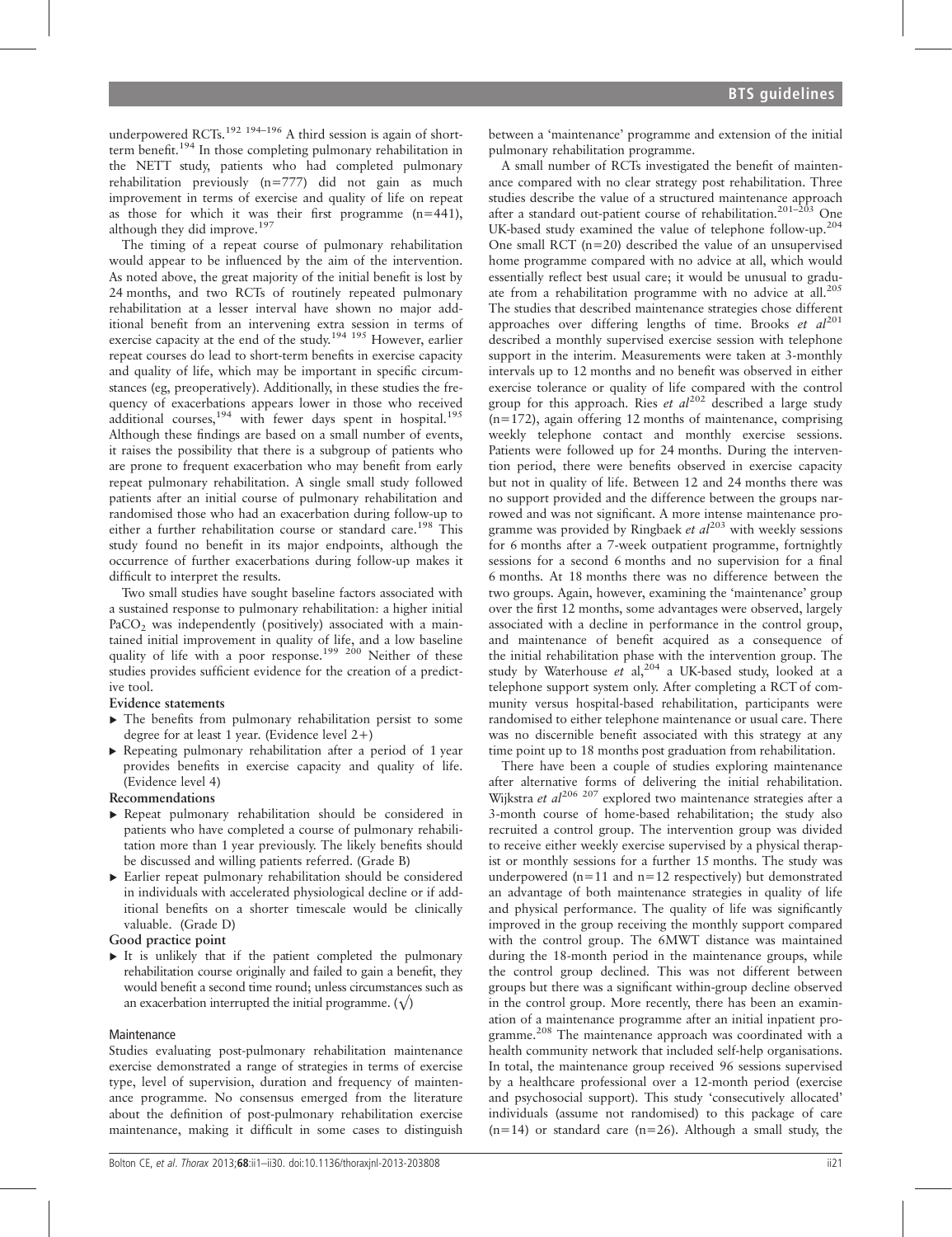data suggested important benefits in exercise capacity and quality of life. Interestingly there was also a reduction in hospital days for respiratory illness. This form of maintenance was probably not dissimilar to many rehabilitation programmes offered in the UK.

# Evidence statement

▸ Continuation of supervised exercise training beyond pulmonary rehabilitation protects the patient from a decline in exercise capacity compared with a control group. (Evidence level 1−)

#### Recommendation

▸ All patients completing pulmonary rehabilitation should be encouraged to continue to exercise beyond the programme. (Grade A)

#### Good practice point

▸ Patients graduating from a pulmonary rehabilitation programme should be provided with opportunities for physical exercise beyond their rehabilitation programme.  $(\sqrt)$ 

#### SUMMARY OF RESEARCH RECOMMENDATIONS

- ▸ To develop validated easy-to-use, sensitive outcome tools that extend the range to incorporate assessment of pulmonary rehabilitation on extra-pulmonary manifestations, such as daily physical activity, skeletal muscle dysfunction, osteoporosis and cardiovascular risk, which are of prognostic significance in COPD.
- ▸ To understand whether pulmonary rehabilitation may preserve health with the aim of reducing long-term disability and dependence in those with milder chronic respiratory disease and how best this rehabilitation is delivered.
- ▸ Poor uptake and adherence remain significant barriers to effective pulmonary rehabilitation. There is a need for robust, well designed trials to explore techniques in the pre and peri pulmonary rehabilitation period that might improve uptake and adherence. This is also pertinent to postexacerbation pulmonary rehabilitation.
- ▶ Personalisation of pulmonary rehabilitation:
	- To identify clinical phenotypes that may respond differently to pulmonary rehabilitation.
	- Objective tests of patient competency during pulmonary rehabilitation can help personalise and optimise the programme structure at an individual level.
	- Individualising the relative proportions of resistance and aerobic training during pulmonary rehabilitation according to clinical phenotype or skeletal muscle structure/function has yet to be studied.
- $\blacktriangleright$  The relative sustainability and duration of benefits of resistance and aerobic training is required.
- ▸ The optimal structure of pulmonary rehabilitation remains unknown. More robust studies are required to determine quality, cost effectiveness and greater choice of delivery. To improve accessibility to pulmonary rehabilitation, such research may include technologies.
- $\triangleright$  In comparison to exercise training, there has been considerably less work on the educational element of pulmonary rehabilitation.
- ▸ An unanswered question is whether there is value in delaying post-hospitalisation pulmonary rehabilitation (ie, comparing elective vs early pulmonary rehabilitation following hospitalisation for exacerbation of COPD).
- ▸ Robust research to explore further the role of nutritional supplementation and hormones as adjuncts to pulmonary rehabilitation. This should include:
	- specific clinical phenotypes and/or using alternative regimens for anabolic steroids;
- while some nutritional supplements have been rigorously researched, several studies have been small or used multiple endpoints; similarly, there are opportunities to consider alternative nutritional supplements in combination with pulmonary rehabilitation;
- several muscle anabolic and anti-cachexia drugs are in development and well designed studies are required to test whether these have value as an adjunct to pulmonary rehabilitation and which clinical phenotypes are most likely to benefit.
- ▶ The wider value of ambulatory oxygen, outside of pulmonary rehabilitation, remains contentious. Further study on the optimal threshold for the use of ambulatory oxygen would be welcome as would clarification regarding whether there is potential harm from hypoxia-related or exercise-related systemic inflammation and oxidative stress.
- ▸ Other adjuncts such as NIV in routinely supporting exercise training in the context of a pulmonary rehabilitation programme are required. This is particularly pertinent in patients with chronic respiratory failure. Further, high-quality studies of NMES as an adjunct are required, including the clinical phenotype most likely to benefit.
- ▸ Robust research to optimise pulmonary rehabilitation to produce meaningful and sustainable behaviour change is of particular importance, such as leading to improvement in physical activity.
- ▸ Patients with chronic respiratory diseases other than COPD are increasingly referred to pulmonary rehabilitation. Knowledge gained from patients with COPD has been extrapolated to patients with other chronic respiratory disease and there is a dearth of studies examining specific non-COPD populations. Unanswered questions in people with chronic respiratory disease that require further research include:
	- the appropriateness of outcome measures originally designed in COPD populations for use in other chronic respiratory diseases;
	- the responsiveness of disease-specific outcome measures, particularly health status questionnaires;
	- the effect on healthcare resource usage and health economic benefits of pulmonary rehabilitation;
	- the optimal length and duration of pulmonary rehabilitation;
	- the duration of benefits of pulmonary rehabilitation, including rapidly progressive conditions such as IPF.
	- the relative merits of different components of training (eg. resistance vs aerobic; upper limb vs lower limb);
	- the effects, if any, of individualised goal setting;
	- the value of individualising the education component of PR according to disease;
	- the optimal timing of pulmonary rehabilitation and whether there is value in providing post-hospitalisation pulmonary rehabilitation in exacerbations of other chronic respiratory disease;
	- the impact of exacerbation frequency on pulmonary rehabilitation compliance and response in conditions associated with frequent exacerbations such as bronchiectasis.
- ▸ Repeating pulmonary rehabilitation programmes seems logical given the natural decline in function and health status following the course, but requires further study to elucidate the optimal frequency and the manner of delivery.
- ▸ More studies are needed to determine effective delivery models for maintenance exercise following a pulmonary rehabilitation programme. This might include the use of telehealth technologies.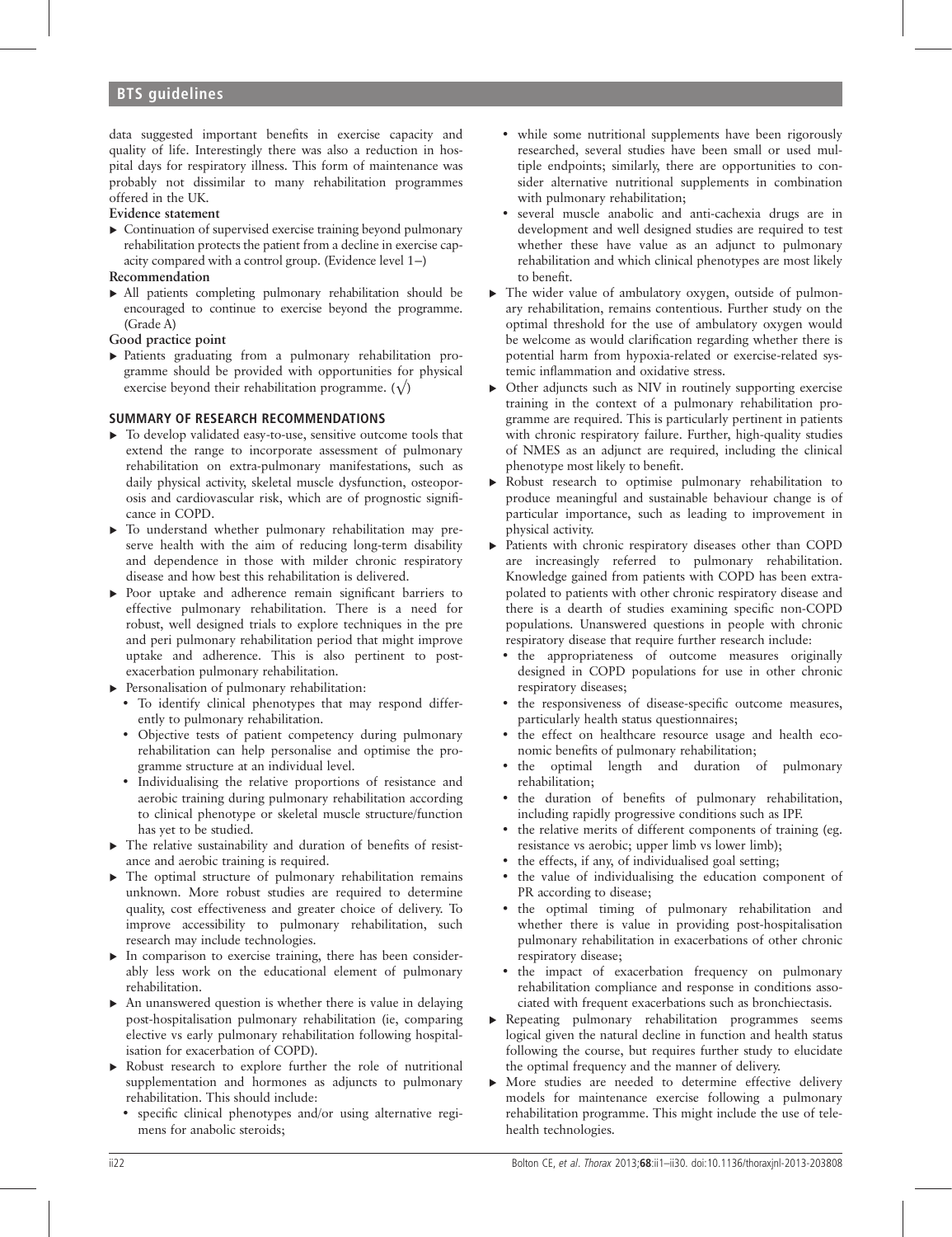#### AUDIT

An audit of pulmonary rehabilitation will be offered as part of the 2013-2016 National COPD Audit Programme (England and Wales) which has been commissioned by the Healthcare Quality Improvement Partnership (HQIP) on behalf of the Department of Health. It is part of the National Clinical Audit and Patient Outcomes Programme.

#### CONCLUSIONS

This is an evidenced-based guideline for pulmonary rehabilitation. Its focus is on delivering a quality pulmonary rehabilitation programme for appropriate patients with chronic respiratory disease and to this end it includes sections on many aspects: outcomes, referral, content and design, timing, adjuncts, other chronic respiratory disease and the post-pulmonary rehabilitation period. However, in compiling the guideline, we recognise that it could not encompass all the important questions pertaining to pulmonary rehabilitation. We a priori opted not to evaluate healthcare utilisation costs.

This is a rapidly progressive research field and the guideline will be reviewed in the next 5 years.

#### Author affiliations <sup>1</sup>

<sup>1</sup>Nottingham Respiratory Research Unit, University of Nottingham, City Hospital campus, Nottingham, UK

<sup>2</sup>Department of Pulmonary Rehabilitation, Worcestershire Royal Hospital, Worcester, UK

<sup>3</sup> Respiratory Medicine, University Hospital Aintree, Liverpool, UK

- <sup>4</sup> Patient representative, Mansfield, UK<br><sup>5</sup> Department of Respiratory Infection <sup>5</sup>Department of Respiratory Infection and Medicine, Imperial College Healthcare NHS Trust, London, UK
- <sup>6</sup>Pulmonary Rehabilitation Department, Kings College NHS Foundation Trust, London, UK
- <sup>7</sup> Department of Respiratory Medicine, University Hospitals of Leicester, Leicester, UK <sup>8</sup> Respiratory Medicine, Royal Victoria Infirmary, Newcastle, UK<br><sup>9</sup> Department of Respiratory Medicine, Royal Brompton Hospita
- <sup>9</sup> Department of Respiratory Medicine, Royal Brompton Hospital, London, UK
- $10$  Department of Respiratory Medicine, NIHR Biomedical Research Unit for Advanced Lung Disease, Harefield, UK
- 
- 
- <sup>11</sup> Respiratory Medicine, University Hospital Llandough, Penarth, S Wales, UK<br><sup>12</sup> Respiratory Medicine, Whipps Cross Hospital, London, UK<br><sup>13</sup> Department of Cardiac/Pulmonary Rehabilitation, University Hospitals of Leic NHS Trust, Leicester, UK
- <sup>14</sup> Heart of England NHS Foundation Trust, Birmingham, UK

Acknowledgements Particular thanks go to Sally Welham, Deputy Chief Executive, BTS for her advice and support during the guideline development and facilitating processes. The GDG would like to thank all the staff at the BTS who assisted. Thank you also to the Standards of Care Committee for their review and advice of the quideline; BTS quideline Chairs who offered opinion in specific areas; Jane Ingham, Director of Clinical Standards, Royal College of Physicians for her guidance throughout and advice and reviews of draft versions; Sharon Swain, Senior Research Fellow, and Mark Perry, Research Fellow, Royal College of Physicians for their training; Dave Fox, Information Specialist, Centre for Reviews and Dissemination, University of York for the literature searches; The Vascular Society, UK for advice on aortic aneurysms and pulmonary rehabilitation.

Funding The meeting room, travel expenses, literature search and associated administration costs were funded by the BTS.

#### **REFERENCES**

- Department of Health. An outcomes strategy for chronic obstructive pulmonary disease (COPD) and asthma in England. 2011. http://www.dh.gov.uk/ prod\_consum\_dh/groups/dh\_digitalassets/documents/digitalasset/dh\_128428.pdf (accessed May 2013).
- 2 British Thoracic Society Standards of Care Subcommittee on Pulmonary Rehabilitation. Pulmonary rehabilitation. Thorax 2001;56:827–34.
- 3 National Institute for Health and Clinical Excellence. Chronic obstructive pulmonary disease. Management of chronic obstructive pulmonary disease in adults in primary and secondary care (partial update). 2010. http://www.nice.org.uk/ nicemedia/live/13029/49397/49397.pdf (accessed May 2013).
- 4 Bott J, Blumenthal S, Buxton M, et al. Guidelines for the physiotherapy management of the adult, medical, spontaneously breathing patient. Thorax 2009;64(Suppl 1):i1–51.
- 5 Nici L, Donner C, Wouters E, et al. American Thoracic Society/European Respiratory Society statement on pulmonary rehabilitation. Am J Respir Crit Care Med 2006;173:1390–413.
- Pasteur MC, Bilton D, Hill AT. British Thoracic Society guideline for non-CF bronchiectasis. Thorax 2010;65(Suppl 1):i1–58.
- National Institute for Health and Clinical Excellence. Research services for people with chronic obstructive pulmonary disease. NICE commissioning quide 43. London: NICE, 2011.
- 8 British Thoracic Society, SIGN. British guideline on the management of asthma. A national clinical guideline. 2012.
- 9 Yohannes AM, Connolly MJ. Pulmonary rehabilitation programmes in the UK: a national representative survey. Clin Rehabil 2004;18:444–9.
- 10 Yohannes A, Stone R, Lowe D, et al. Pulmonary rehabilitation in the United Kingdom. Chron Respir Dis 2011;8:193–9.
- 11 Lacasse Y, Goldstein R, Lasserson Toby J, et al. Pulmonary rehabilitation for chronic obstructive pulmonary disease. Cochrane Database Syst Rev 2006;(4): CD0037993. doi: [10.1002/14651858.CD003793.pub2](http://dx.doi.org/10.1002/14651858.CD003793.pub2)
- 12 Griffiths TL, Burr ML, Campbell IA, et al. Results at 1 year of outpatient multidisciplinary pulmonary rehabilitation: a randomised controlled trial. Lancet 2000;355:362–8.
- 13 Singh SJ, Jones PW, Evans R, et al. Minimum clinically important improvement for the incremental shuttle walking test. Thorax 2008;63:775–7.
- 14 Lacasse Y, Wong E, Guyatt GH, et al. Meta-analysis of respiratory rehabilitation in chronic obstructive pulmonary disease. Lancet 1996;348:1115–19.
- 15 Redelmeier DA, Bayoumi AM, Goldstein RS, et al. Interpreting small differences in functional status: the six minute walk test in chronic lung disease patients. Am J Respir Crit Care Med 1997;155:1278–82.
- 16 Jones PW. Interpreting thresholds for a clinically significant change in health status in asthma and COPD. Eur Respir J 2002;19:398–404.
- 17 Dodd JW, Hogg L, Nolan J, et al. The COPD assessment test (CAT): response to pulmonary rehabilitation. A multicentre, prospective study. Thorax 2011;66:425–9.
- 18 Dodd JW, Marns PL, Clark AL, et al. The COPD Assessment Test (CAT): short- and medium-term response to pulmonary rehabilitation. COPD 2012;9:390–4.
- 19 Ringbaek T, Martinez G, Lange P. A comparison of the assessment of quality of life with CAT, CCQ, and SGRQ in COPD patients participating in pulmonary rehabilitation. COPD 2012;9:12–15.
- 20 Pitta F, Troosters T, Probst VS, et al. Quantifying physical activity in daily life with questionnaires and motion sensors in COPD. Eur Respir J 2006;27:1040-55.
- 21 Watz H, Waschki B, Boehme C, et al. Extrapulmonary effects of chronic obstructive pulmonary disease on physical activity: a cross-sectional study. Am J Respir Crit Care Med 2008;177:743–51.
- 22 Garcia-Aymerich J, Lange P, Benet M, et al. Regular physical activity reduces hospital admission and mortality in chronic obstructive pulmonary disease: a population based cohort study. Thorax 2006;61:772–8.
- 23 Cindy Ng LW, Mackney J, Jenkins S, et al. Does exercise training change physical activity in people with COPD? A systematic review and meta-analysis. Chron Respir Dis 2012;9:17–26.
- 24 de Blok BMJ, de Greef MHG, ten Hacken NHT, et al. The effects of a lifestyle physical activity counseling program with feedback of a pedometer during pulmonary rehabilitation in patients with COPD: a pilot study. Patient Educ Couns 2006;61:48–55.
- 25 Sewell L, Singh SJ, Williams JEA, et al. Can individualized rehabilitation improve functional independence in elderly patients with COPD? Chest 2005;128:1194–200.
- 26 Pitta F, Troosters T, Probst VS, et al. Are patients with COPD more active after pulmonary rehabilitation? Chest 2008;134:273–80.
- 27 Garrod R, Paul EA, Wedzicha JA. An evaluation of the reliability and sensitivity of the London Chest Activity of Daily Living Scale (LCADL). Respir Med 2002;96:725–30.
- 28 Yohannes AM, Roomi J, Winn S, et al. The Manchester Respiratory Activities of Daily Living questionnaire: development, reliability, validity, and responsiveness to pulmonary rehabilitation. J Am Geriatr Soc 2000;48:1496–500.
- 29 Lareau SC, Carrieri-Kohlman V, Janson-Bjerklie S, et al. Development and testing of the Pulmonary Functional Status and Dyspnea Questionnaire (PFSDQ). Heart Lung 1994;23:242–50.
- 30 Law M, Baptiste S, McColl M, et al. The Canadian occupational performance measure: an outcome measure for occupational therapy. Can J Occup Ther 1990;57:82–7.
- 31 Garrod R, Marshall J, Jones F. Self efficacy measurement and goal attainment after pulmonary rehabilitation. Int J COPD 2008;3:791-6.
- 32 Kovelis D, Zabatiero J, Oldemberg N, et al. Responsiveness of three instruments to assess self-reported functional status in patients with COPD. COPD 2011;8: 334–9.
- 33 Swallow EB, Reyes D, Hopkinson NS, et al. Quadriceps strength predicts mortality in patients with moderate to severe chronic obstructive pulmonary disease. Thorax 2007;62:115–20.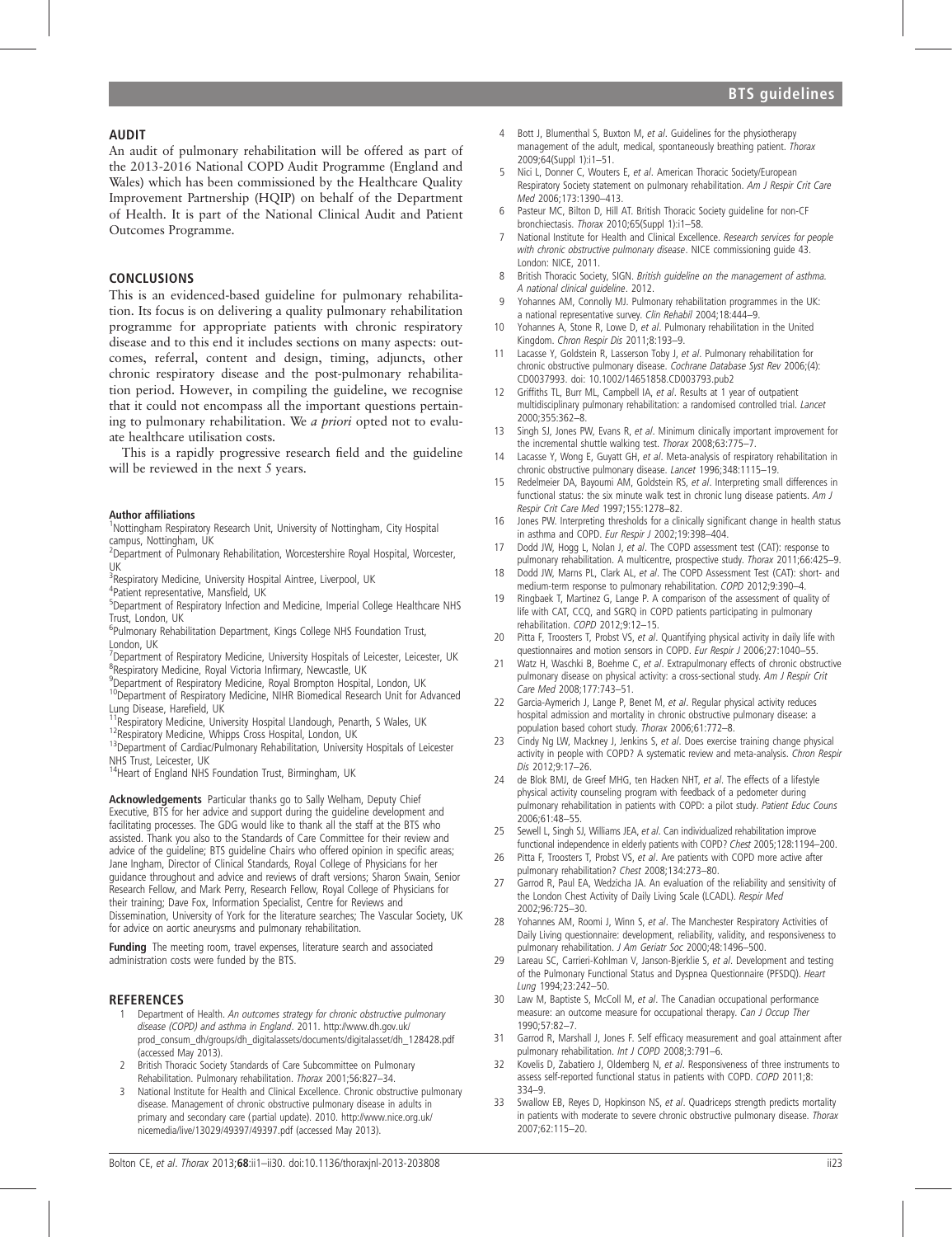# BTS guidelines

- 34 Decramer M, Gosselink R, Troosters T, et al. Muscle weakness is related to utilization of health care resources in COPD patients. Eur Respir J 1997;10:417–23.
- 35 Casaburi R, Bhasin S, Cosentino L, et al. Effects of testosterone and resistance training in men with chronic obstructive pulmonary disease. Am J Respir Crit Care Med 2004:170:870-8.
- Clark CJ, Cochrane LM, Mackay E, et al. Skeletal muscle strength and endurance in patients with mild COPD and the effects of weight training. Eur Respir J 2000;15:92–7.
- 37 Clark CJ, Cochrane L, Mackay E. Low intensity peripheral muscle conditioning improves exercise tolerance and breathlessness in COPD. Eur Respir J 1996;9: 2590–6.
- 38 O'Shea SD, Taylor NF, Paratz JD. A predominantly home-based progressive resistance exercise program increases knee extensor strength in the short-term in people with chronic obstructive pulmonary disease: a randomised controlled trial. Aust J Physiother 2007;53:229–37.
- 39 Troosters T, Gosselink R, Decramer M. Short- and long-term effects of outpatient rehabilitation in patients with chronic obstructive pulmonary disease: a randomized trial. Am J Med 2000;109:207–12.
- 40 Kongsgaard M, Backer V, Jorgensen K, et al. Heavy resistance training increases muscle size, strength and physical function in elderly male COPD-patients—a pilot study. Respir Med 2004;98:1000–7.
- 41 Hoff J, Tjonna AE, Steinshamn S, et al. Maximal strength training of the legs in COPD: a therapy for mechanical inefficiency. Med Sci Sports Exerc 2007;39:220–6.
- 42 Simpson K, Killian K, McCartney N, et al. Randomised controlled trial of weightlifting exercise in patients with chronic airflow limitation. Thorax 1992;47:70–5.
- 43 Coventry PA, Hind D. Comprehensive pulmonary rehabilitation for anxiety and depression in adults with chronic obstructive pulmonary disease: systematic review and meta-analysis. J Psychosom Res 2007:551–65.
- 44 Lan C-C, Yang M-C, Lee C-H, et al. Pulmonary rehabilitation improves exercise capacity and quality of life in underweight patients with chronic obstructive pulmonary disease. Respirology 2011;16:276–83.
- 45 Franssen FME, Broekhuizen R, Janssen PP, et al. Effects of whole-body exercise training on body composition and functional capacity in normal-weight patients with COPD. Chest 2004;125:2021–8.
- 46 Steiner MC, Barton RL, Singh SJ, et al. Nutritional enhancement of exercise performance in chronic obstructive pulmonary disease: a randomised controlled trial. Thorax 2003;58:745–51.
- 47 Greening NJ, Evans RA, Williams JE, et al. Does body mass index influence the outcomes of a Waking-based pulmonary rehabilitation programme in COPD? Chron Respir Dis 2012;9:99–106.
- 48 Bandura A. Social foundations of thought and action: a social cognitive theory. Englewood Cliffs, NJ: Prentice-Hall, 1986.
- 49 Ries AL, Kaplan RM, Limberg TM, et al. Effects of pulmonary rehabilitation on physiologic and psychosocial outcomes in patients with chronic obstructive pulmonary disease. Ann Intern Med 1995;122:823–32.
- 50 Arnold R, Ranchor AV, Koeter GH, et al. Changes in personal control as a predictor of quality of life after pulmonary rehabilitation. Patient Educ Couns 2006;61:99–108.
- 51 Vincent E, Sewell L, Wagg K, et al. Measuring a change in self-efficacy following pulmonary rehabilitation: an evaluation of the PRAISE tool. Chest 2011;140:1534–9.
- 52 Arnold E, Bruton A, Ellis-Hill C. Adherence to pulmonary rehabilitation: a qualitative study. Respir Med 2006;100:1716–23.
- 53 Bulley C, Donaghy M, Howden S, et al. A prospective qualitative exploration of views about attending pulmonary rehabilitation. Physiother Res Int 2009;14:181–92.
- 54 Harris D, Hayter M, Allender S. Improving the uptake of pulmonary rehabilitation in patients with COPD: qualitative study of experiences and attitudes. Br J Gen Pract 2008;58:703–10.
- 55 Fischer MJ, Scharloo M, Abbink JJ, et al. Participation and drop-out in pulmonary rehabilitation: a qualitative analysis of the patient's perspective. Clin Rehabil 2007;21:212–21.
- 56 van Stel HF, Colland VT, Heins NL, et al. Assessing inpatient pulmonary rehabilitation using the patient's view of outcome. J Cardpulm Rehabil 2002;22:201-10.
- 57 Graves J, Sandrey V, Graves T, et al. Effectiveness of a group opt-in session on uptake and graduation rates for pulmonary rehabilitation. Chron Respir Dis 2010;7:159–64.
- 58 Sabit R, Griffiths TL, Watkins AJ, et al. Predictors of poor attendance at an outpatient pulmonary rehabilitation programme. Respir Med 2008;102:819–24.
- 59 Young P, Dewse M, Fergusson W, et al. Respiratory rehabilitation in chronic obstructive pulmonary disease: predictors of nonadherence. Eur Respir J 1999;13:855–9.
- 60 Paone G, Serpilli M, Girardi E, et al. The combination of a smoking cessation programme with rehabilitation increases stop-smoking rate. J Rehabil Med 2008;40:672–7.
- 61 Carone M, Patessio A, Ambrosino N, et al. Efficacy of pulmonary rehabilitation in chronic respiratory failure (CRF) due to chronic obstructive pulmonary disease (COPD): the Maugeri Study. Respir Med 2007;101:2447–53.
- 62 Crisafulli E, Costi S, Luppi F, et al. Role of comorbidities in a cohort of patients with COPD undergoing pulmonary rehabilitation. Thorax 2008;63:487–92.
- 63 Crisafulli E, Gorgone P, Vagaggini B, et al. Efficacy of standard rehabilitation in COPD outpatients with comorbidities. Eur Respir J 2010;36:1042–8.
- 64 Gale NS, Duckers JM, Enright S, et al. Does pulmonary rehabilitation address cardiovascular risk factors in patients with COPD? BMC Pulm Med 2011;11:20.
- 65 Vivodtzev I, Minet C, Wuyam B, et al. Significant improvement in arterial stiffness after endurance training in patients with COPD. Chest 2010;137:585–92.
- 66 van Laarhoven CJ, Borstlap AC, van Berge Henegouwen DP, et al. Chronic obstructive pulmonary disease and abdominal aortic aneurysms. Eur J Vasc Surg 1993;7:386–90.
- 67 Lindholt JS, Heickendorff L, Antonsen S, et al. Natural history of abdominal aortic aneurysm with and without coexisting chronic obstructive pulmonary disease. J Vasc Surg 1998;28:226–33.
- 68 Sakamaki F, Oya H, Nagaya N, et al. Higher prevalence of obstructive airway disease in patients with thoracic or abdominal aortic aneurysm. J Vasc Surg 2002;36:35–40.
- 69 Brown LC, Powell JT. Risk factors for aneurysm rupture in patients kept under ultrasound surveillance. UK Small Aneurysm Trial Participants. Ann Surg 1999;230:289–96; discussion 296–7.
- 70 Chaikof EL, Brewster DC, Dalman RL, et al. The care of patients with an abdominal aortic aneurysm: the Society for Vascular Surgery practice guidelines. J Vasc Surg 2009;50(4 Suppl):S2–49.
- 71 Tew GA, Moss J, Crank H, et al. Endurance exercise training in patients with small abdominal aortic aneurysm: a randomized controlled pilot study. Arch Phys Med Rehabil 2012;93:1788–92.
- 72 Trappenburg JC, Troosters T, Spruit MA, et al. Psychosocial conditions do not affect short-term outcome of multidisciplinary rehabilitation in chronic obstructive pulmonary disease. Arch Phys Med Rehabil 2005;86:1788–92.
- 73 Withers NJ, Rudkin ST, White RJ. Anxiety and depression in severe chronic obstructive pulmonary disease: the effects of pulmonary rehabilitation. *J Cardpulm* Rehabil 1999;19:362–5.
- Harrison SL, Greening NJ, Williams JE, et al. Have we underestimated the efficacy of pulmonary rehabilitation in improving mood? Respir Med 2012;106:838–44.
- 75 Keating A, Lee A, Holland AE. What prevents people with chronic obstructive pulmonary disease from attending pulmonary rehabilitation? A systematic review. Chron Respir Dis 2011;8:89–99.
- 76 Evans RA, Singh SJ, Collier R, et al. Pulmonary rehabilitation is successful for COPD irrespective of MRC dyspnoea grade. Respir Med 2009;103:1070–5.
- 77 Man WDC, Grant A, Hogg L, et al. Pulmonary rehabilitation in patients with MRC Dyspnoea Scale 2. Thorax 2011;66:263.
- 78 Gottlieb V, Lyngso AM, Nybo B, et al. Pulmonary rehabilitation for moderate COPD (GOLD 2)—does it have an effect? COPD 2011;8:380–6.
- 79 Wedzicha JA, Bestall JC, Garrod R, et al. Randomized controlled trial of pulmonary rehabilitation in severe chronic obstructive pulmonary disease patients, stratified with the MRC Dyspnoea Scale. Eur Respir J 1998;12:363-9.
- 80 Ambrosino N, Foglio K, Balzano G, et al. Tiotropium and exercise training in COPD patients: effects on dyspnea and exercise tolerance. Int J COPD 2008;3: 771–80.
- 81 Casaburi R, Kukafka D, Cooper CB, et al. Improvement in exercise tolerance with the combination of tiotropium and pulmonary rehabilitation in patients with COPD. Chest 2005;127:809–17.
- 82 Goldstein RS, Gort EH, Stubbing D, et al. Randomised controlled trial of respiratory rehabilitation. Lancet 1994;344:1394–7.
- 83 American College of Sports Medicine. ACSM's guidelines for exercise testing and prescription. 8th edn. Philadelphia: Lippincott Williams & Wilkins, 2009.
- 84 Department of Health. At least five a week. Evidence on the impact of physical activity and its relationship to health. A report from the Chief Medical Officer, 2009. Gateway Ref: 2389.
- 85 Liddell F, Webber J. Pulmonary rehabilitation for chronic obstructive pulmonary disease: a pilot study evaluating a once-weekly versus twice-weekly supervised programme. Physiotherapy 2010;96:68–74.
- 86 O'Neill B, McKevitt A, Rafferty S, et al. A comparison of twice- versus once-weekly supervision during pulmonary rehabilitation in chronic obstructive pulmonary disease. Arch Phys Med Rehabil 2007;88:167–72.
- 87 Green RH, Singh SJ, Williams J, et al. A randomised controlled trial of four weeks versus seven weeks of pulmonary rehabilitation in chronic obstructive pulmonary disease. Thorax 2001;56:143–5.
- 88 Sewell L, Singh SJ, Williams JEA, et al. How long should outpatient pulmonary rehabilitation be? A randomised controlled trial of 4 weeks versus 7 weeks. Thorax 2006;61:767–71.
- 89 Berry MJ, Rejeski WJ, Adair NE, et al. A randomized, controlled trial comparing long-term and short-term exercise in patients with chronic obstructive pulmonary disease. J Cardpulm Rehabil 2003;23:60–8.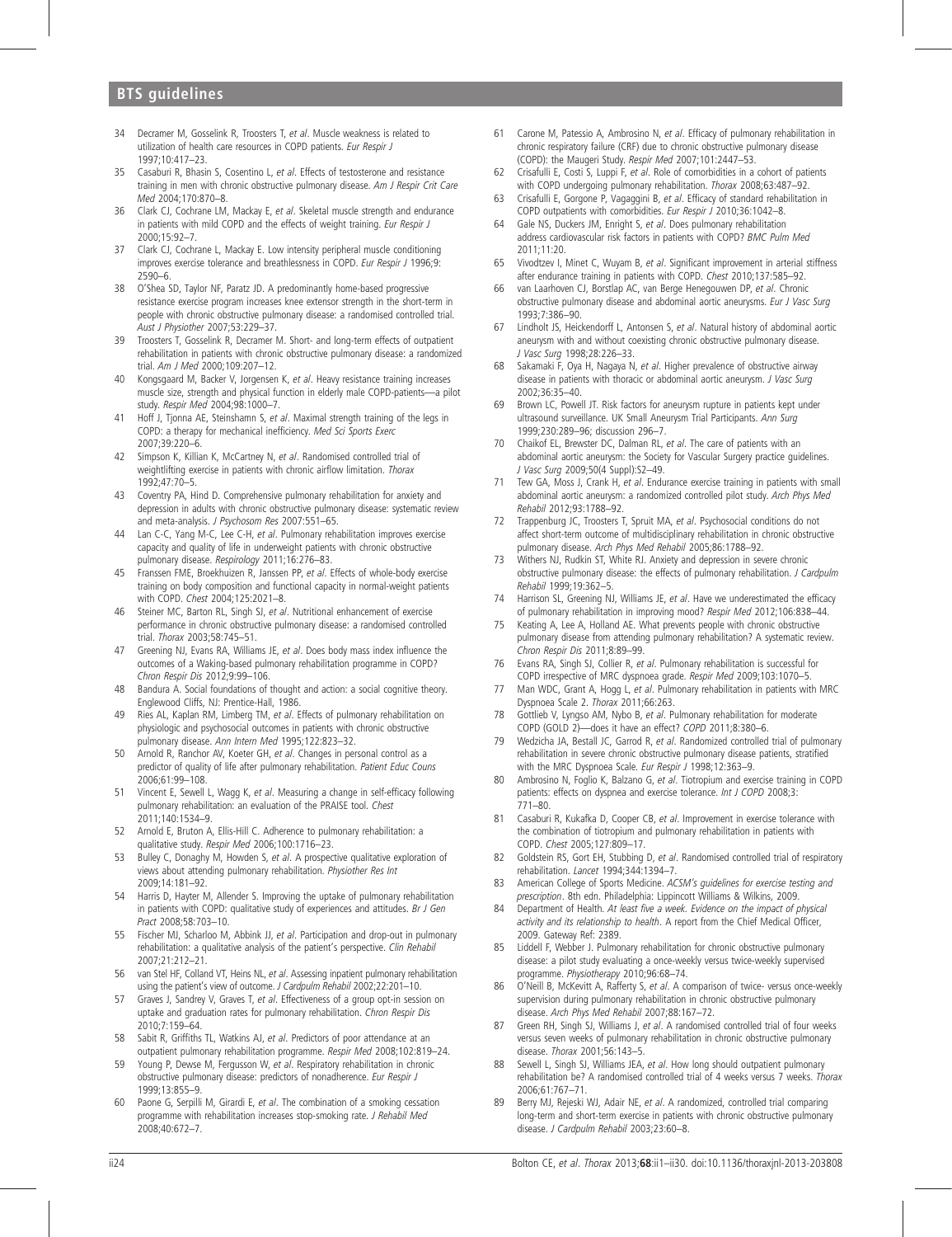- 90 Swerts PMJ, Kretzers LMJ, Terpstra-Lindeman E, et al. Exercise reconditioning in the rehabilitation of patients with chronic obstructive pulmonary disease: a shortand long-term analysis. Arch Phys Med Rehabil 1990;71:570–3.
- 91 Foy CG, Rejeski WJ, Berry MJ, et al. Gender moderates the effects of exercise therapy on health-related quality of life among COPD patients. Chest 2001;119:70–6.
- 92 Beauchamp MK, Janaudis-Ferreira T, Goldstein RS, et al. Optimal duration of pulmonary rehabilitation for individuals with chronic obstructive pulmonary disease —a systematic review. Chron Respir Dis 2011;8:129–40.
- 93 O'Shea SD, Taylor NF, Paratz JD. Progressive resistance exercise improves muscle strength and may improve elements of performance of daily activities for people with COPD: a systematic review. Chest 2009;136:1269–83.
- 94 Ortega F, Toral J, Cejudo P, et al. Comparison of effects of strength and endurance training in patients with chronic obstructive pulmonary disease. Am J Respir Crit Care Med 2002;166:669–74.
- 95 Panton LB, Golden J, Broeder CE, et al. The effects of resistance training on functional outcomes in patients with chronic obstructive pulmonary disease. Eur J Appl Physiol 2004;91:443–9.
- 96 Phillips WT, Benton MJ, Wagner CL, et al. The effect of single set resistance training on strength and functional fitness in pulmonary rehabilitation patients. J Cardpulm Rehabil 2006;26:330–7.
- 97 Dourado VZ, Tanni SE, Antunes LCO, et al. Effect of three exercise programs on patients with chronic obstructive pulmonary disease. Braz J Med Biol Res 2009;42:263–71.
- 98 Bernard S, Whittom F, Leblanc P, et al. Aerobic and strength training in patients with chronic obstructive pulmonary disease. Am J Respir Crit Care Med 1999;159:896–901.
- 99 Mador MJ, Bozkanat E, Aggarwal A, et al. Endurance and strength training in patients with COPD. Chest 2004;125:2036–45.
- 100 Vonbank K, Strasser B, Mondrzyk J, et al. Strength training increases maximum working capacity in patients with COPD—randomized clinical trial comparing three training modalities. Respir Med 2012;106:557–63.
- 101 Houchen L, Steiner MC, Singh SJ. How sustainable is strength training in chronic obstructive pulmonary disease? Physiotherapy 2009;95:1–7.
- 102 Hauer K, Rost B, Rutschle K, et al. Exercise training for rehabilitation and secondary prevention of falls in geriatric patients with a history of injurious falls. J Am Geriatr Soc 2001;49:10–20.
- 103 Zainuldin R, Mackey MG, Alison JA. Optimal intensity and type of leg exercise training for people with chronic obstructive pulmonary disease. Cochrane Database Syst Rev 2011;(11):CD008008.
- 104 Berry MJ, Rejeski WJ, Miller ME, et al. A lifestyle activity intervention in patients with chronic obstructive pulmonary disease. Respir Med 2010;104:829–39.
- 105 Norweg AM, Whiteson J, Malgady R, et al. The effectiveness of different combinations of pulmonary rehabilitation program components: a randomized controlled trial. Chest 2005;128:663–72.
- 106 White RJ, Rudkin ST, Harrison ST, et al. Pulmonary rehabilitation compared with brief advice given for severe chronic obstructive pulmonary disease. J Cardpulm Rehabil 2002;22:338–44.
- 107 Maltais F, Bourbeau J, Shapiro S, et al. Effects of home-based pulmonary rehabilitation in patients with chronic obstructive pulmonary disease: a randomized trial. [Summary for patients in Ann Intern Med 2008;149:I56; PMID: 19075202]. Ann Intern Med 2008;149:869–78.
- 108 Guell MR, De Lucas P, Galdiz JB, et al. Home vs hospital-based pulmonary rehabilitation for patients with chronic obstructive pulmonary disease: a Spanish multicenter trial. Arch Bronconeumol 2008;44:512–18.
- 109 Puente-Maestu L, Sanz ML, Sanz P, et al. Comparison of effects of supervised versus self-monitored training programmes in patients with chronic obstructive pulmonary disease. Eur Respir J 2000;15:517–25.
- 110 Mendes De Oliveira JC, Studart Leitao Filho FS, Malosa Sampaio LM, et al. Outpatient vs. home-based pulmonary rehabilitation in COPD: a randomized controlled trial. Multidiscip Respir Med 2010;5:401–8.
- 111 Strijbos JH, Postma DS, van Altena R, et al. A comparison between an outpatient hospital-based pulmonary rehabilitation program and a home-care pulmonary rehabilitation program in patients with COPD. A follow-up of 18 months. Chest 1996;109:366–72.
- 112 Maltais F, Bourbeau J, Shapiro S, et al. Effects of home-based pulmonary rehabilitation in patients with chronic obstructive pulmonary disease: a randomized trial. Ann Intern Med 2008;149:869–78.
- 113 Hospes G, Bossenbroek L, Ten Hacken NHT, et al. Enhancement of daily physical activity increases physical fitness of outclinic COPD patients: results of an exercise counseling program. Patient Educ Couns 2009;75:274–8.
- 114 Wewel AR, Gellermann I, Schwertfeger I, et al. Intervention by phone calls raises domiciliary activity and exercise capacity in patients with severe COPD. Respir Med 2008;102:20–6.
- 115 Liu WT, Wang CH, Lin HC, et al. Efficacy of a cell phone-based exercise programme for COPD. Eur Respir J 2008;32:651–9.
- 116 Puhan MA, Gimeno-Santos E, Scharplatz M, et al. Pulmonary rehabilitation following exacerbations of chronic obstructive pulmonary disease. Cochrane Database Syst Rev 2011;(10):CD005305.
- 117 Ko FWS, Dai DLK, Ngai J, et al. Effect of early pulmonary rehabilitation on health care utilization and health status in patients hospitalized with acute exacerbations of COPD. Respirology 2011;16:617–24.
- Puhan MA, Spaar A, Frey M, et al. Early versus late pulmonary rehabilitation in chronic obstructive pulmonary disease patients with acute exacerbations: a randomized trial. Respiration 2012;83:499–506.
- 119 Hurst JR, Donaldson GC, Quint JK, et al. Temporal clustering of exacerbations in chronic obstructive pulmonary disease. Am J Respir Crit Care Med 2009;179:369–74.
- 120 Man WDC, Polkey MI, Donaldson N, et al. Community pulmonary rehabilitation after hospitalisation for acute exacerbations of chronic obstructive pulmonary disease: randomised controlled study. BMJ 2004;329:1209.
- 121 Seymour JM, Moore L, Jolley CJ, et al. Outpatient pulmonary rehabilitation following acute exacerbations of COPD. Thorax 2010;65:423–8.
- 122 Eaton T, Young P, Fergusson W, et al. Does early pulmonary rehabilitation reduce acute health-care utilization in COPD patients admitted with an exacerbation? A randomized controlled study. Respirology 2009;14:230–8.
- 123 Casaburi R. Combination therapy for exercise intolerance in COPD. Thorax 2006;61:551–2.
- 124 Laveneziana P, Parker CM, O'Donnell DE. Ventilatory constraints and dyspnea during exercise in chronic obstructive pulmonary disease. Appl Physiol Nutr Metab 2007;32:1225–38.
- 125 Redline S, Gottfried SB, Altose MD. Effects of changes in inspiratory muscle strength on the sensation of respiratory force. J Appl Physiol 1991;70:240-5.
- 126 Chlif M, Keochkerian D, Mourlhon C, et al. Noninvasive assessment of the tension-time index of inspiratory muscles at rest in obese male subjects. Int J Obes (Lond) 2005;29:1478–83.
- 127 O'Donnell DE, Bertley JC, Chau LK, et al. Qualitative aspects of exertional breathlessness in chronic airflow limitation: pathophysiologic mechanisms. Am J Respir Crit Care Med 1997;155:109–15.
- 128 O'Donnell DE, Lam M, Webb KA. Measurement of symptoms, lung hyperinflation, and endurance during exercise in chronic obstructive pulmonary disease. Am J Respir Crit Care Med 1998;158(5 Pt 1):1557–65.
- 129 O'Donnell DE, Laveneziana P. Dyspnea and activity limitation in COPD: mechanical factors. COPD 2007;4:225–36.
- 130 Casaburi R, Porszasz J. Reduction of hyperinflation by pharmacologic and other interventions. Proc Am Thorac Soc 2006;3:185–9.
- 131 Verges S, Boutellier U, Spengler CM. Effect of respiratory muscle endurance training on respiratory sensations, respiratory control and exercise performance: a 15-year experience. Respir Physiol Neurobiol 2008;161:16–22.
- 132 Mador MJ, Deniz O, Aggarwal A, et al. Effect of respiratory muscle endurance training in patients with COPD undergoing pulmonary rehabilitation. Chest 2005;128:1216–24.
- Ambrosino N. The case for inspiratory muscle training in COPD. Eur Respir J 2011;37:233–5.
- 134 Weiner P, Azgad Y, Ganam R. Inspiratory muscle training combined with general exercise reconditioning in patients with COPD. Chest 1992;102:1351–6.
- 135 Berry MJ, Adair NE, Sevensky KS, et al. Inspiratory muscle training and whole-body reconditioning in chronic obstructive pulmonary disease. Am J Respir Crit Care Med 1996;153(6 Pt 1):1812–16.
- 136 Wanke T, Formanek D, Lahrmann H, et al. Effects of combined inspiratory muscle and cycle ergometer training on exercise performance in patients with COPD. Eur Respir J 1994;7:2205–11.
- 137 Larson JL, Covey MK, Wirtz SE, et al. Cycle ergometer and inspiratory muscle training in chronic obstructive pulmonary disease. Am J Respir Crit Care Med 1999;160:500–7.
- 138 Chailleux E, Laaban JP, Veale D. Prognostic value of nutritional depletion in patients with COPD treated by long-term oxygen therapy: data from the ANTADIR observatory. Chest 2003;123:1460–6.
- 139 Tsiligianni IG, van der Molen T. A systematic review of the role of vitamin insufficiencies and supplementation in COPD. Respir Res 2010;11:171.
- 140 Broekhuizen R, Creutzberg EC, Weling-Scheepers CAPM, et al. Optimizing oral nutritional drink supplementation in patients with chronic obstructive pulmonary disease. Br J Nutr 2005;93:965–71.
- 141 Borghi-Silva A, Baldissera V, Sampaio LMM, et al. L-carnitine as an ergogenic aid for patients with chronic obstructive pulmonary disease submitted to whole-body and respiratory muscle training programs. Braz J Med Biol Res 2006;39:465–74.
- 142 Baldi S, Aquilani R, Pinna GD, et al. Fat-free mass change after nutritional rehabilitation in weight losing COPD: role of insulin, C-reactive protein and tissue hypoxia. Int J COPD 2010;5:29–39.
- 143 Kubo H, Honda N, Tsuji F, et al. Effects of dietary supplements on the Fischer ratio before and after pulmonary rehabilitation. Asia Pac J Clin Nutr 2006;15:551–5.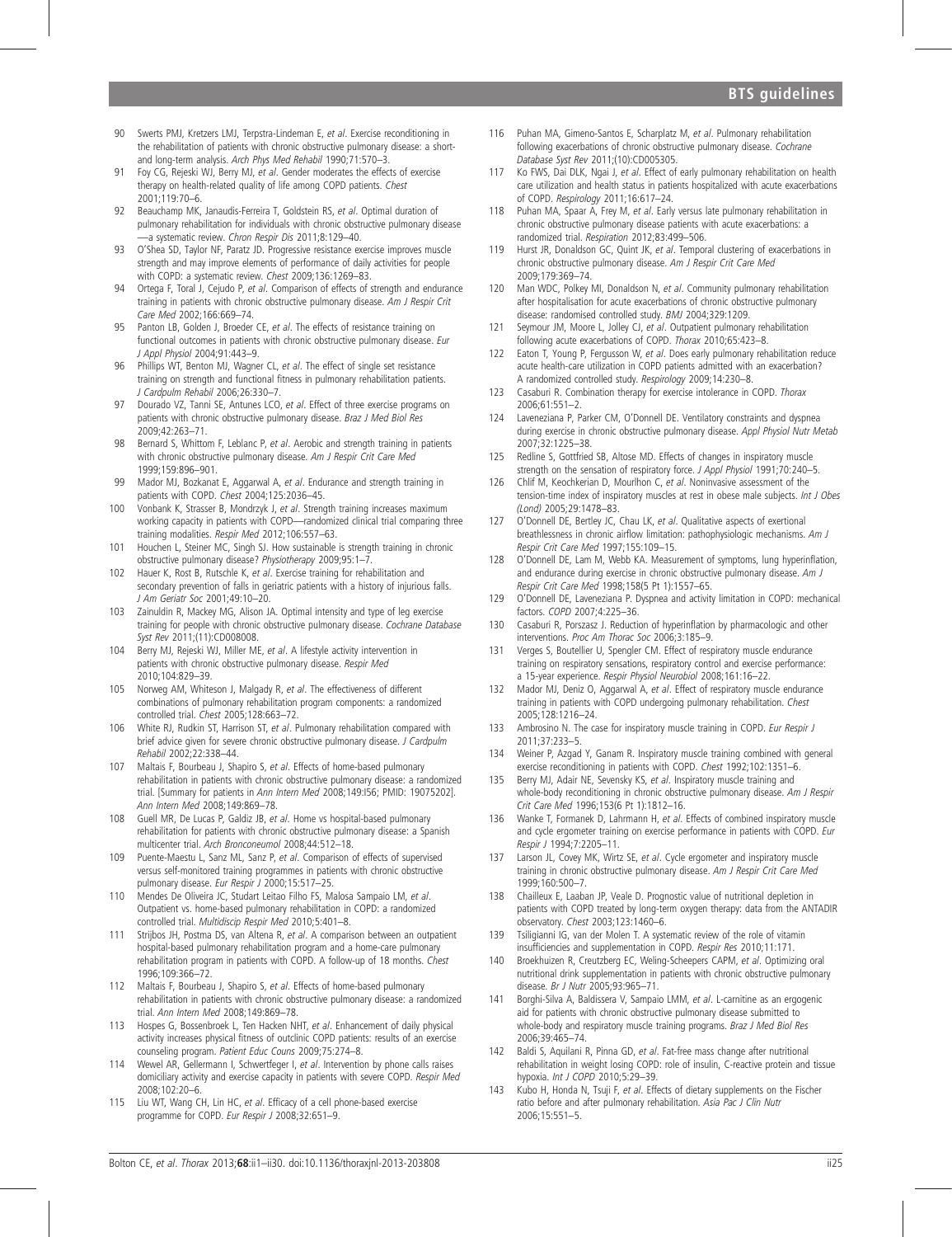- 144 Broekhuizen R, Wouters EFM, Creutzberg EC, et al. Polyunsaturated fatty acids improve exercise capacity in chronic obstructive pulmonary disease. Thorax 2005;60:376–82.
- 145 Fuld JP, Kilduff LP, Neder JA, et al. Creatine supplementation during pulmonary rehabilitation in chronic obstructive pulmonary disease. Thorax 2005;60:531–7.
- 146 Faager G, Soderlund K, Skold CM, et al. Creatine supplementation and physical training in patients with COPD: a double blind, placebo-controlled study. Int J Chron Obstruct Pulmon Dis 2006;1:445–53.
- 147 Deacon SJ, Vincent EE, Greenhaff PL, et al. Randomized controlled trial of dietary creatine as an adjunct therapy to physical training in chronic obstructive pulmonary disease. Am J Respir Crit Care Med 2008;178:233–9.
- 148 Kicman AT. Pharmacology of anabolic steroids. Br J Pharmacol 2008;154:502–21.
- 149 Creutzberg EC, Wouters EFM. Mostert R, et al. A role for anabolic steroids in the rehabilitation of patients with COPD? A double-blind, placebo-controlled, randomized trial. Chest 2003;124:1733–42.
- 150 Pison CM, Cano NJ, Cherion C, et al. Multimodal nutritional rehabilitation improves clinical outcomes of malnourished patients with chronic respiratory failure: a randomised controlled trial. Thorax 2011;66:953–60.
- 151 Garrod R, Mikelsons C, Paul EA, et al. Randomized controlled trial of domiciliary noninvasive positive pressure ventilation and physical training in severe chronic obstructive pulmonary disease. Am J Respir Crit Care Med 2000;162(4 I): 1335–41.
- 152 Duiverman ML, Wempe JB, Bladder G, et al. Nocturnal non-invasive ventilation in addition to rehabilitation in hypercapnic patients with COPD. Thorax 2008;63:1052–7.
- 153 Kohnlein T, Schonheit-Kenn U, Winterkamp S, et al. Noninvasive ventilation in pulmonary rehabilitation of COPD patients. Respir Med 2009;103:1329–36.
- 154 van 't Hul A, Kwakkel G, Gosselink R. The acute effects of noninvasive ventilatory support during exercise on exercise endurance and dyspnea in patients with chronic obstructive pulmonary disease: a systematic review. J Cardpulm Rehabil 2002;22:290–7.
- 155 Bianchi L, Foglio K, Porta R, et al. Lack of additional effect of adjunct of assisted ventilation to pulmonary rehabilitation in mild COPD patients. Respir Med 2002;96:359–67.
- 156 Johnson JE, Gavin DJ, Adams-Dramiga S. Effects of training with heliox and noninvasive positive pressure ventilation on exercise ability in patients with severe COPD. Chest 2002;122:464–72.
- 157 Costes F, Agresti A, Court-Fortune I, et al. Noninvasive ventilation during exercise training improves exercise tolerance in patients with chronic obstructive pulmonary disease. J Cardpulm Rehabil 2003;23:307–13.
- 158 Reuveny R, Ben-Dov I, Gaides M, et al. Ventilatory support during training improves training benefit in severe chronic airway obstruction. Isr Med Assoc J 2005;7:151–5.
- 159 van 't Hul A, Gosselink R, Hollander P, et al. Training with inspiratory pressure support in patients with severe COPD. Eur Respir J 2006;27:65-72.
- 160 Toledo A, Borghi-Silva A, Sampaio LMM, et al. The impact of noninvasive ventilation during the physical training in patients with moderate-to-severe chronic obstructive pulmonary disease (COPD). Clinics 2007;62:113–20.
- 161 Hawkins P, Johnson LC, Nikoletou D, et al. Proportional assist ventilation as an aid to exercise training in severe chronic obstructive pulmonary disease. Thorax 2002;57:853–9.
- 162 Arena R, Sietsema KE. Cardiopulmonary exercise testing in the clinical evaluation of patients with heart and lung disease. Circulation 2011;123: 668–80.
- 163 Revill SM, Singh SJ, Morgan MD. Randomized controlled trial of ambulatory oxygen and an ambulatory ventilator on endurance exercise in COPD. Respir Med 2000;94:778–83.
- 164 Emtner M, Porszasz J, Burns M, et al. Benefits of supplemental oxygen in exercise training in nonhypoxemic chronic obstructive pulmonary disease patients. Am J Respir Crit Care Med 2003;168:1034–42.
- 165 Rooyackers JM, Dekhuijzen PN, Van Herwaarden CL, et al. Training with supplemental oxygen in patients with COPD and hypoxaemia at peak exercise. Eur Respir J 1997;10:1278–84.
- 166 Garrod R, Paul EA, Wedzicha JA. Supplemental oxygen during pulmonary rehabilitation in patients with COPD with exercise hypoxaemia. Thorax 2000;55:539–43.
- Dyer F, Callaghan J, Cheema K, et al. Ambulatory oxygen improves the effectiveness of pulmonary rehabilitation in selected patients with chronic obstructive pulmonary disease. Chron Respir Dis 2012;9:83–91.
- 168 Wadell K, Henriksson-Larsen K, Lundgren R. Physical training with and without oxygen in patients with chronic obstructive pulmonary disease and exercise-induced hypoxaemia. J Rehabil Med 2001;33:200–5.
- 169 Rodrigo G, Pollack C, Rodrigo C, et al. Heliox for treatment of exacerbations of chronic obstructive pulmonary disease. Cochrane Database Syst Rev 2002;(2): CD003571.
- 170 Ho AM, Lee A, Karmakar MK, et al. Heliox vs air-oxygen mixtures for the treatment of patients with acute asthma: a systematic overview. Chest 2003;123:882–90.
- 171 Scorsone D, Bartolini S, Saporiti R, et al. Does a low-density gas mixture or oxygen supplementation improve exercise training in COPD? Chest 2010;138:1133–9.
- 172 Sillen MJ, Speksnijder CM, Eterman RM, et al. Effects of neuromuscular electrical stimulation of muscles of ambulation in patients with chronic heart failure or COPD: a systematic review of the English-language literature. Chest 2009;136:44–61.
- 173 Roig M, Reid WD. Electrical stimulation and peripheral muscle function in COPD: a systematic review. Respir Med 2009;103:485–95.
- 174 Vivodtzev I, Pepin JL, Vottero G, et al. Improvement in quadriceps strength and dyspnea in daily tasks after 1 month of electrical stimulation in severely deconditioned and malnourished COPD. Chest 2006;129:1540–8.
- 175 Zanotti E, Felicetti G, Maini M, et al. Peripheral muscle strength training in bed-bound patients with COPD receiving mechanical ventilation: effect of electrical stimulation. Chest 2003;124:292–6.
- 176 Vivodtzev I, Debigare R, Gagnon P, et al. Functional and muscular effects of neuromuscular electrical stimulation in patients with severe COPD: a randomized clinical trial. Chest 2012;141:716–25.
- 177 Bourjeily-Habr G, Rochester CL, Palermo F, et al. Randomised controlled trial of transcutaneous electrical muscle stimulation of the lower extremities in patients with chronic obstructive pulmonary disease. Thorax 2002;57:1045–9.
- 178 Neder JA, Sword D, Ward SA, et al. Home based neuromuscular electrical stimulation as a new rehabilitative strategy for severely disabled patients with chronic obstructive pulmonary disease (COPD). Thorax 2002;57:333–7.
- 179 Dal Corso S, Napolis L, Malaguti C, et al. Skeletal muscle structure and function in response to electrical stimulation in moderately impaired COPD patients. Respir Med 2007;101:1236–43.
- 180 Abdellaoui A, Prefaut C, Gouzi F, et al. Skeletal muscle effects of electrostimulation after COPD exacerbation: a pilot study. Eur Respir J 2011;38:781–8.
- 181 Newall C, Stockley RA, Hill SL. Exercise training and inspiratory muscle training in patients with bronchiectasis. Thorax 2005;60:943–8.
- 182 British Thoracic Society. Quality standards for clinically significant bronchiectasis in adults; 2012. British Thoracic Society Reports, 4.
- 183 Pasteur MC, Bilton D, Hill AT. British Thoracic Society guideline for non-CF bronchiectasis. Thorax 2010;65:577.
- 184 Nishiyama O, Kondoh Y, Kimura T, et al. Effects of pulmonary rehabilitation in patients with idiopathic pulmonary fibrosis. Respirology 2008;13:394-9.
- 185 Holland AE, Hill CJ, Glaspole I, et al. Predictors of benefit following pulmonary rehabilitation for interstitial lung disease. Respir Med 2012;106:429–35.
- 186 Holland AE, Hill CJ, Conron M, et al. Short term improvement in exercise capacity and symptoms following exercise training in interstitial lung disease. Thorax 2008;63:549–54.
- 187 Cambach W, Chadwick-Straver RV, Wagenaar RC, et al. The effects of a community-based pulmonary rehabilitation programme on exercise tolerance and quality of life: a randomized controlled trial. Eur Respir J 1997;10:104-13.
- 188 Chandratilleke MG, Carson KV, Picot J, et al. Physical training for asthma. Cochrane Database Syst Rev 2012;(5):CD001116.
- 189 Holloway E, Ram FS. Breathing exercises for asthma. Cochrane Database Syst Rev 2004;(1):CD001277.
- 190 Singh SJ, Smith DL, Hyland ME, et al. A short outpatient pulmonary rehabilitation programme: immediate and longer-term effects on exercise performance and quality of life. Respir Med 1998;92:1146–54.
- 191 Foglio K, Bianchi L, Bruletti G, et al. Long-term effectiveness of pulmonary rehabilitation in patients with chronic airway obstruction. Eur Respir J 1999;13:125–32.
- 192 Hill K, Bansal V, Brooks D, et al. Repeat pulmonary rehabilitation programs confer similar increases in functional exercise capacity to initial programs. J Cardiopulm Rehabil Prev 2008;28:410–4.
- 193 Guell R, Casan P, Belda J, et al. Long-term effects of outpatient rehabilitation of COPD: a randomized trial. Chest 2000;117:976–83.
- 194 Foglio K, Bianchi L, Ambrosino N. Is it really useful to repeat outpatient pulmonary rehabilitation programs in patients with chronic airway obstruction? A 2-year controlled study. Chest 2001;119:1696–704.
- 195 Romagnoli M, Dell'Orso D, Lorenzi C, et al. Repeated pulmonary rehabilitation in severe and disabled COPD patients. Respiration 2006;73:769–76.
- 196 Foglio K, Bianchi L, Bruletti G, et al. Seven-year time course of lung function, symptoms, health-related quality of life, and exercise tolerance in COPD patients undergoing pulmonary rehabilitation programs. Respir Med 2007;101: 1961–70.
- 197 Ries AL, Make BJ, Lee SM, et al. The effects of pulmonary rehabilitation in the national emphysema treatment trial. Chest 2005;128:3799–809.
- 198 Carr SJ, Hill K, Brooks D, et al. Pulmonary rehabilitation after acute exacerbation of chronic obstructive pulmonary disease in patients who previously completed a pulmonary rehabilitation program. J Cardiopulm Rehabil Prev 2009;29:318–24.
- 199 Nishiyama O, Taniguchi H, Kondoh Y, et al. Factors in maintaining long-term improvements in health-related quality of life after pulmonary rehabilitation for COPD. Qual Life Res 2005;14:2315–21.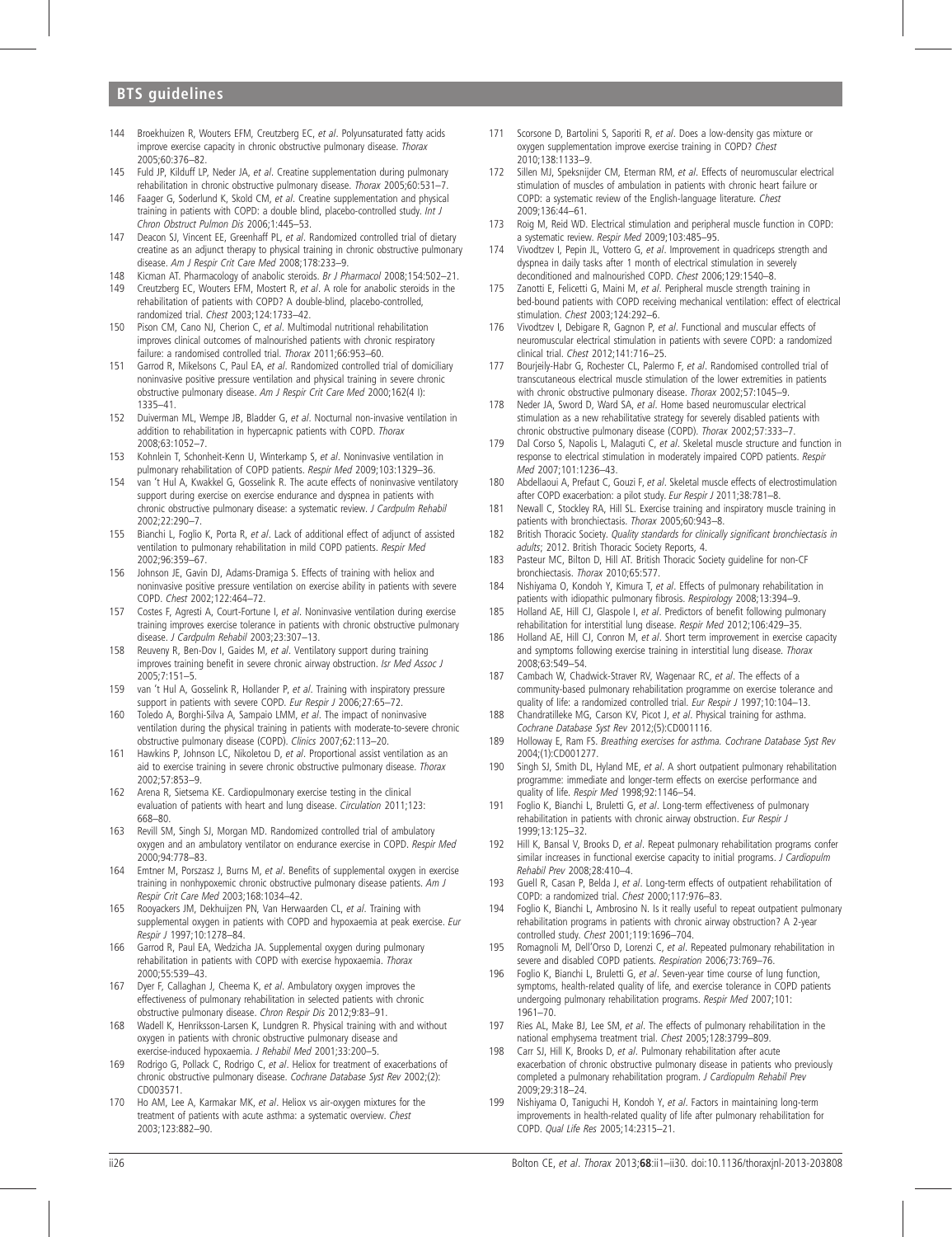- 200 Ketelaars CA, Abu-Saad HH, Schlosser MA, et al. Long-term outcome of pulmonary rehabilitation in patients with COPD. Chest 1997;112:363-9.
- 201 Brooks D, Krip B, Mangovski-Alzamora S, et al. The effect of postrehabilitation programmes among individuals with chronic obstructive pulmonary disease. Eur Respir J 2002;20:20–9.
- 202 Ries AL, Kaplan RM, Myers R, et al. Maintenance after pulmonary rehabilitation in chronic lung disease: a randomized trial. Am J Respir Crit Care Med 2003;167:880–8.
- 203 Ringbaek T, Brondum E, Martinez G, et al. Long-term effects of 1-year maintenance training on physical functioning and health status in patients with COPD: a randomized controlled study. J Cardiopulm Rehabil Prev 2010;30:47–52.
- 204 Waterhouse JC, Walters SJ, Oluboyede Y, et al. A randomised  $2\times2$  trial of community versus hospital pulmonary rehabilitation, followed by telephone or conventional follow-up. Health Technol Assess 2010;14:i–v, vii–xi, 1–140.
- 205 du Moulin M, Taube K, Wegscheider K, et al. Home-based exercise training as maintenance after outpatient pulmonary rehabilitation. Respiration 2009;77:139–45.

#### APPENDIX A: COMMITTEE MEMBERS

A full list of the GDG members and the contributors to each section of the guideline is given below, along with individual members representing other organisations.

|                                                                                | <b>Sections</b>                                                        |
|--------------------------------------------------------------------------------|------------------------------------------------------------------------|
| Dr Flaine Bevan-Smith                                                          | Referral, elements, post<br>exacerbation, post rehabilitation          |
| Dr John Blakey                                                                 | Adjuncts, post rehabilitation, lay<br>summary                          |
| Dr Charlotte Bolton                                                            | Chair                                                                  |
| Mr Patrick Crowe                                                               | Patient representative, lay summary                                    |
| Dr Sarah Flkin                                                                 | Post rehabilitation                                                    |
| Dr Rachel Garrod                                                               | Elements, non-COPD rehabilitation                                      |
| Dr Neil Greening                                                               | Outcomes, adjuncts                                                     |
| Ms Karen Heslop                                                                | Referral, elements, post<br>rehabilitation, non-COPD<br>rehabilitation |
| Dr James Hull                                                                  | Referral                                                               |
| Dr Will Man                                                                    | Post exacerbation, adjuncts, research<br>recommendations               |
| Professor Mike Morgan, representing the<br>Royal College of Physicians, London | Programme characteristics, adjuncts                                    |
| Mr David Proud                                                                 | Programme characteristics, elements,<br>adjuncts                       |
| Professor Mike Roberts                                                         | Outcomes, adjuncts                                                     |
| Dr Louise Sewell, representing the<br>College of Occupational Therapists       | Outcomes, programme characteristics                                    |
| Professor Sally Singh                                                          | Programme characteristics, elements,<br>post rehabilitation            |
| Dr Paul Walker                                                                 | Referral, programme characteristics                                    |
| Ms Sandy Walmsley, representing the<br>Primary Care Respiratory Society, UK    | Programme characteristics, outcomes                                    |

A full list of the GDG declarations of interest can be found on the British Thoracic Society website or by contacting the British Thoracic Society Head Office.

#### APPENDIX B: LIST OF STAKEHOLDERS

- ▸ Association of Chartered Physiotherapists in Respiratory Care
- ▸ Association of Respiratory Nurse Specialists
- ▸ British Geriatrics Society
- ▸ British Lung Foundation
- ▸ College of Occupational Therapists
- ▸ Primary Care Respiratory Society, UK
- ▸ Royal College of Physicians London
- 206 Wijkstra PJ, van der Mark TW, Kraan J, et al. Long-term effects of home rehabilitation on physical performance in chronic obstructive pulmonary disease. Am J Respir Crit Care Med 1996;153(4 Pt 1):1234–41.
- 207 Wijkstra PJ, Ten Vergert EM, van Altena R, et al. Long term benefits of rehabilitation at home on quality of life and exercise tolerance in patients with chronic obstructive pulmonary disease. Thorax 1995;50:824–8.
- 208 Moullec G, Ninot G, Varray A, et al. An innovative maintenance follow-up program after a first inpatient pulmonary rehabilitation. Respir Med 2008;102:556–66.
- 209 NHS Medical Directorate. COPD Commissioning Toolkit. Pulmonary Rehabilitation Service Specification. 2012. http://www.dh.gov.uk/health/2012/08/copd-toolkit/ (accessed May 2013).
- 210 Jones RCM, Wang X, Harding S, et al. Educational impact of pulmonary rehabilitation: Lung Information Needs Questionnaire. Respir Med 2008;102:1439–45.
- 211 White R, Walker P, Roberts S, et al. Bristol COPD Knowledge Questionnaire (BCKQ): testing what we teach patients about COPD. Chron Respir Dis 2006;3:123–31.
	- ▸ Royal College of Physicians and Surgeons of Glasgow
	- ▶ The Thoracic Society of Australia and New Zealand

#### APPENDIX C: PATIENT INFORMATION

More information on pulmonary rehabilitation patient leaflets is available from [http://www.improvement.nhs.uk/documents/BLF/](http://www.improvement.nhs.uk/documents/BLF/PR_BK22_2012_v1.pdf) [PR\\_BK22\\_2012\\_v1.pdf](http://www.improvement.nhs.uk/documents/BLF/PR_BK22_2012_v1.pdf) or from the British Lung Foundation.

Some centres opt to formulate their own personalised leaflets discussing venues, timings and how patients can be referred. In addition, contact information for the rehabilitation team can be incorporated.

# APPENDIX D: LAY SUMMARY INTRODUCTION

# Pulmonary rehabilitation

Long-term chest problems that interfere with daily life, such as chronic obstructive pulmonary disease (COPD), are common. They are a major cause of suffering, and also a considerable expense to the NHS as they lead to a large number of hospital admissions.

Pulmonary rehabilitation is a programme of exercise and education for people with long-term chest problems. Many studies have shown that pulmonary rehabilitation improves measurements of health and wellbeing, such as the distance an individual can walk or their likelihood of needing to go to hospital.

#### Why a guideline is needed

It is not clear how to get the most from a pulmonary rehabilitation programme. Basic questions such as who should start on the programme and how long a programme should last are still sources of discussion. Because of this uncertainty, there is a need to come to conclusions on best practice and set standards.

The British Thoracic Society produced its first statement on pulmonary rehabilitation in 2001. Since then, a large number of relevant studies have been published. A more detailed guideline has therefore been produced.

#### Who is the guideline for?

This guideline will mainly be of use for healthcare professionals who are involved in the care of people with long-term chest problems. It will also be useful for those who are involved in planning and funding services.

#### How the guideline was developed

This guideline was produced following a standard method. The first step was to gather a group who are involved in pulmonary rehabilitation programmes, including doctors, nurses, physiotherapists, an occupational therapist, a dietician and a patient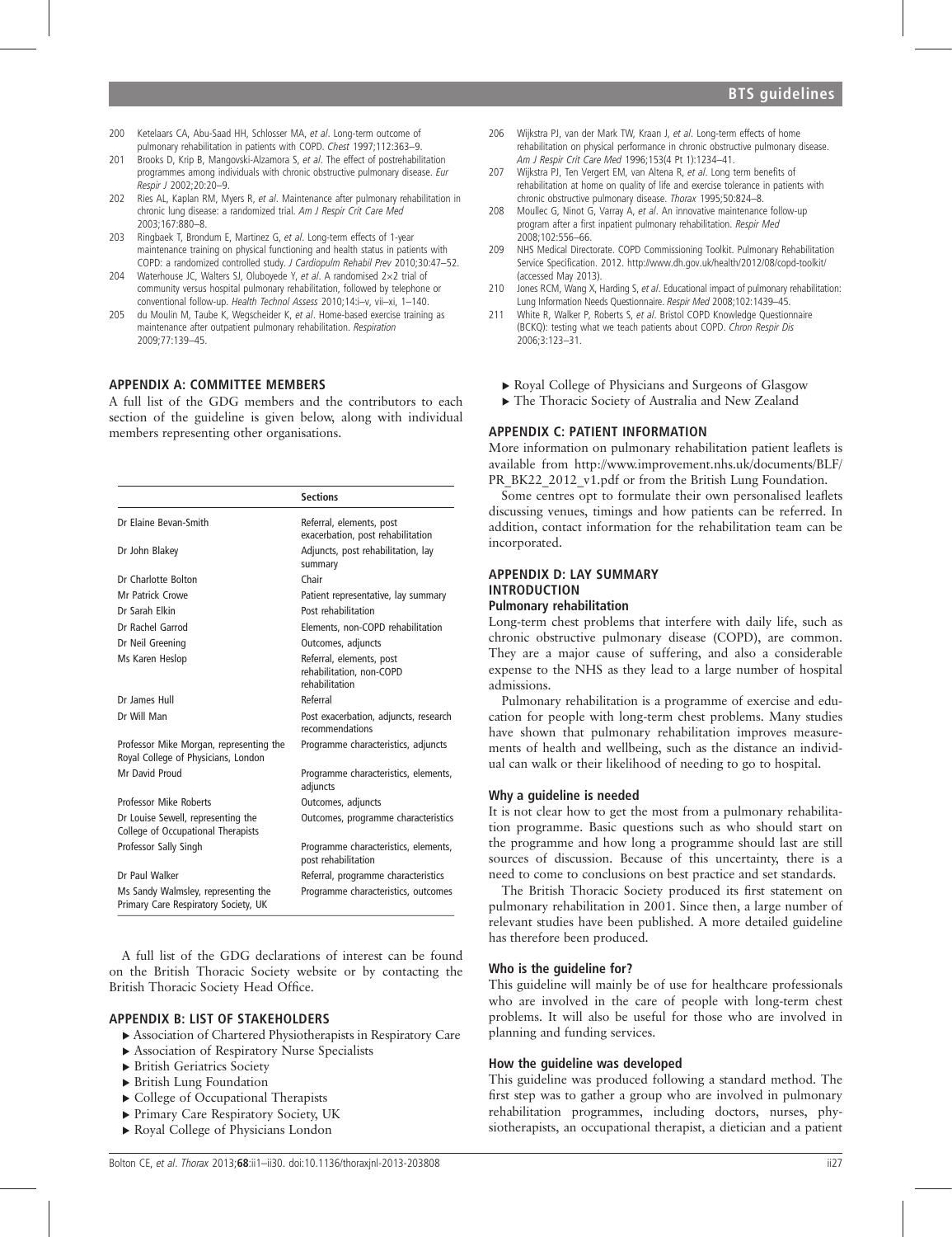representative. The details of this Guideline Development Group are given in appendix A.

This group produced a long list of important questions in a standard format. An independent centre then undertook a detailed search and found a very large number of publications that might help answer the questions. These publications were reviewed in a standard manner in detail by at least two people. The whole group discussed the evidence around each question. Further comments were sought from other healthcare professionals, experts in developing guidelines, and patient groups.

#### Evidence

Throughout the main guideline document, the type of study providing information is indicated by a number. The strength of the evidence supporting each recommendation is shown by a letter (A=highest). Detailed information on each publication is included in the web appendix.

# RECOMMENDATIONS

#### **Outcomes**

Currently pulmonary rehabilitation services do not collect the same information on people attending courses.

We recommend that services make assessments before and after rehabilitation. These assessments should measure the distance an individual can walk, their degree of breathlessness, their overall health status, their ability to do everyday tasks, and psychological aspects, such as anxiety.

#### Referral

There has been discussion around who should be considered for pulmonary rehabilitation. For example, some people have been thought to be too well or too ill to gain benefit. However, we found that people with severe chest problems and those with more mild breathlessness may benefit from pulmonary rehabilitation. Similarly, there is no evidence that current smokers or people with depression will not benefit.

People with unstable heart problems or with very severe muscle or joint problems have other priorities and pulmonary rehabilitation should be deferred.

People who are referred should receive accurate information about the planned pulmonary rehabilitation programme and the likely benefits. There should be an opportunity for discussion of the referral.

People who are referred for pulmonary rehabilitation should have their treatment for their chest condition reviewed at the time of referral. They will often have other conditions so the referral process provides an opportunity to identify problems such as malnourishment, depression, smoking and high blood pressure.

#### Programme characteristics

A variety of pulmonary rehabilitation programmes are provided in the UK. Most involve a programme lasting at least 6 weeks. This approach is supported by the available research.

Pulmonary rehabilitation programmes should include at least two supervised sessions per week. Less frequent contact may be less beneficial. Participants should be assisted and encouraged to do further exercise at home.

Programmes should include a variety of training types to provide benefits in strength and exercise capacity. There is no clear support for any particular format of this varied training.

Providing rehabilitation at home seems to be feasible, either in person or supported with internet video calls. Presently it is not possible to say who could take part in such programmes and still gain the same benefits as they would have had from standard pulmonary rehabilitation.

#### Rehabilitation after exacerbations

A rapid worsening in breathlessness and cough, along with a decline in measurements of lung capacity or oxygen levels, is referred to as an exacerbation of COPD. These distressing events may lead to admission to hospital.

Taking part in pulmonary rehabilitation soon after discharge gets people back to their usual level more quickly than they otherwise would. It also reduces the risk of coming back into hospital in the short term, and makes people feel better. We therefore recommend pulmonary rehabilitation for everyone admitted with an exacerbation of COPD. We also recommend that the providers of rehabilitation record the proportion of people who attend and complete these courses.

#### Aids to pulmonary rehabilitation

Several studies have investigated whether the benefits of pulmonary rehabilitation can be increased by adding something to the programme.

The guideline group examined trials of devices that train the breathing muscles, hormone and nutritional supplements, helium-containing gas mixtures and electrical muscle stimulators. These measures appear safe, but adding them to rehabilitation does not lead to greater benefit in walking distance or breathlessness so they are not routinely recommended.

People with long-term chest conditions may have oxygen or a ventilator at home. These treatments should not be started just for pulmonary rehabilitation.

#### Pulmonary rehabilitation for other conditions

Almost all studies investigating pulmonary rehabilitation have included people with COPD. However, many people are limited by other long-term chest problems. The guideline group suggests that anyone in this situation has the opportunity to discuss referral for pulmonary rehabilitation.

#### After rehabilitation

The improvements following pulmonary rehabilitation fade over time. We reviewed studies investigating whether maintenance sessions or repeat programmes were of benefit.

Generally, a repeat programme of pulmonary rehabilitation is of benefit if the last completed programme was more than 1 year ago. A shorter interval should be considered if there is a reason for rapid decline (such as an admission) or a need to be in the best possible condition (such as before a major operation).

All individuals who complete a course of pulmonary rehabilitation should be encouraged to continue to exercise.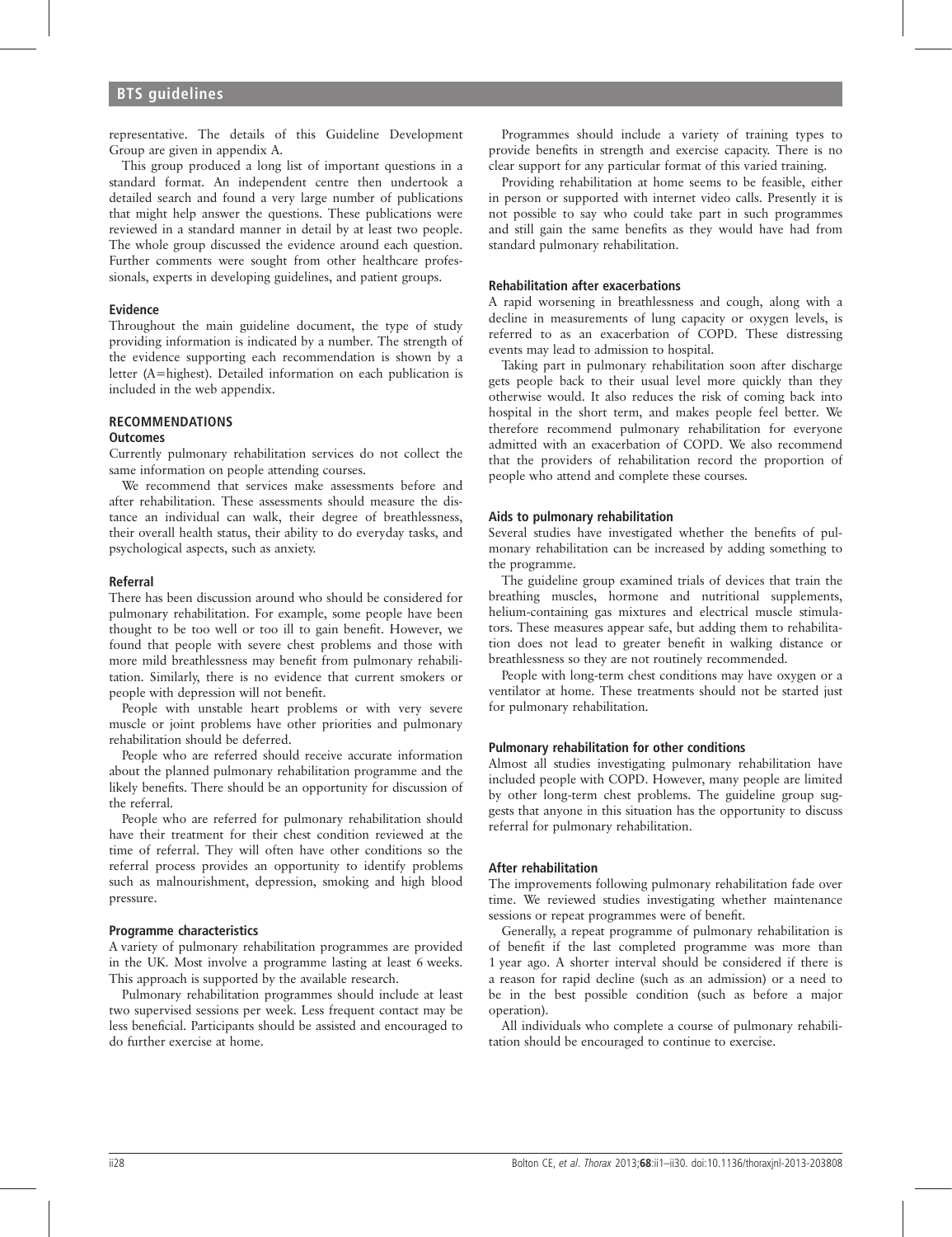#### APPENDIX E: ESSENTIAL INFORMATION REQUIRED ON A REFERRAL FORM TO PULMONARY REHABILITATION

- ▸ Name, date of birth, contact details.
- ▸ Known communication/language barriers.
- ▸ Respiratory diagnosis:
- spirometry for those with COPD;
- height, weight, BP, oxygen saturations at rest are desirable.
- ▸ Medical Research Council breathlessness score.
- ▶ Smoking status.
- ▶ Therapies:
	- current list of medication;
	- use of oxygen:
		- $\triangleright$  long-term oxygen therapy, short-burst oxygen therapy, ambulatory;
		- ▹ oxygen saturations;
	- use of domiciliary NIV.
- ▶ Significant and relevant comorbidities:
- that may need consideration by provider before acceptance, in line with section 'Referral and assessment of patients for pulmonary rehabilitation';
- that may need to be considered in risk assessment, in line with section 'Referral and assessment of patients for pulmonary rehabilitation'.
- ▸ Transport needs—if applicable to that rehabilitation provider: the referrer should have discussed with the patient about the referral and discussed the likely benefit of partaking.

#### APPENDIX F: SERVICE SPECIFICATION

Staffing is addressed in the Department of Health Service Specification for pulmonary rehabilitation: [http://www.dh.gov.](http://www.dh.gov.uk/health/2012/08/copd-toolkit/) [uk/health/2012/08/copd-toolkit/](http://www.dh.gov.uk/health/2012/08/copd-toolkit/)<sup>209</sup>

It highlights a multidisciplinary staff with sufficient competencies and experience; administration support; sufficient cover for annual leave, sickness leave and maternity leave. Staff should have regular updates and training.

The Service Specification also provides useful and practical advice on equipment and risk assessment.

#### APPENDIX G: CHARACTERISTICS OF ROLLING AND COHORT PULMONARY REHABILITATION PROGRAMMES

|                                                                 | Rolling                                                                                                                                                                                                                                                           | Cohort                                                                                                   |
|-----------------------------------------------------------------|-------------------------------------------------------------------------------------------------------------------------------------------------------------------------------------------------------------------------------------------------------------------|----------------------------------------------------------------------------------------------------------|
| Nature of programme                                             | Continuing cycle of sessions, with patients joining when there is a space<br>and leaving after completing a programme of sessions                                                                                                                                 | All patients start and finish the programme at the same<br>time                                          |
| Waiting list                                                    | $\triangleright$ May enter the programme when a space occurs (eq. from a dropout)<br>so may curtail waiting list and could be more efficient<br>▶ Permits a fast-track facility for entry of post-rehabilitation subjects<br>▶ Potentially allows better capacity | As an accumulative number of patients wait to start a<br>cohort programme, the waiting list is distorted |
| Rehabilitation delivered at different<br>locations by same team | Not suitable<br>This is only suitable if the programme always runs at the same venue                                                                                                                                                                              | Suitable                                                                                                 |
| <b>Education programme</b>                                      | The order of educational talks for the individual is governed by the point<br>of entry                                                                                                                                                                            | Can 'flow' in a logical order                                                                            |
| Group dynamics                                                  | A new patient may be the sole new participant which may potentially be<br>beneficial or a challenge                                                                                                                                                               | Patients all start together; permits group learning of<br>lifestyle challenges                           |
| Assessments                                                     | Requires the ability to perform pre and post assessments in parallel to<br>the course                                                                                                                                                                             | Dedicated assessment slots can be programmed for all<br>subjects pre and post rehabilitation             |
| Duration of programme                                           | Permits opportunity for early graduation to the gym and/or lengthening<br>programme if required                                                                                                                                                                   | Fixed length for each programme                                                                          |